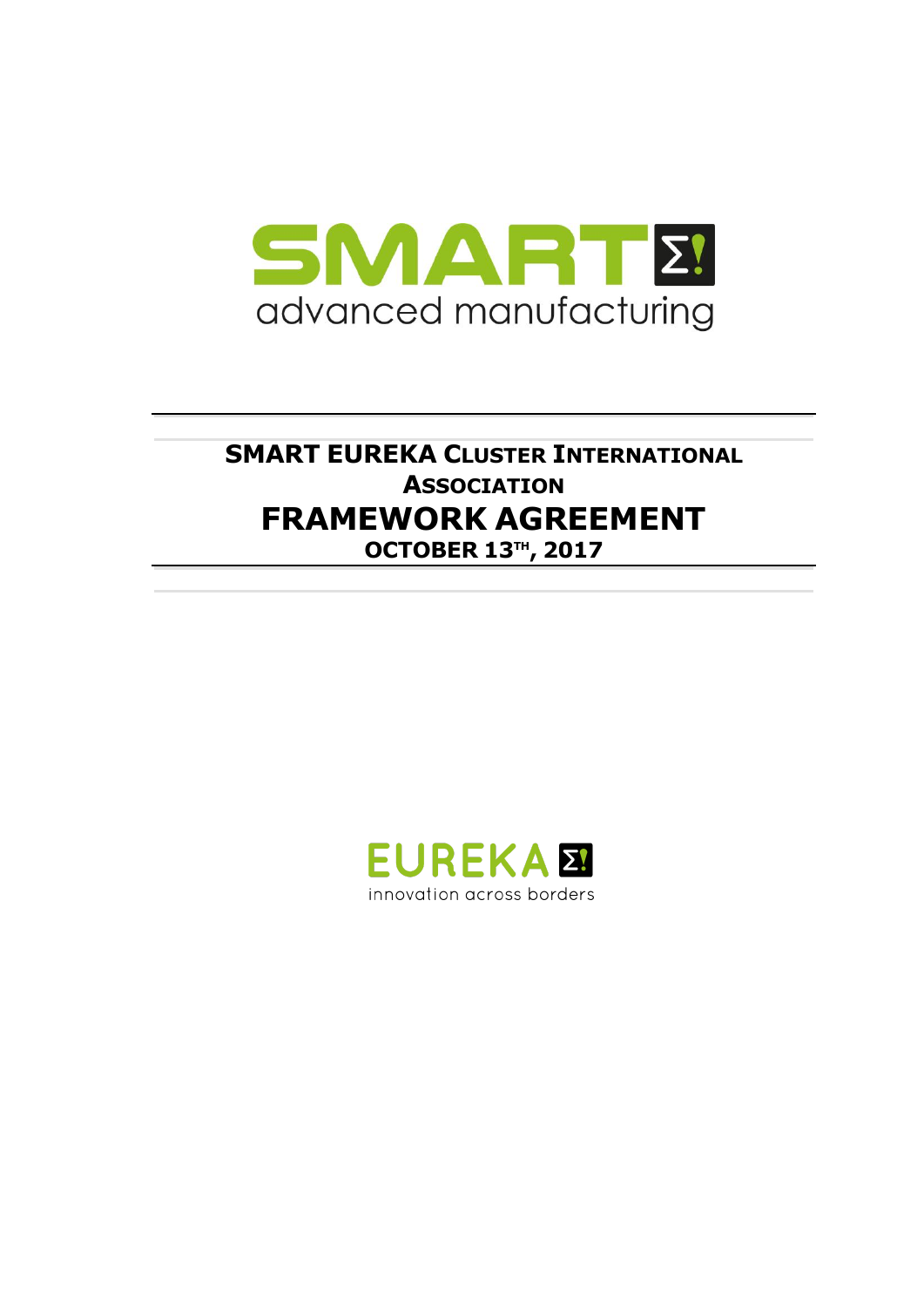### **Table of contents**

| 1. |                                                                |                                                    |                                                        |  |  |  |
|----|----------------------------------------------------------------|----------------------------------------------------|--------------------------------------------------------|--|--|--|
| 2. |                                                                |                                                    |                                                        |  |  |  |
| 3. | <b>INCORPORATION OF THE ASSOCIATION AND GOVERNANCE RULES 5</b> |                                                    |                                                        |  |  |  |
|    | 3.1                                                            |                                                    |                                                        |  |  |  |
|    | 3.2                                                            |                                                    |                                                        |  |  |  |
|    | 3.3                                                            |                                                    |                                                        |  |  |  |
|    | 3.4                                                            |                                                    |                                                        |  |  |  |
|    | 3.5                                                            |                                                    |                                                        |  |  |  |
|    |                                                                | 3.5.1<br>3.5.2<br>3.5.3<br>3.5.4<br>3.5.5<br>3.5.6 |                                                        |  |  |  |
| 4. |                                                                |                                                    | ACCESSION OF FURTHER MEMBERS AND ACCEPTANCE OF PROJECT |  |  |  |
|    |                                                                |                                                    |                                                        |  |  |  |
| 5. |                                                                |                                                    |                                                        |  |  |  |
| 6. |                                                                |                                                    |                                                        |  |  |  |
| 7. | CODE OF ETHICS AND GOOD CONDUCT / CONFLICT OF INTEREST  17     |                                                    |                                                        |  |  |  |
| 8. |                                                                |                                                    |                                                        |  |  |  |
| 9. |                                                                |                                                    |                                                        |  |  |  |
|    |                                                                |                                                    |                                                        |  |  |  |
|    |                                                                |                                                    |                                                        |  |  |  |
|    |                                                                |                                                    |                                                        |  |  |  |
|    |                                                                |                                                    |                                                        |  |  |  |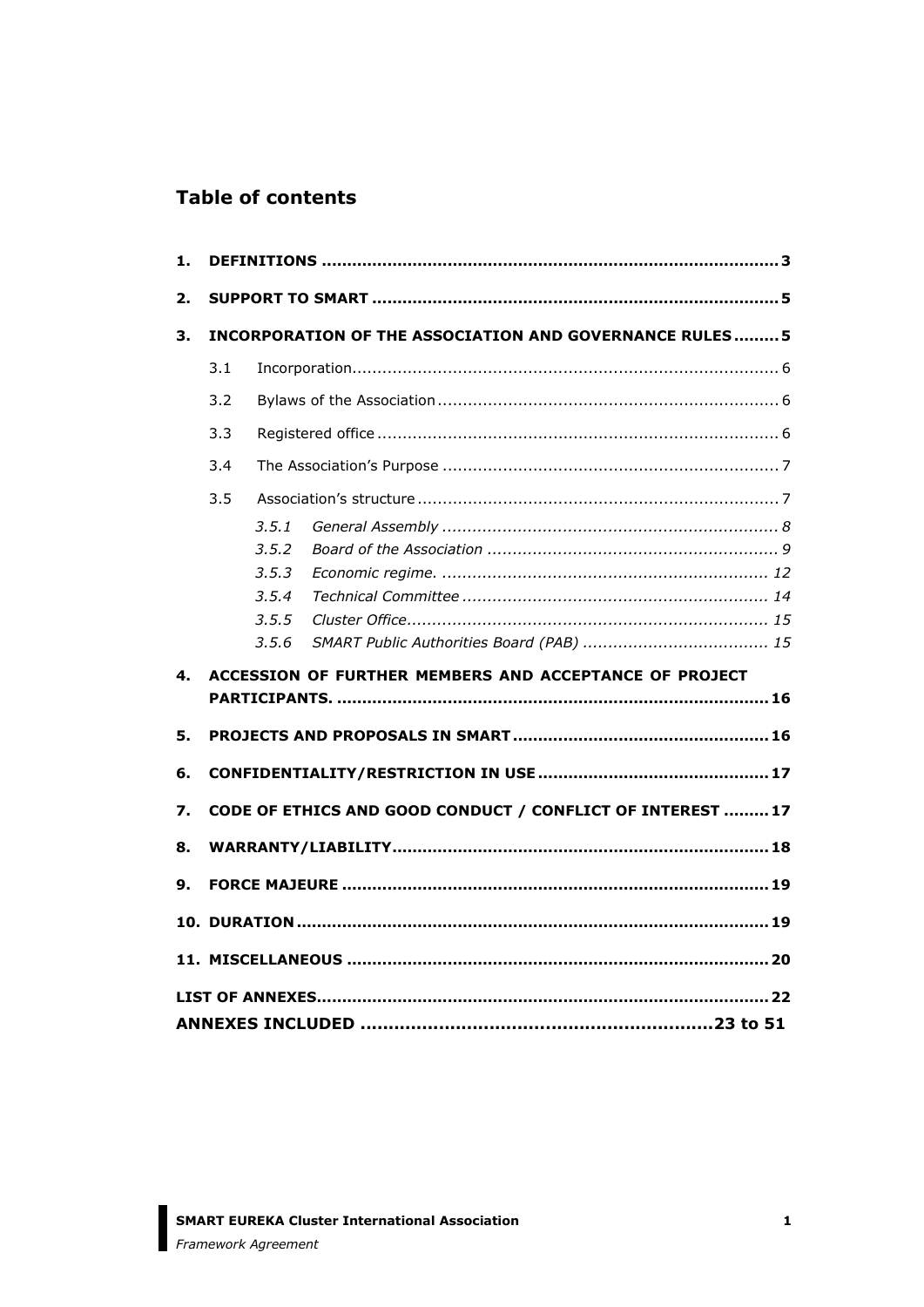In San Sebastian, on the 13<sup>th</sup> of October, 2017.

### **ARE HERE PRESENT**

MONDRAGON, AIRBUS, IK4, AFM, SWEREA, SVUM, IMR, GRUPO ANTOLIN and ROYO (hereinafter referred to jointly as the "PARTIES") by way of the representation they hold, mutually and reciprocally acknowledge their ability to take on the responsibilities derived from this FRAMEWORK AGREEMENT (hereinafter referred to as the "Agreement"), and

### **PREAMBLE**

- **I.** EUREKA is a publicly-funded, intergovernmental network, involving over 40 countries, aimed at the enhancement of European competitiveness by fostering innovation-driven entrepreneurship in Europe, between small and large industry, research institutes and universities.
- **II.** One of the main EUREKA's instruments are the renowned EUREKA Clusters which are long-term and strategically significant initiatives that develop technologies of key importance for European competitiveness. Such Clusters catalyse the generation of innovative, industry-driven, near to the market and pre-competitive R&D projects in their respective domains.
- **III.** At the EUREKA High Level Group that took place in Madrid (Spain) on 28<sup>th</sup> of June 2017, a new strategic initiative was undertaken, with the creation of the SMART "Cluster". SMART will be dedicated to promote research, development and innovation projects to generate innovative manufacturing products, processes and services based on advanced manufacturing technologies.
- **IV.** The Parties to this FRAMEWORK AGREEMENT intend to set out a new EUREKA Cluster on grounds of advanced manufacturing.
- **V.** Such EUREKA Cluster shall, among other things, promote and label various international collaborative research and development projects for them possibly to obtain financial support from their respective national funding agencies.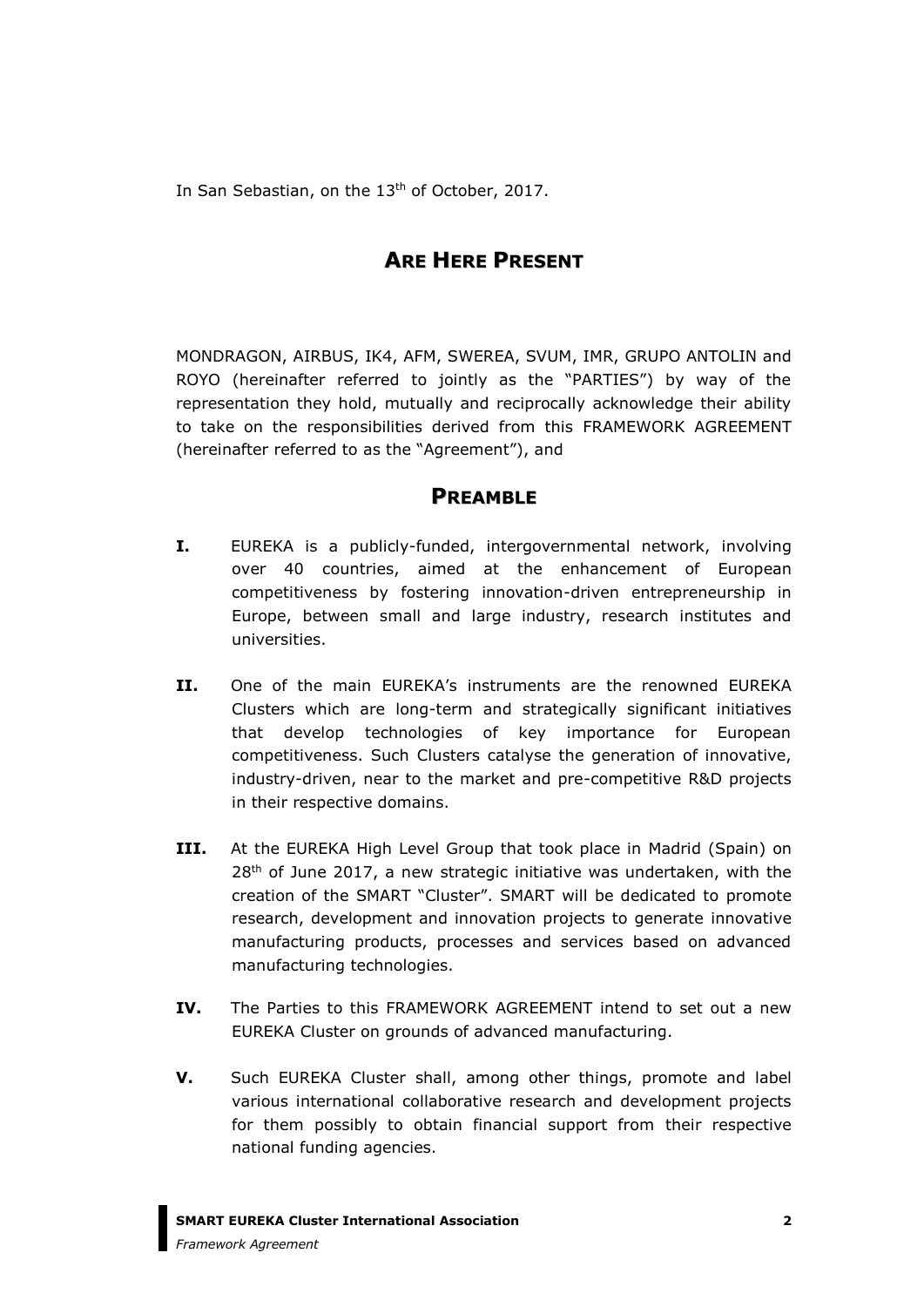- **VI.** The PARTIES agree that the most appropriate formula for setting up the referred Cluster is by means of incorporating an international not for profit association, which shall be denominated "SMART EUREKA Cluster International Association" (hereinafter referred to as the "Association"), which shall be ruled by the Spanish law (Ley Orgánica 2/2002 de 22 de marzo, reguladora del Derecho de Asociación)
- **VII.** The purpose of this FRAMEWORK AGREEMENT is to govern the terms of collaboration (and any resulting rights and obligations) of any party willing to take part in SMART.
- **VIII.** As a result, this FRAMEWORK AGREEMENT sets out the relationship between the members of the Association, the Technical Committee members and those participating on projects related with research and development strategic programs on advanced manufacturing, as well as the rules of functioning of the Association which shall be incorporated.

Taking all this into account, PARTIES acknowledge the existence of collaboration areas that benefit them, have decided to start joint actions, for which they deem convenient to sign the present **FRAMEWORK AGREEMENT,** in accordance with the terms established in the following:

## **STIPULATIONS**

## <span id="page-3-0"></span>**1. DEFINITIONS**

For the purpose of this Agreement shall mean:

### **1) SMART**

SMART is the EUREKA Cluster to support an strategic research and development program on advanced manufacturing, created to boost the competitiveness, growth and attractiveness of the European discrete manufacturing industries through the promotion of R&D&I in an open community of large industries, SMEs, RTOs, academia and user organizations.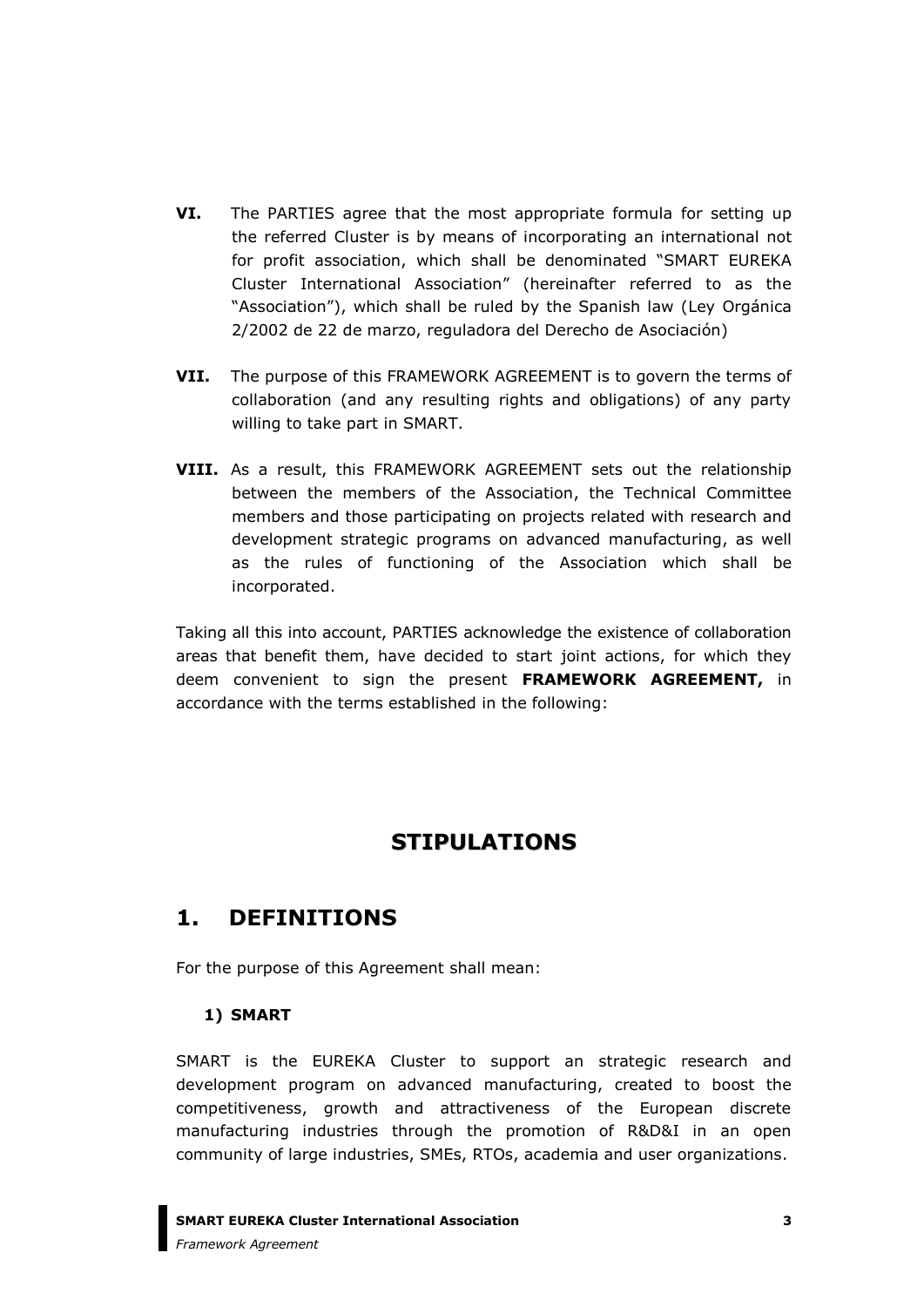#### **2) SMART Research and Innovation Domains**

The SMART interrelated advanced manufacturing research and innovation domains, further described in the SMART living technology roadmap, will initially include:

- Advanced Manufacturing Processes
- Intelligent and Adaptive Manufacturing Systems
- Digital, Virtual and Efficient Companies
- Person-Machine Collaboration
- Sustainable Manufacturing
- Customer-based manufacturing

#### **3) SMART Participants**

- Companies, Research Institutes/Universities and/or any other kind of entities related to the SMART Research and Innovation Domains, being the parties to this Agreement and to the Association, as well as entities that will accede the Framework Agreement and will become members of the Association by signing the Declaration of Accession (**Annex A**) (together the "Members").
- Companies, Research Institutes/Universities and/or any kind of entities related to the SMART Research and Innovation Domains, whose research and development project has received the SMART Label (then being referred to as a "SMART Project" and each participant being referred to as a "SMART Project' Participant" as defined below): To receive the SMART Label, they need to accept the SMART rules and regulations laid down in this SMART Framework Agreement and the Regulations approved by the Associations by signing a Declaration of Acceptance according to **Annex B**; and
- Natural persons, becoming members of the Technical Committee by signing the Declaration according to **Annex C**;

The term the "Parties" or a "Party" refer to the Parties or a Party to this FRAMEWORK AGREEMENT and member of the Association, being either current signatories of this Agreement or signatory of the Declaration of Accession of **Annex A** .

#### **4) SMART Projects and SMART Projects' Participants**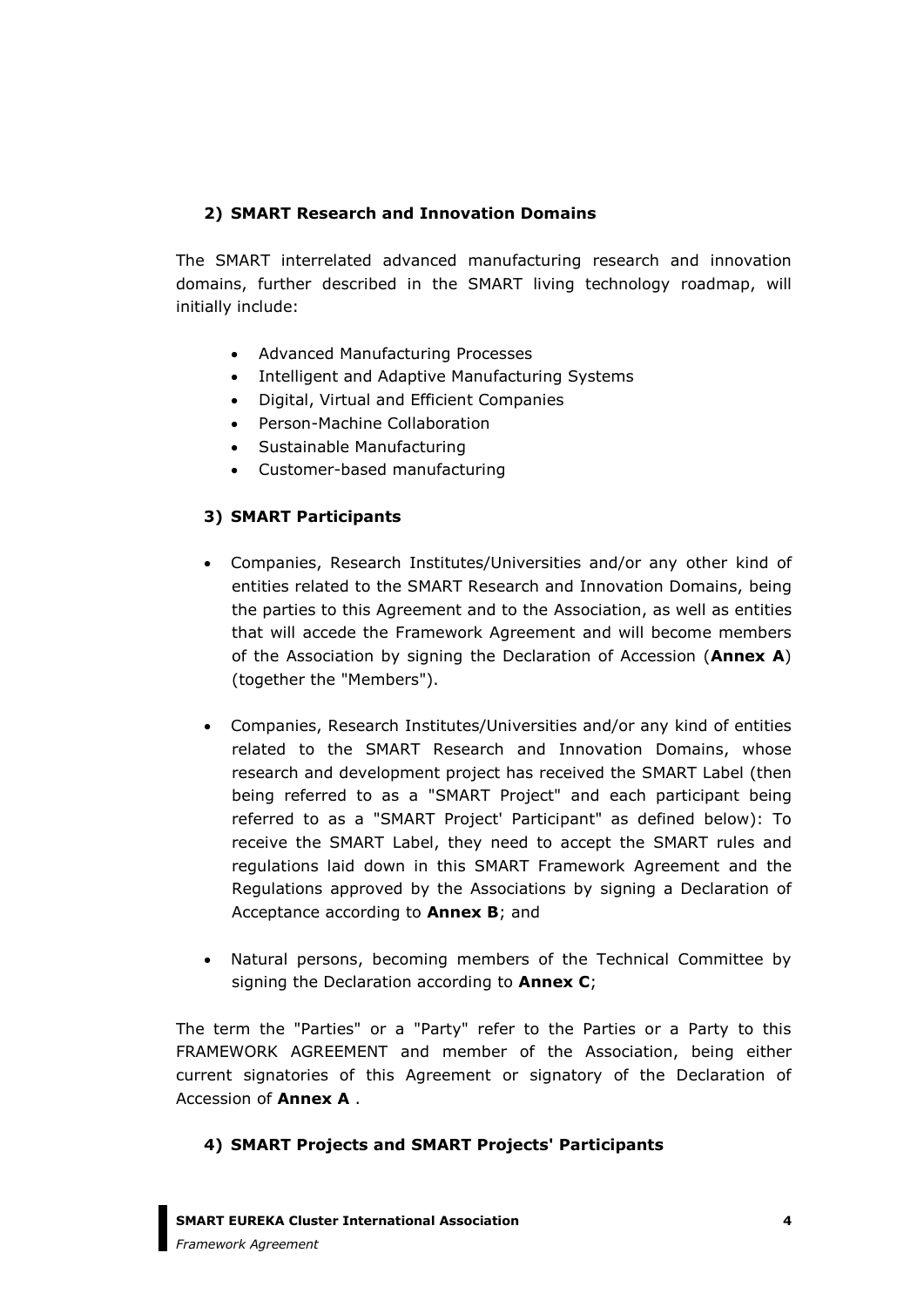SMART is executed in form of various Projects submitted by Companies, Research Institutes/Universities and/or any kind of entities related to the SMART Research and Innovation Domains, being in this regard, independent one another, within one (or more) of the SMART Research and Innovation Domains.

A research and development project, as soon as labelled, can be denominated "SMART Project" and the participants to this SMART Project are then denominated "SMART Projects' Participants" whether or not they are Members.

### **5) SMART Label.**

The SMART label is the confirmation that the Association recommends the project for public funding in agreement with the "funding perspectives" provided by the concerned Public Authorities.

## <span id="page-5-0"></span>**2. SUPPORT TO SMART**

Each Party shall collaborate with the other Parties with a view to furthering the goals of and, generally, promote SMART.

The Parties will also make their best efforts, in terms of notably networking, operational, communication and project management assistance, to support any Companies, Research Institutes/Universities and/or any kind of entities, that will submit a proposal for funding of a Project under SMART, in particular towards public authorities in charge of the EUREKA Program, within the bounds set forth by applicable European and national laws and regulations as well as any laws and regulations applying to a particular entity involved in a particular Project.

The Parties hereby enter into this Framework Agreement for the sole and limited purpose of establishing the basis and mechanisms for their collaboration with a view to supporting SMART and implementing its goals.

## <span id="page-5-1"></span>**3. INCORPORATION OF THE ASSOCIATION AND GOVERNANCE RULES**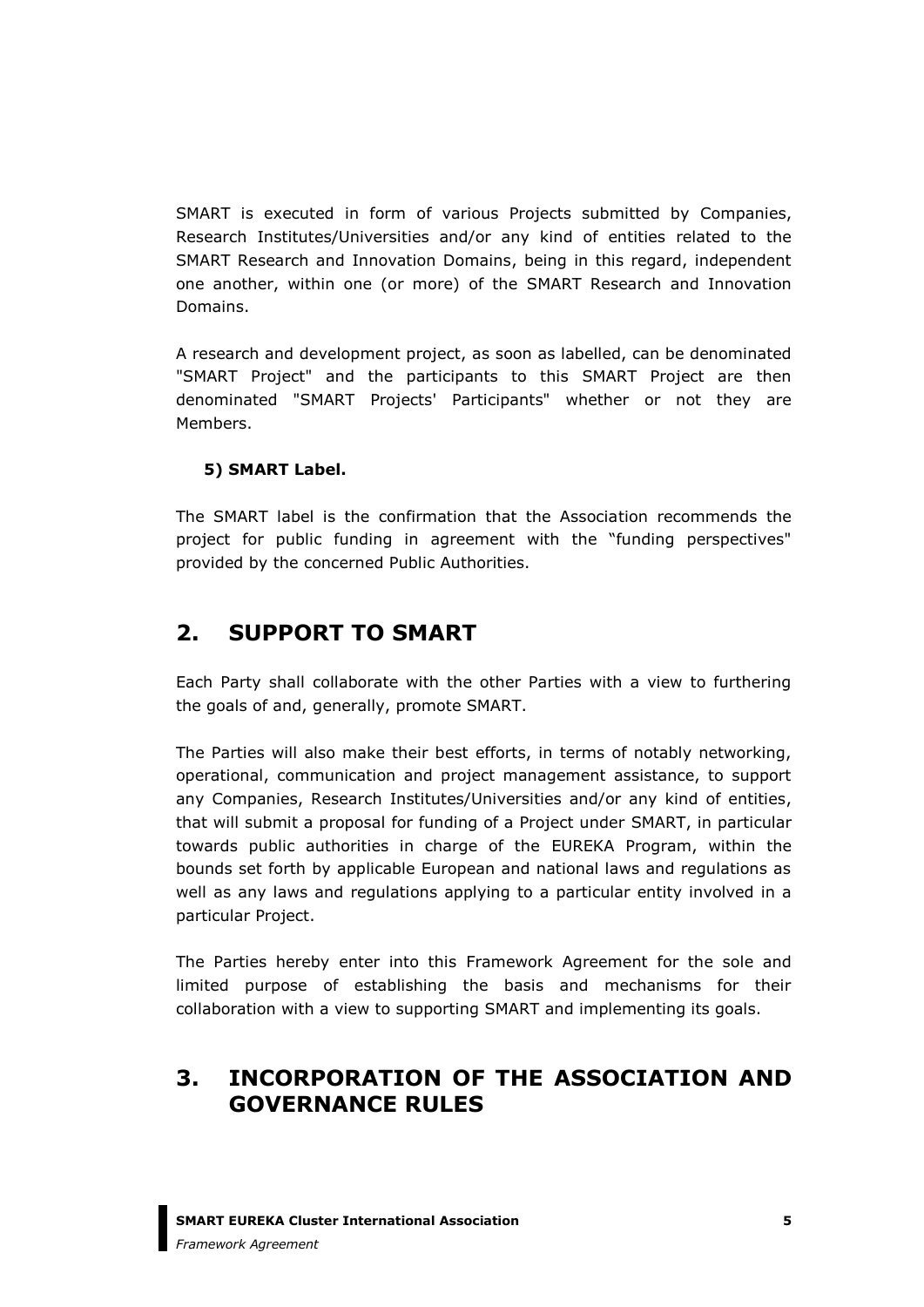#### <span id="page-6-0"></span>**3.1 Incorporation**

With a view to furthering the abovementioned goals and generally, promote SMART, the Members shall incorporate an international not for profit association under Spanish Law, denominated "SMART EUREKA Cluster International Association", on which SMART shall base to develop the new strategic initiative.

The Association shall deal with all administrative and financial matters in respect of SMART.

The Association shall be established after the signing of the present Framework Agreement. For this purpose, Members shall take any necessary measures in order to expedite the incorporation of the Association.

The incorporation of the Association shall be in front of a public notary, in order to notarize the incorporation minute in a public deed.

#### <span id="page-6-1"></span>**3.2 Bylaws of the Association**

The Members undertake to ascertain mutually acceptable bylaws of the Association. The bylaws of the Association shall be consistent with the provisions of this Framework Agreement and shall correspond to **Annex D** attached hereto.

Bylaws are written both in Spanish and English, being the Spanish version the only official version. In case of conflict between the Spanish version and the English version, the Spanish one shall prevail.

In case of conflict between the bylaws of the Association and this Framework Agreement, the stipulations of this Framework Agreement shall prevail between the Parties.

#### <span id="page-6-2"></span>**3.3 Registered office**

The registered office of the Association shall be located at Paseo Mikeletegi nº 59, 20.009- Donostia-San Sebastián, Gipuzkoa] (Spain). The Board of the Association may establish other offices in Spain or abroad if deemed necessary or useful for the Association's operations, and may also be the competent body to transfer the registered office inside Spain.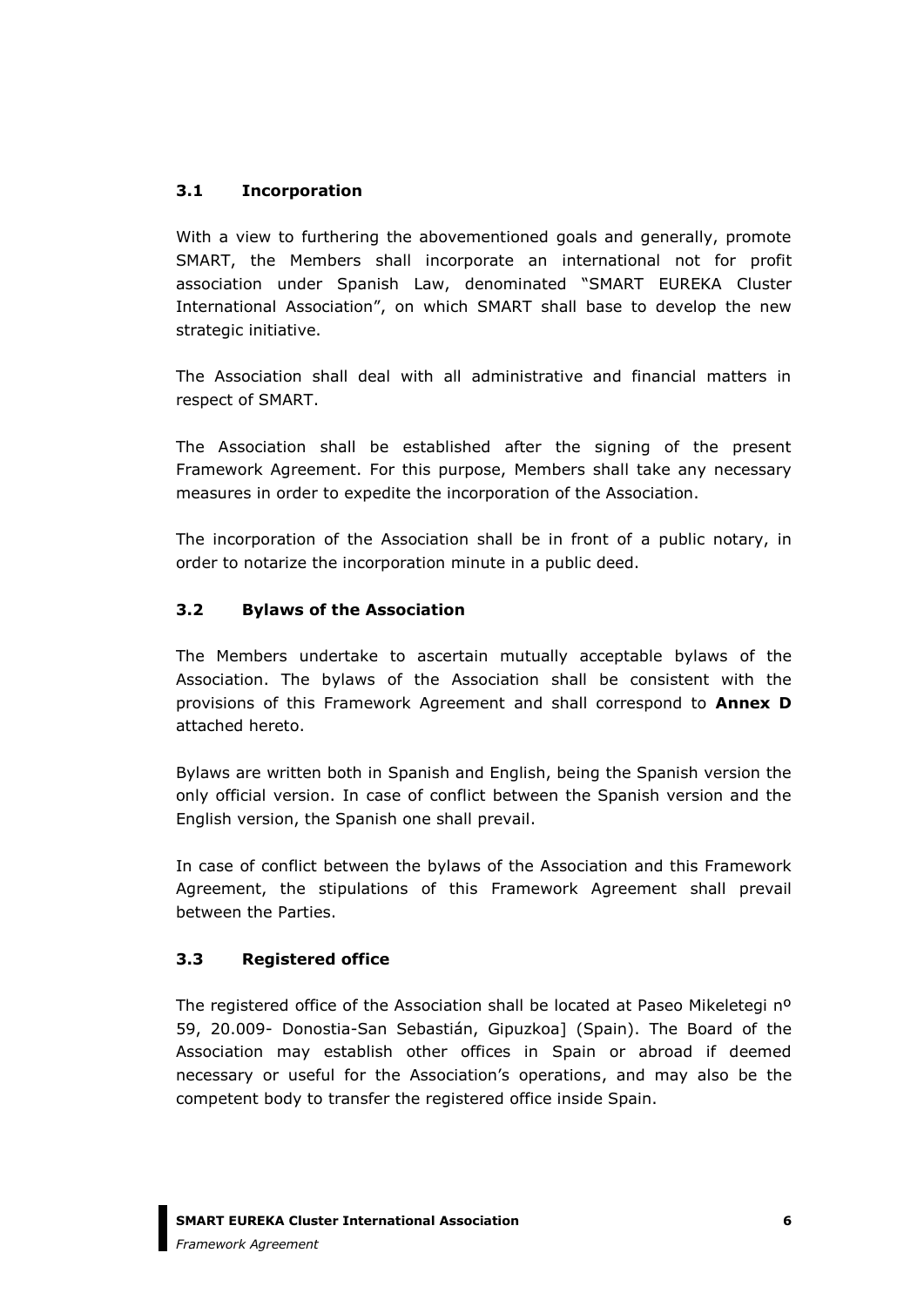#### <span id="page-7-0"></span>**3.4 The Association's Purpose**

The Association shall pursue those not for profit purposes listed in the Bylaws, concretely:

- To promote, organise and coordinate R&D projects in advanced manufacturing areas and all related technologies.
- To provide assistance, through administrative support, to companies, research institutes and universities and any other entity related to advanced manufacturing, which has previously requested this support by signing the corresponding application, for a specific project whose purpose is to develop products, processes and/or innovative services in advanced manufacturing.
- To assist the partners and project participants so that they can contact the relevant public authorities to obtain their financial support.
- To extend the involvement and support of the EUREKA SMART Cluster, to as many EUREKA countries as possible.
- To analyse, evaluate and coordinate the financing of the projects related to advanced manufacturing that are presented.
- To monitor the progress of the projects presented.
- To collaborate and coordinate relationships between other non-partner entities involving public authorities.
- To measure the results and evaluate the overall impact of R&D programmes within the Association.

#### <span id="page-7-1"></span>**3.5 Association's structure**

The Association has the following structure

- A General Assembly.
- A Board.
- A Technical Committee.
- Cluster Office
- SMART CLUSTER Public Authorities Board (PAB)

**SMART EUREKA Cluster International Association**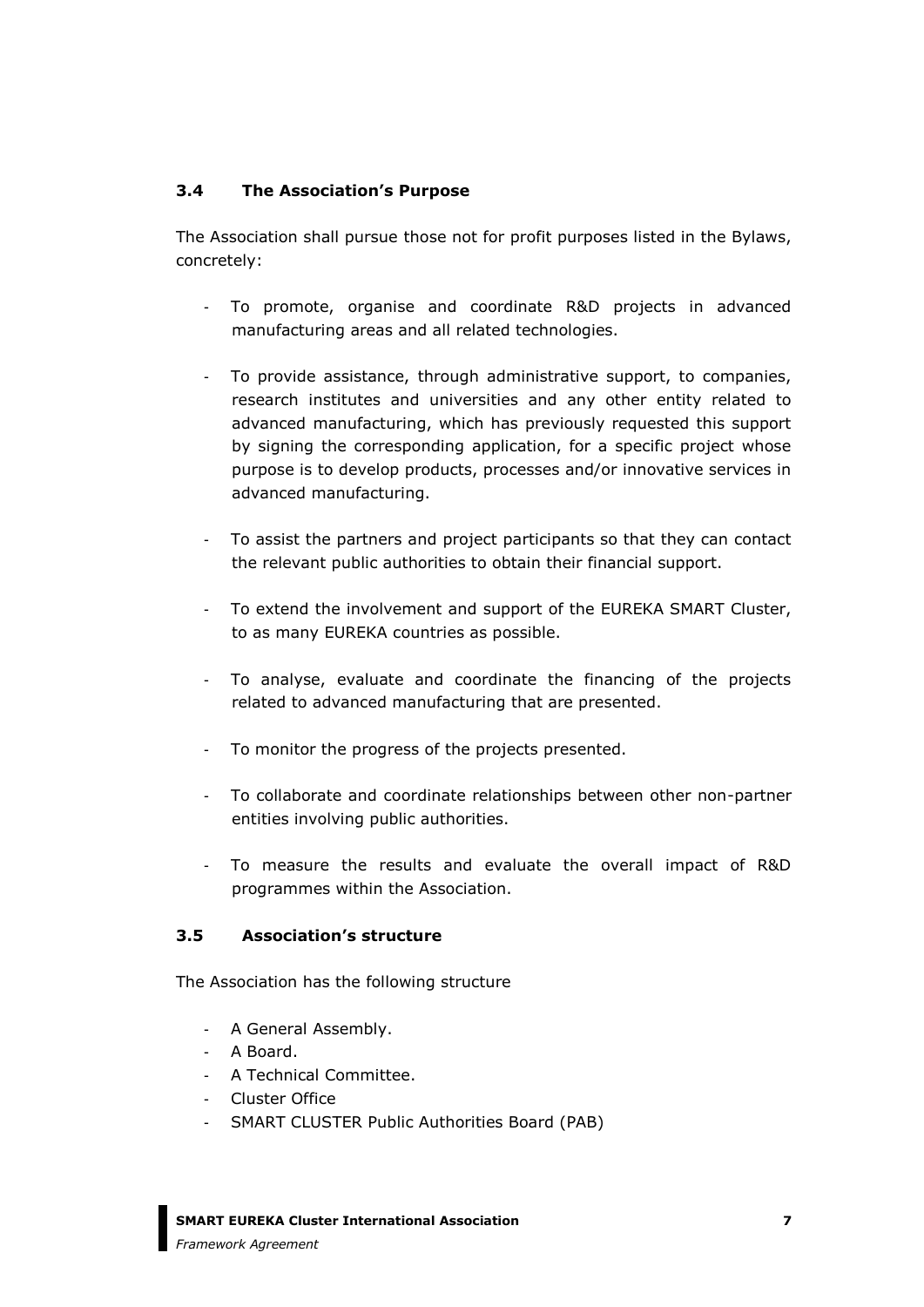Notwithstanding the abovementioned bodies, the Association shall be entitled to set up other committees, commissions or bodies that it may consider necessary for the due fulfilment of its goals.

#### <span id="page-8-0"></span>**3.5.1 General Assembly**

#### • **Composition and representation**

The General Assembly shall consist of all Members of the Association. Each Member shall be represented at the General Assembly Meeting by his representative. If the representative is prevented from attending the meeting, he may exceptionally, by issuing a proxy, appoint any director or officer of the member or another Member for representing them at the meeting. Such power of attorney shall be communicated to the Chairperson of the Board at least one week before the date scheduled for the meeting.

A Member cannot represent more than two other Members. The Board may invite other (third) parties as guests to attend the meetings of the General Assembly. These guests will not have voting right.

Each Member's voting right shall be established in proportion to the accrued amount of fees paid by each of them as Members of the Association, as it is detailed in the Bylaws.

#### • **General Assembly meetings**

A General Assembly Meeting known as the "Annual General Assembly Meeting" shall be held each year within six months following the close of the financial year of the Association at a place, date and time determined by the Board.

All General Assembly Meetings of the Association other than the Annual General Assembly Meeting shall be Extraordinary General Assembly Meetings, and shall be convened by the Board, the Chairperson or at the request of at least 1/3 of the Association Members.

The Board may establish any system that allows Members assistance by videoconference, teleconference or any other telematics means.

#### • **Tasks of the General Assembly**

The General Assembly shall have the powers listed in the Bylaws and, in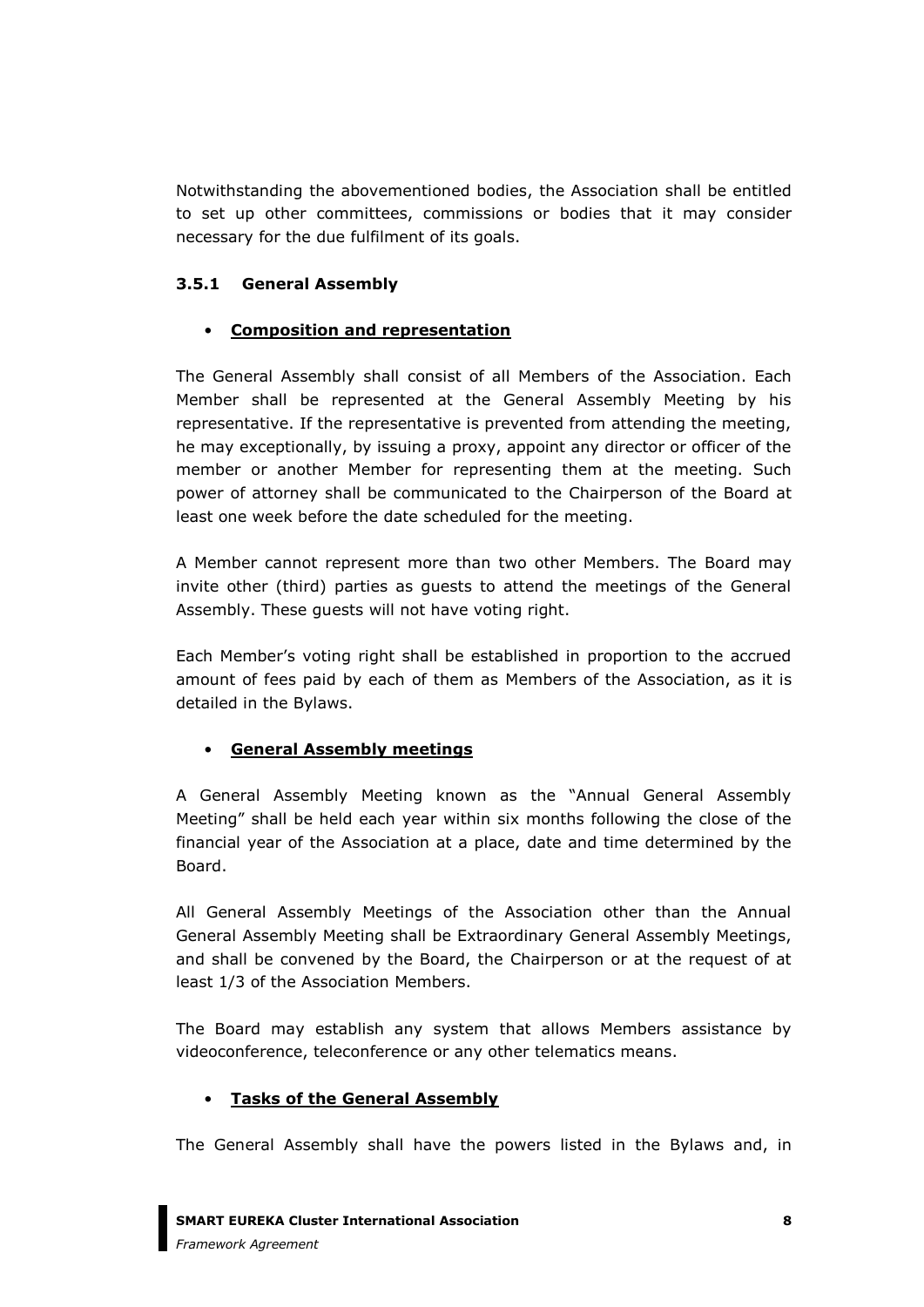#### particular

- i. To appoint and dismiss the members of the Board.
- ii. To approve and amend the bylaws.
- iii. To consider, resolve and approve on the annual accounts of the preceding financial year.
- iv. To resolve on the winding –up of the Association and to appoint and dismiss one or more liquidators.

Its decisions shall be binding on all Members of the Association whether in attendance or not.

#### • **Decision making**

A General Assembly Meeting deliberates validly if at least one third (1/3) of the Members are present or represented. Should the above mentioned quorum not be fulfilled at a first meeting, a second meeting shall be convened which shall decide irrespective of the number of Members present or represented.

Resolutions of the General Assembly shall be adopted by a simple majority of the votes of the Members present or represented. Abstentions, blank and void votes shall not be taken into account for this purpose.

However the following resolutions shall require a special majority of 2/3 of the votes of the Members present or represented:

- Winding up of the Association.
- Amendment of the bylaws.
- Disposal of fixed assets.

### <span id="page-9-0"></span>**3.5.2 Board of the Association**

#### • **Composition of the Board**

The Board shall be composed of at least three (3) and no more than twenty five (25) members of SMART and which shall appoint among his members a Chairperson, a Vice-Chairperson and a Secretary. The General Assembly will confirm or adapt the number of Board members, taking into account the balance of participating countries, sectors and levels of activities in labelled SMART Projects. Being a member of the Association will be always required to be appointed as a member of the Board.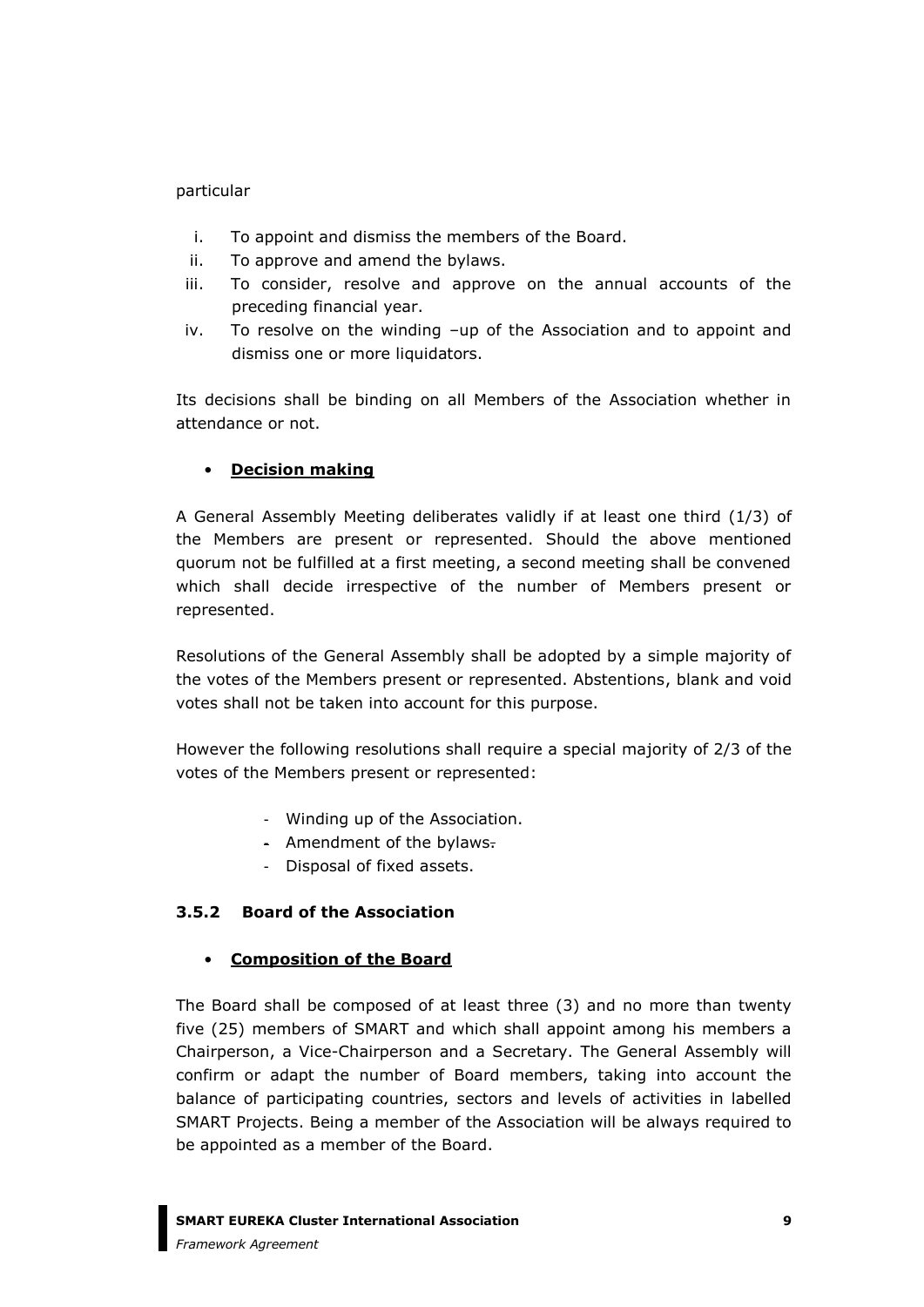The Board members shall not be remunerated for the performance of their duties.

The Board shall elect a Chairperson, a Secretary and a Vice-Chairperson amongst its members by simple majority of votes. Initially, MONDRAGON and Mr. Eduardo Beltrán de Nanclares on its behalf, shall be appointed as Chairperson and AIRBUS and Silvia Lazcano Ureña on its behalf, shall be appointed as Vice-Chairperson.

The Chairperson shall be the authorized representative and spokesperson of the Association. The Chairperson shall arrange and chair the Board meetings. He or she shall have industrial background being recognized in governmental and industrial circles.

The term of office shall be 4 years with possible renewals. The Board shall be renewed by half every two years. In the initial Board, the Board members will have a mandate of 2 or 4 years so as to comply with the biannual renewals regime, according to the criteria approved for that purpose by the General Meeting by a majority of the votes.

A Member who has sent a representative to the Board can exchange its representative by informing the Board in writing.

#### • **Tasks of the Board**

The tasks of the Board shall be those listed at the Association's Bylaws and, in particular,

- Promotion of SMART.
- To validate economic and financial plan.
- To determine the Association's fees due for a given financial year.
- Negotiations with Member Countries or other Public Authorities.
- Setting guidelines for the Technical Committee (e.g. for Project selection and partner search).
- Transfer of the Registered office.
- Appointment of the Office Director.
- Approval of the Technical Committee's composition and appointment of Technical Committee members and its Coordinator.
- Approve the calls for Projects to be issued.
- Label the Projects to be awarded
- Budget allocation.

#### **SMART EUREKA Cluster International Association**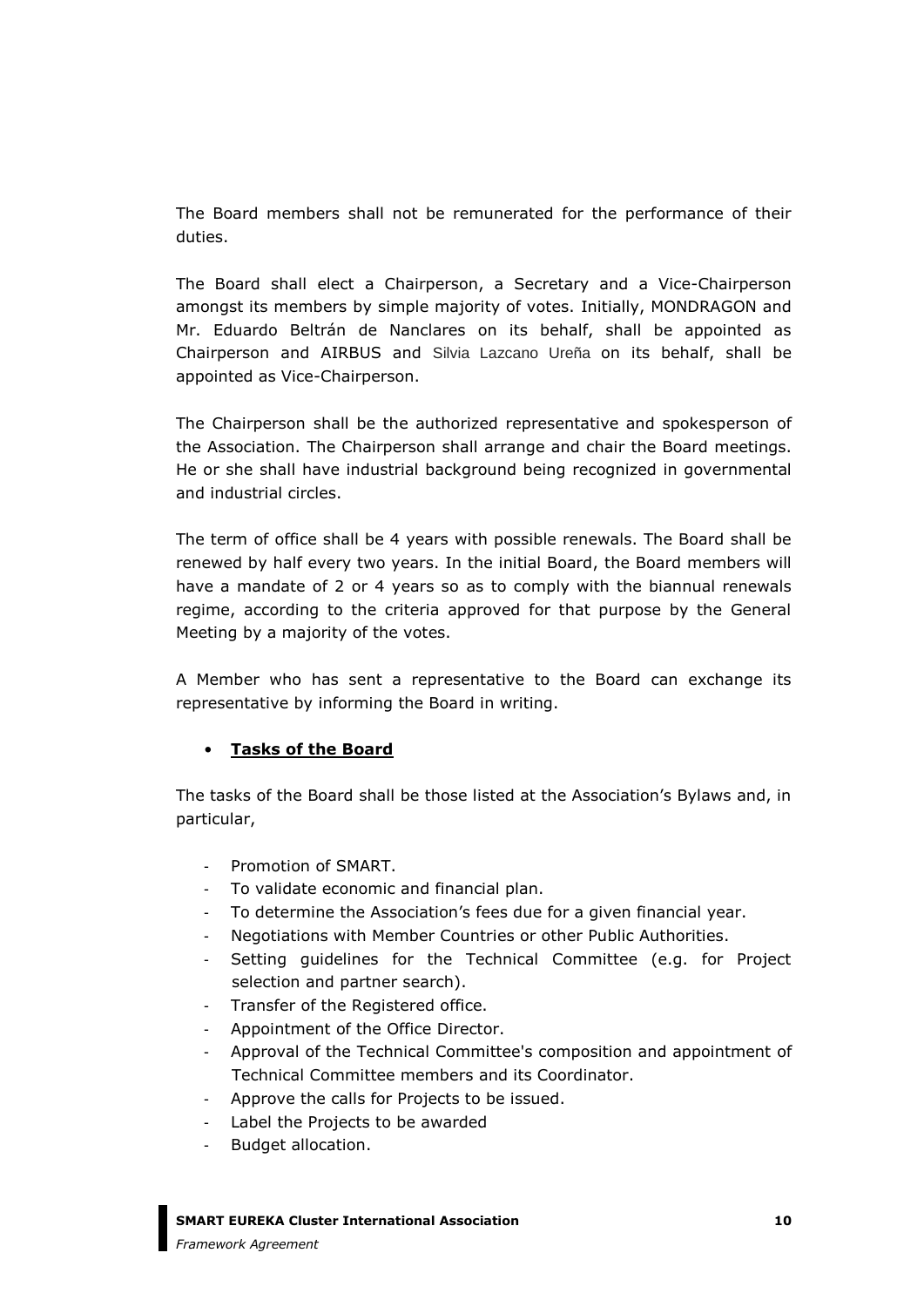- Admission of new Members of the Association.
- Create permanent committees and ad-hoc bodies as required to promote the goals and activities of the Association and monitor actions and performance of these bodies.
- Convene General Assembly Meetings and report on its activities at General Assembly Meetings.
- Prepare the annual financial statements and activity report for the General Assembly.
- Proposal of new Board members to the General Assembly taking into account the balance of participating countries, fields and levels of activities in labelled SMART Projects
- Supervise and validate Cluster Office's activity.
- Suspension from their charge of those Board members that have not paid the annual fee.

However, the Board shall be competent in all those tasks not reserved for the General Assembly. Therefore, the Board, among its competences, may grant competences to the committees, commissions or bodies to be created according to this Framework agreement.

#### • **Board Meetings**

The Board shall perform its work in regular Board meetings, at least twice a year but also at any time upon written request made by a third of the Board members.

The Chairperson, or a third of the Board Members, shall give the Board members notice in writing of such meetings. This convening shall identify the subjects to be discussed and any decision requiring a vote.

If more than half of the Board members intend not to be present or not to be represented in the meeting, then the meeting shall be postponed.

Any decision required to be taken by the Board may be taken in meetings via any telematics means.

The minutes of each Board meeting shall be drafted by the Secretary, in order to formalize in writing all decisions taken and shall be dispatched to all Board members without delay.

The minutes shall be considered as accepted by the Board members if, within fifteen calendar-days from receipt thereof, none of them has objected in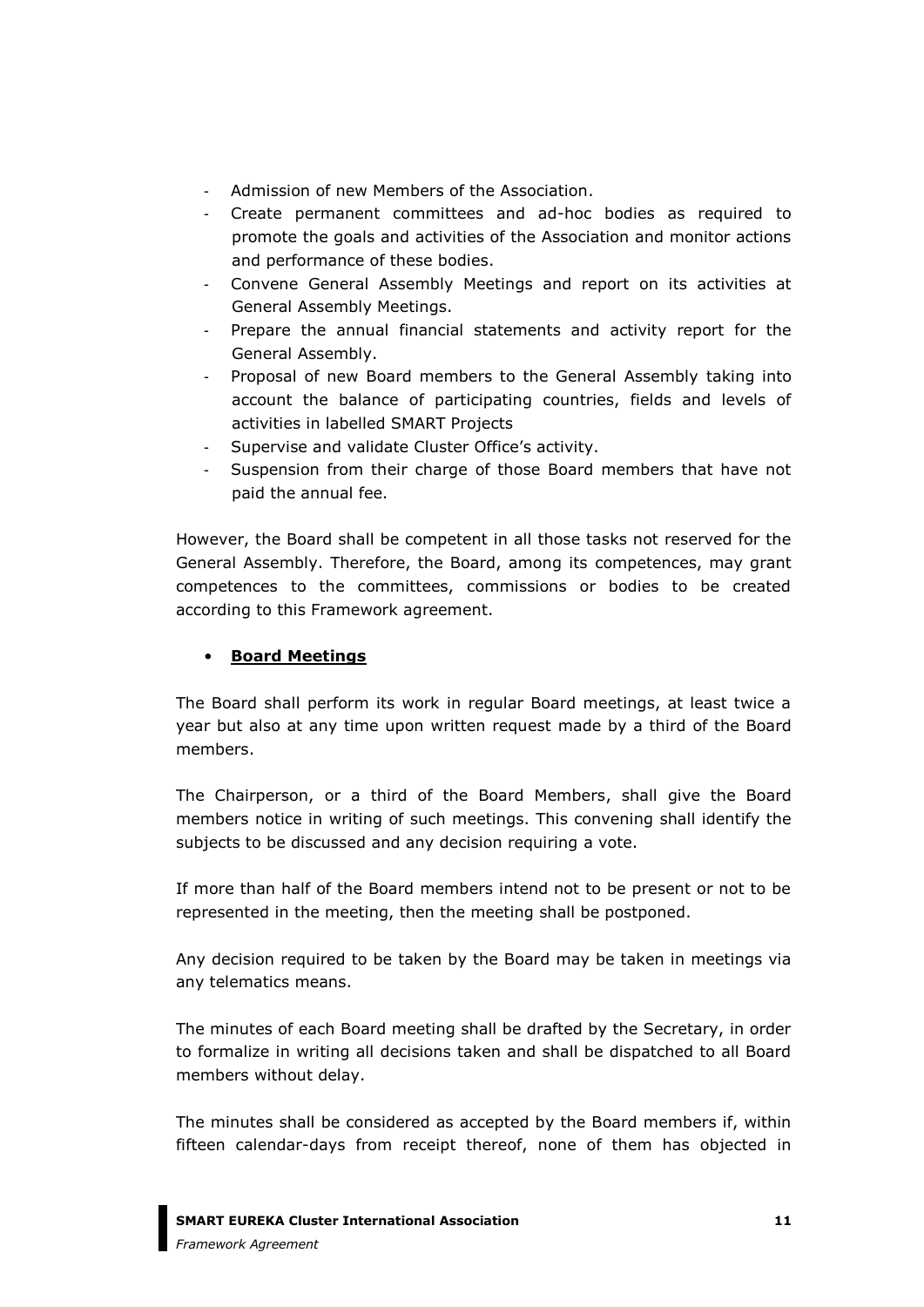writing (including e-mail) to the Secretary.

Board members will decide the precise rules of procedure of the Board.

#### • **Voting**

Each Board Member has one vote. All the decisions shall be taken by majority of the votes of the members present or represented by proxy. The Chairperson shall have casting vote.

#### • **Chairperson.**

After the first Chairperson's term of four years, the following Chairpersons shall be appointed by the Board by majority of votes.

Chairperson may invite third persons to the meetings, as long as more than half of the Board members do not oppose that invitation. The Office Director shall assist regularly to Board Meetings without voting rights.

#### <span id="page-12-0"></span>**3.5.3 Economic regime.**

It is reminded that the anticipated costs of the Association shall be listed in a yearly budget subject to the approval of the Board, except for the start-up budget, which shall be approved unanimously by the Board members.

The costs of the Association shall be covered in the approved budget and borne as follows:

**(A)** By the following **ASSOCIATION'S FEES**:

- ✓ an **entrance fee** to be paid by all the Members according to the following criteria:
	- o SMEs companies (following the definition given by EU Recommendation 2003/361): 2.000€
	- o Medium capitalization companies (those companies with less than 2.000 employees in its corporate group, according to the definition of partner enterprise and linked enterprise given by EU Recommendation 2003/361): 4.000-€
	- o Large companies (those companies that can't be consider as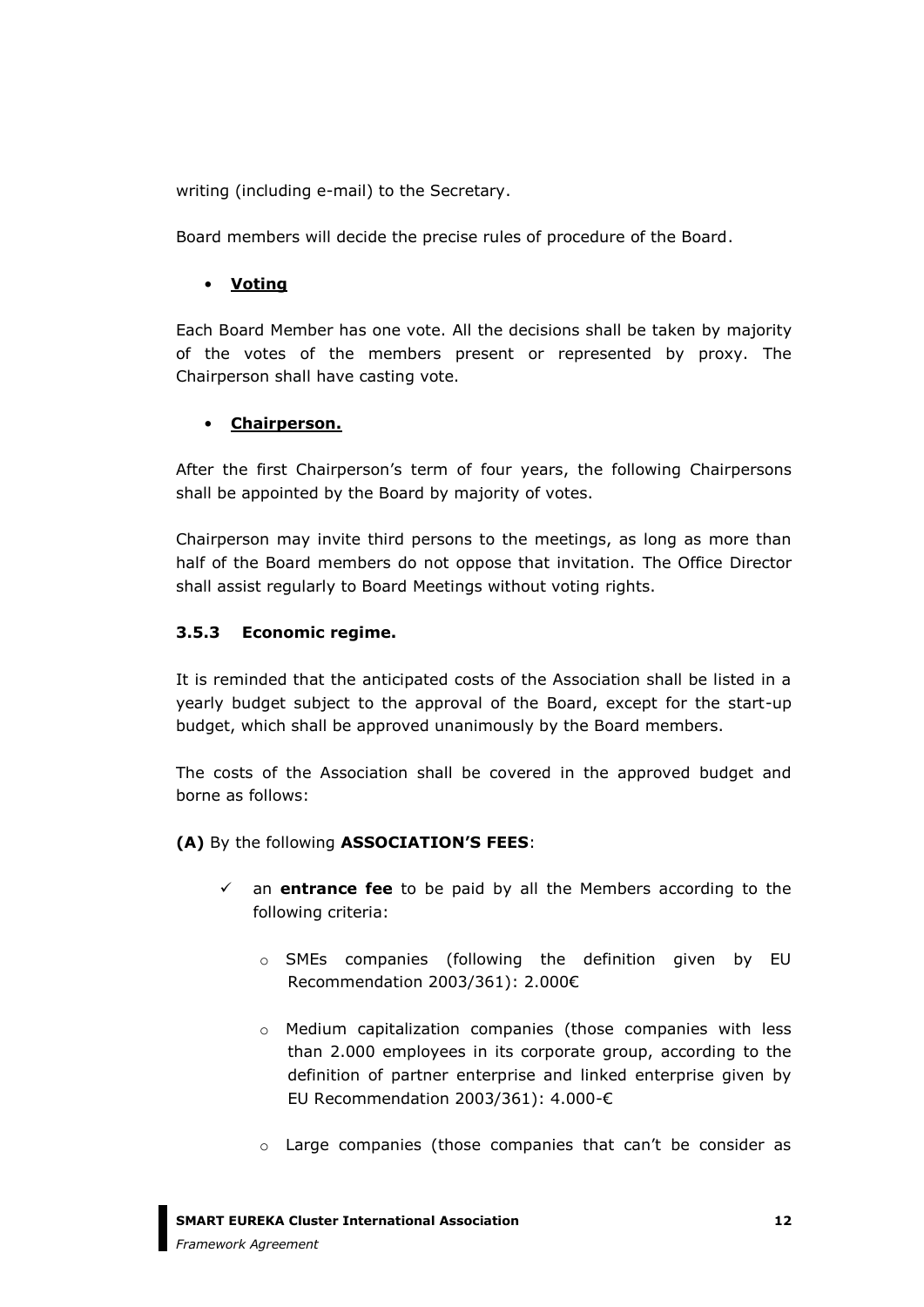SMEs or medium capitalization according to the previous definitions): 5.000-€

- o Others (Universities/RTOs/Associations, etc.): 3.000-€
- ✓ By an **annual fee** to be paid by all the Board members according to the following criteria:
	- o SMEs companies (following the definition given by EU Recommendation 2003/361): 4.000€.
	- o Medium capitalization companies (those companies with less than 2.000 employees in its corporate group, according to the definition of partner enterprise and linked enterprise given by EU Recommendation 2003/361): 8.000-€
	- o Large companies (those companies that can't be consider as SMEs or medium capitalization according to the previous definitions): 10.000-€
	- o Others (Universities/RTOs/Associations, etc.): 6.000-€

Cluster Board, in case of discrepancy, will allocate the entering organisation in the above-mentioned categories.

The annual fees shall be paid every year by January  $1<sup>st</sup>$ . Those appointed as Board members later than January  $1<sup>st</sup>$  shall paid the proportional part.

Parties acknowledge that Members who have been involved in the setting up of the Association (Spanish organisations) have each paid **pre-fee** (see **Annex E**) in order to cover expenses in the process of setting up the Cluster. These pre-fee paid by the Members belonging to the Spanish organisations shall in no case be reimbursed but shall be compensated with the fees that may be due to the Association by those members.

**(B)** By a **PROJECT FEE**, paid by all funded SMART Projects' Participants.

This Project fee is determined by the Board and calculated as 1,5% of the participant's individual total project cost. The Board may at any time modify these calculations rules. If a Project is only partially funded, this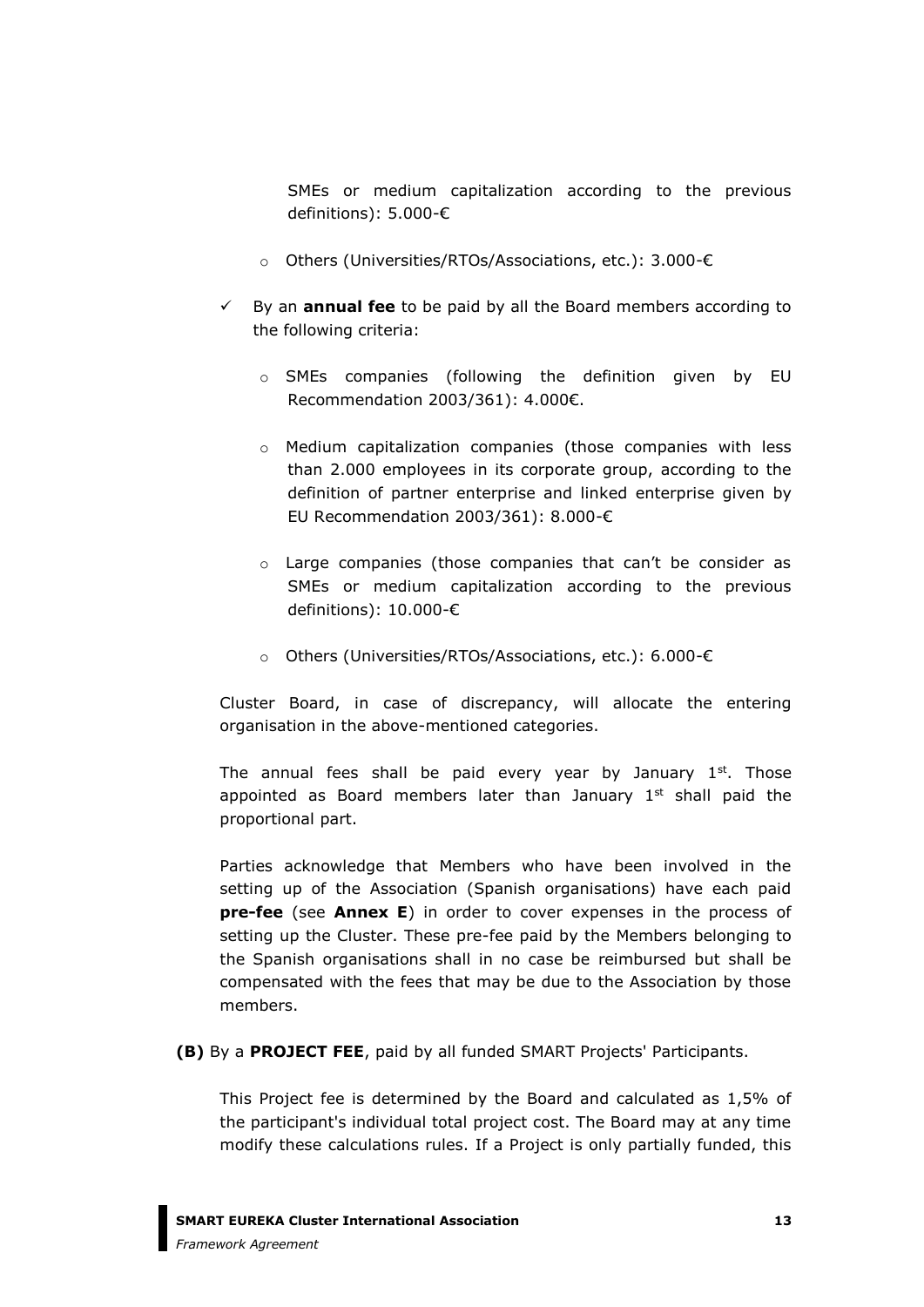Project fee is only paid by the funded SMART Projects' Participants.

Furthermore, any expenses incurred in the performance of this Framework Agreement by SMART Participants shall be borne by them respectively unless set out otherwise.

### <span id="page-14-0"></span>**3.5.4 Technical Committee**

#### • **Composition**

It is intended that the Technical Committee shall consist of representatives of, a minimum of 8 members and a maximum of 20 members belonging to the Board Members and Association Members. All Technical Committee members are nominated by the Board along with a Coordinator of the Technical Committee. Each Board member shall propose a member for the Technical Committee. Then, each of the appointed members shall sign the Declaration for members of the Technical Committee as set out in **Annex C**, to become members of the Technical Committee. The technical committee will be complemented by a selected panel of external experts, appointed by the Board, that will also be assigned to project evaluation and reviewing.

The Coordinator of the Technical Committee shall be named by the Board.

### • **Tasks**

The SMART Technical Committee will study the coherence and consistency of the Projects with the SMART Research and Innovation Domains.

The Board may grant to the Technical Committee the following tasks:

- Technical evaluation and ranking of Project proposals and reports.
- Supervision of the Cluster Projects along their lifetime.
- Recommendation for Project selection based on technical grounds.
- Recommendation in strategic orientation to the project proposers
- Propose and maintain a list of experts.
- Provide rigor and credibility to SMART Projects' evaluation procedures.

#### • **Rules**

Eligible for membership are those representatives of the board members of the area of the respective SMART applications fields, technologies and processes as well as experts acting as advisors to the Technical Committee.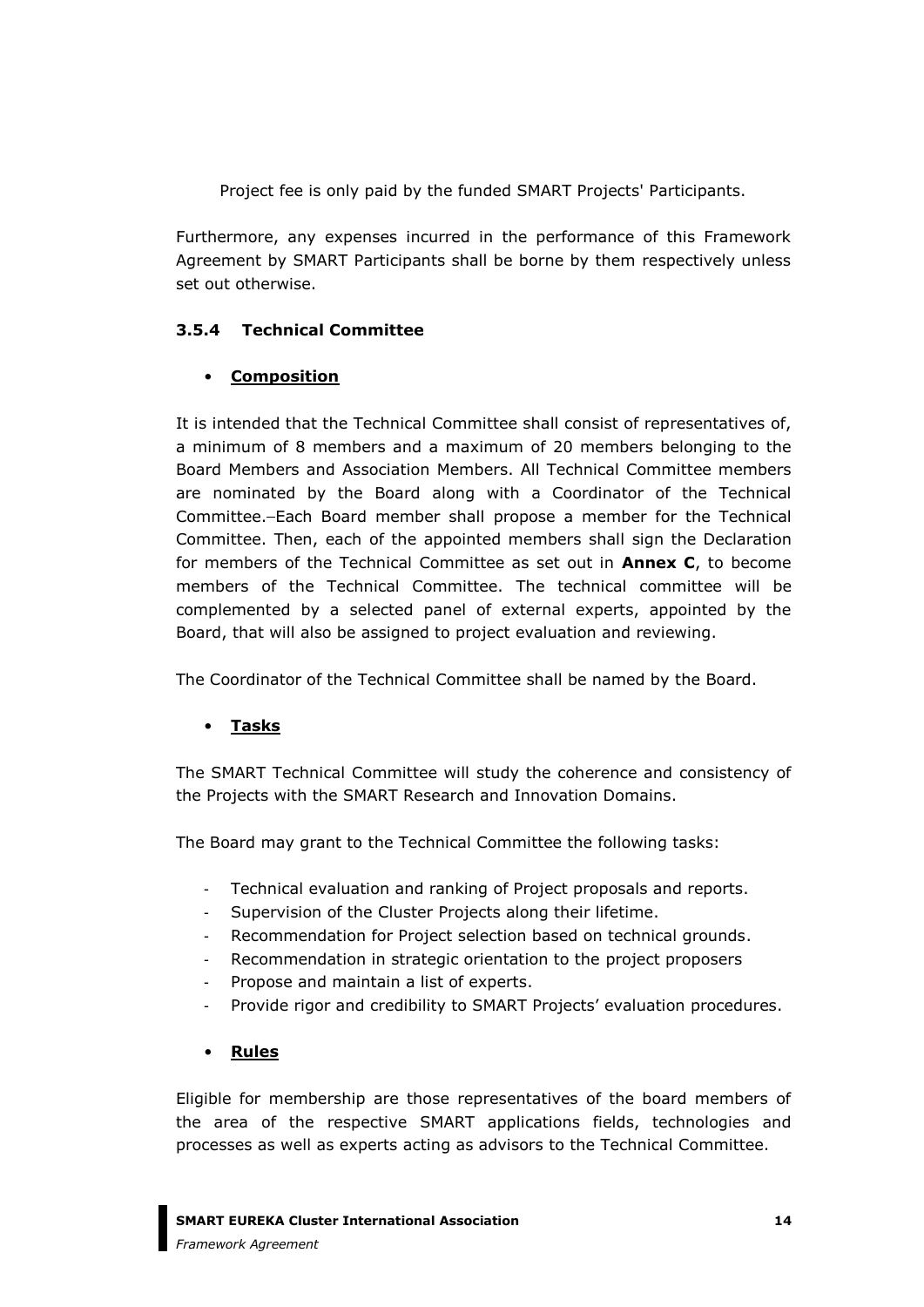Membership should be kept to a practical minimum, depending on the requirements of the specific area of the Technical Committee. The number of members and the composition of the Technical Committee are subject to approval by the Board. The composition should take into account the balance of participating countries, fields and levels of activity.

The Technical Committee shall function according to the rules and regulations approved by the Board.

### <span id="page-15-0"></span>**3.5.5 Cluster Office**

An Office, will handle the administrative and legal organisation (such as convening of the Board, preparation of minutes of the meetings). Its power will be decided during a Board meeting by the Board by unanimous consent of all the members of the Board present or represented by proxy.

The Office team shall consist of an Office Director and a small team. The location and the Office team of the Cluster Office shall be located within an existing organisation. The Office team could have variable part time dedication according to cluster needs and evolution and could subcontract some activities.

The Board may grant to the Cluster Office the following tasks:

- Day to day cluster operations' management.
- Support the creation and development of cluster projects.
- Establish and monitor participation rules.
- Organise events and Cluster promotion activities (web, newsletter, info days, brokerage events, etc.).
- Analyses operational data and generate reports for the Board's members and for EUREKA's secretariat.
- Monitoring and management of relation with PAB for Project monitoring and funding.
- Coordinate with EUREKA's secretariat and other EUREKA Clusters

### <span id="page-15-1"></span>**3.5.6 SMART Public Authorities Board (PAB)**

The Board may decide to ask Public Authorities of the current Member Countries to create a PAB grouping representatives (one per country) of their respective funding authorities. The role of the PAB is to be the official interface with the Board in order to exchange on the realisation of SMART and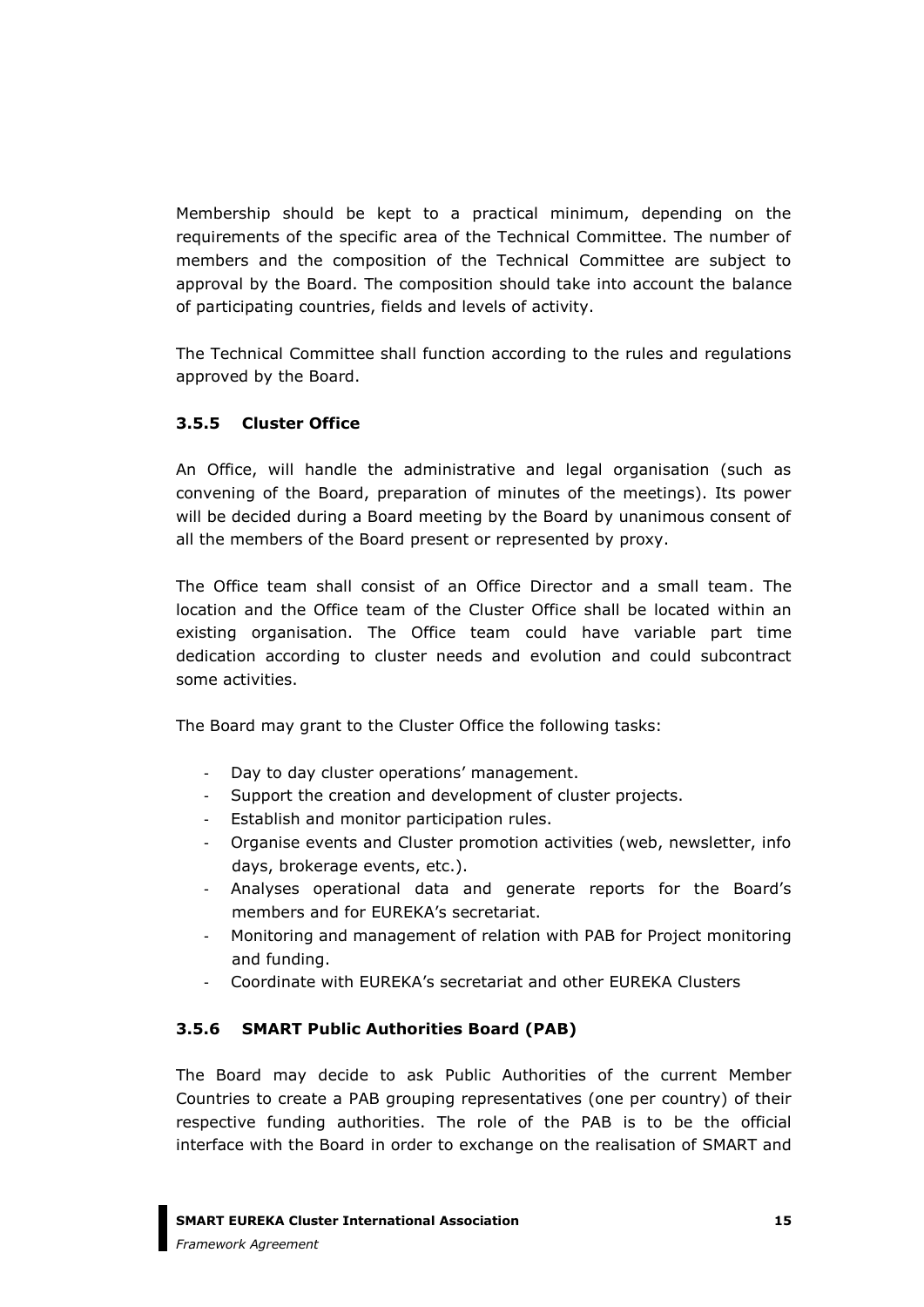to discuss between the various countries concerned the perspectives of funding for each project which received or might receive the SMART label.

It will be the place also for all Public Authorities to harmonize their funding policies versus SMART CLUSTER and whenever possible to smooth the funding process for SMART Project Participants. This includes also the organization whenever possible of joint dedicated calls upon the Board recommendation

The Board may invite other countries that have no presence in SMART to join the PAB as guests.

## <span id="page-16-0"></span>**4. ACCESSION OF FURTHER MEMBERS AND ACCEPTANCE OF PROJECT PARTICIPANTS.**

Companies, Research Institutes/Universities and/or any kind of entities related to the SMART Research and Innovation Domains, having significant research and development activities in the field of SMART and wishing to collaborate with the Parties with a view to furthering the goals of and, generally to promote SMART, may become Members. They, will either:

- Become Members, after having applied for membership in writing to the Board and having being accepted, following the process described in the Bylaws, by signing the Declaration of Accession, as set out in **Annex A** (hereinafter referred to as "Becoming Members"),
- Become SMART Projects' Participants by signing the Declaration of Acceptance as set out in **Annex B** (if they have not signed already **Annex A**), and will be bound to pay the Project fee, as provided for in article 3.5.3 of the present Agreement;

## <span id="page-16-1"></span>**5. PROJECTS AND PROPOSALS IN SMART**

5.1. The research and development work within SMART shall be executed by SMART Projects' Participants in individual Projects as part of SMART. SMART Projects' Participants shall execute their work under their own responsibility and at their own costs and expenses.

5.2. Proposals for Projects shall be managed according to the "Project Management Process" regulation approved by the Association.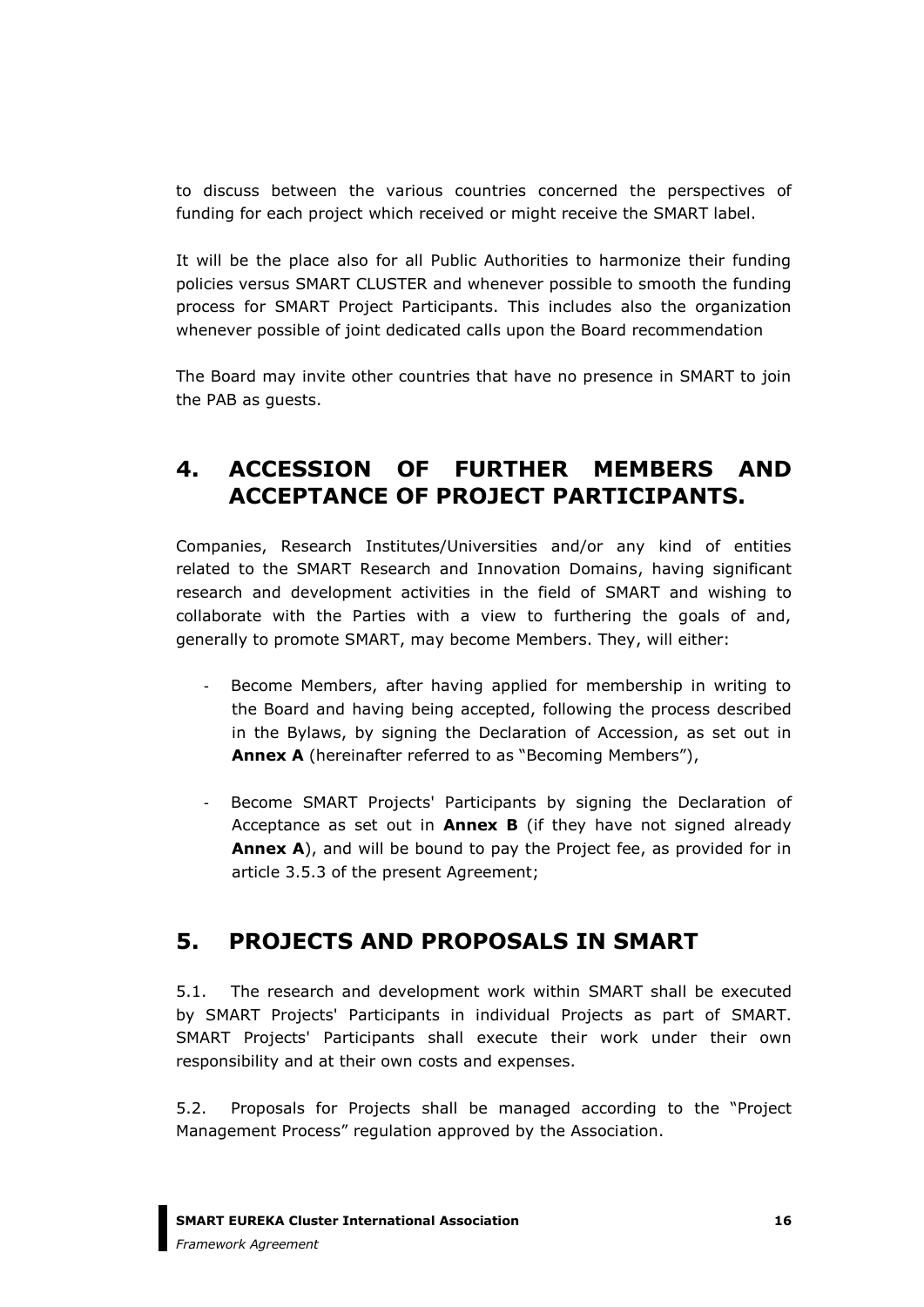5.3. The funding of SMART Projects is not the responsibility of the Association, as it demands the decision of the respective Member Countries subsidisers.

5.4. Rules for governing the Project proposals submission and selection process shall be set-up and approved by the Board.

# <span id="page-17-0"></span>**6. CONFIDENTIALITY/RESTRICTION IN USE**

It is understood and agreed by the Parties, that all information received from other Parties pursuant to or in connection with the performance of this Framework Agreement shall be kept confidential towards the others until and after the duration of the Framework Agreement.

The Association shall not issue any press release or similar publicity about a SMART Project without the prior approval of the Board members.

Furthermore, it is understood and agreed by the Parties that each Board and Technical Committee member will sign the confidentiality Undertaking attached in **Annex F** and will each be bound by its terms and conditions, which have been agreed between the Parties.

# <span id="page-17-1"></span>**7. CODE OF ETHICS AND GOOD CONDUCT / CONFLICT OF INTEREST**

7.1. Each Party remains fully independent from the others and in this regard, has absolutely no obligation to provide access to any information (as described below) it holds.

7.2. Each Member or SMART Project' Participant undertakes not to use, any information which is owned or controlled by a SMART Participant in the same fields as, or fields related to, the SMART Project prior to its start. Furthermore, they undertake not to use any related patent applications, patents, registered designs, copyrights and other similar statutory rights, as well as applications for any such rights, owned or controlled by a SMART Participant in the same fields as, or fields related to, the SMART Project prior to its start.

7.3. Each Party or SMART Project' Participant undertakes not to use any information generated by any SMART Participant, or third party working for it,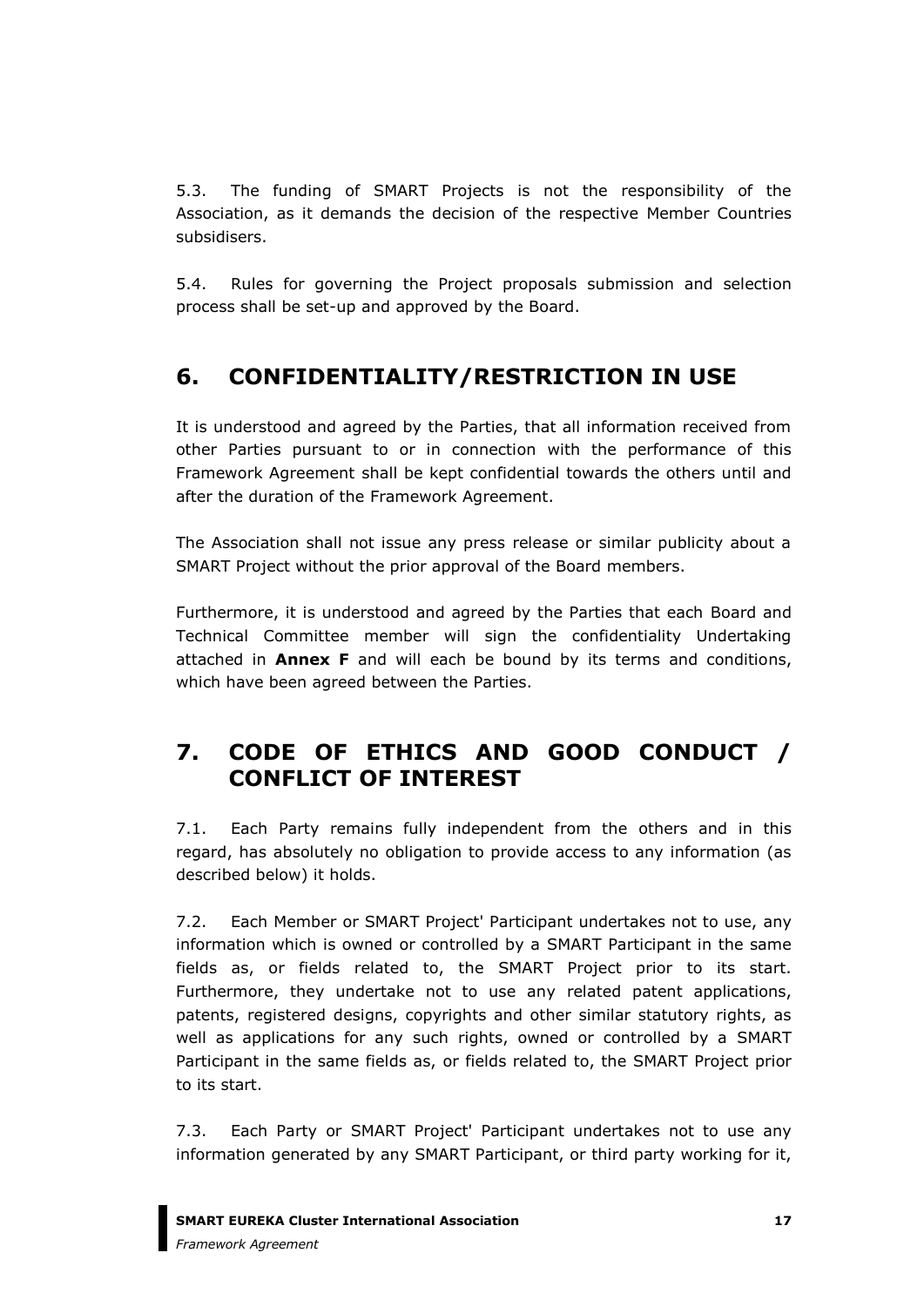in the performance of the SMART Project. Furthermore, they undertake not to use any related patents, registered designs, copyrights and other similar statutory rights, as well as applications for any such rights, resulting from the performance of the SMART Project.

7.4. In this regard, each Party or SMART Project' Participant shall retain ownership of its intellectual rights. This agreement imparts no rights between the Parties or SMART Project' Participants under any information and associated intellectual property rights of a Party or SMART Project' Participant, subject to any rights granted in the scope of a specific Project through a Project Co-operation Agreement (PCA), as detailed below.

7.5. In this regard, any access right to any other Party's information and associated intellectual property rights shall be negotiated in good faith between the interested "SMART Project' Participants" in the scope of a specific Project: these rights will then be fully put in place through a Project Cooperation Agreement (PCA) agreed and concluded between the SMART Project' Participants of the concerned SMART Project case by case. Furthermore, each SMART Project' Participant undertakes to negotiate any access right to its information and associated intellectual property rights, at conditions at least equivalent to the most favourable conditions negotiated with other partners and or co-contractors.

7.6. This agreement imparts absolutely no commercial exploitation right, including the sale, transfer or licensing of the intellectual property on any other Party's or SMART Project' Participants' information and associated intellectual property.

7.7. SMART's management and governance shall always be carried out in transparency and good conduct basis.

7.8. Each Party shall ensure that the abovementioned rules will be applied by the other Parties.

# <span id="page-18-0"></span>**8. WARRANTY/LIABILITY**

8.1. Each SMART Participant shall use the diligence and care, which they usually employ in their own business affairs, to ensure good performance of this Framework Agreement and accuracy of the information exchanged during the performance of this Framework Agreement. Furthermore, each SMART Projects Participant undertakes to use all reasonable endeavours to ensure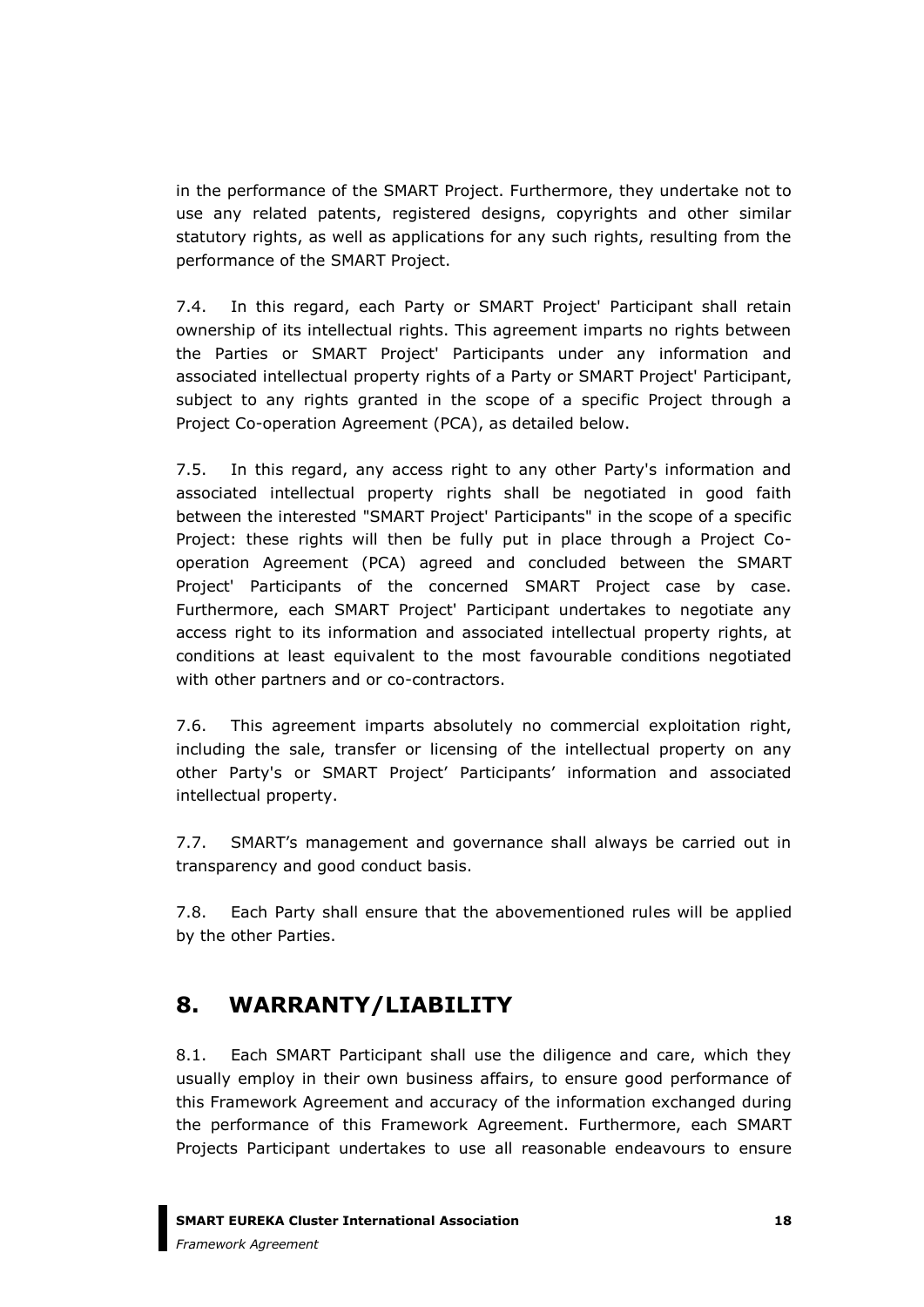the accuracy of the information furnished when submitting a project proposal for labelling. Upon notification or discovery that a SMART Project Participant has submitted defective or incorrect information, it shall promptly correct and redeliver such information at its own expense.

8.2. Other than set forth in the foregoing paragraphs, no warranty, condition, representation of any kind is made, given or to be implied in any case as on the performance under this Agreement. In particular, the Parties do not give any warranty as on the sufficiency, accuracy or fitness for purpose of information or materials and a SMART Participant receiving information and materials, shall be entirely responsible for the use to which they are put.

8.3 The liability of the SMART Participant against each other is restricted to wilful acts, gross negligence and serious breach of the rules contained in this Framework Agreement and in the Regulations that may be approved.

8.4 In no event shall SMART Participants be liable for special, consequential or indirect damages, including but not limited to, loss of contract, loss or revenue or profit.

8.5 Each SMART Participant is solely liable for the acts, omissions and negligence of itself, its employees and agents and will hold the other SMART Participants harmless and will indemnify them from and against any claim by a third party resulting from such acts, omissions and negligence.

# <span id="page-19-0"></span>**9. FORCE MAJEURE**

No SMART Participant shall be liable for any failure to perform or any delay in performing any of its obligations under this Framework Agreement if such failure or delay arises out of Force Majeure. The SMART Participant relying on Force Majeure shall promptly notify the other SMART Participants and shall use its best endeavours to remedy any default or delay occasioned thereby forthwith upon such event ceasing to apply.

# <span id="page-19-1"></span>**10. DURATION**

This Framework Agreement takes effect as of 13<sup>th</sup> of October, 2017 and will terminate contemporaneously with the end of SMART or on  $31<sup>st</sup>$  of December, 2028 (unless otherwise superseded in writing), whichever comes first.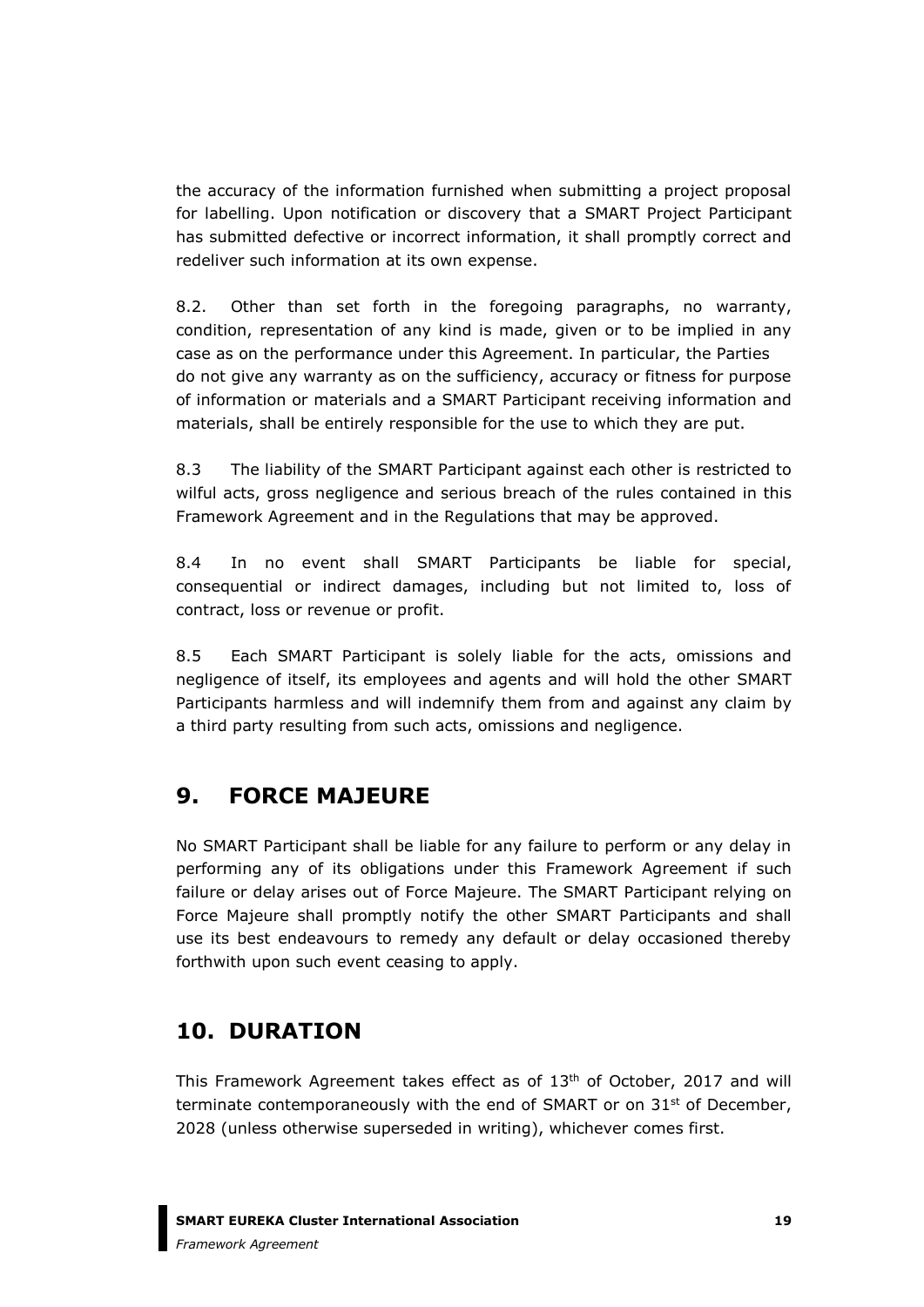The Parties are bound by the rights and obligations set forth hereunder for the entire duration of the Framework Agreement. However, a Party may withdraw by giving a notice in writing to the other Parties at least six months in advance. The withdrawing Party shall not be relieved from implementing the rules of this Framework Agreement on confidentiality, liability, publicity and press releases, settlement of disputes and applicable law shall survive the termination by five years.

Nevertheless, in case of participation to a SMART Project by the withdrawing Party, the rights and obligations of the SMART Projects' Participant under the SMART Project shall survive the termination of the Framework Agreement.

## <span id="page-20-0"></span>**11. MISCELLANEOUS**

This Agreement represents the entire agreement and understanding of the Parties and, consequently, supersedes and replaces any and all written or oral contracts between the Parties prior to the date hereof.

Any amendment and change to this Framework Agreement requires an amending agreement made in written form.

The Chairperson is duly authorized to make any certified copies of this Agreement in order to be provided to any acceding Members.

This Framework Agreement is governed by the laws of Spain.

The Parties shall endeavour amicably to settle any dispute arising in connection with this Framework Agreement. Any dispute that cannot be settled in that way shall be of the sole and exclusive jurisdiction of the courts of law of Donostia-San Sebastián (Spain).

This Agreement and the accessions thereto are concluded, respectively declared, in the English language. In any case of translation into other languages the English language shall prevail.

In the event that any provision/clause of this Agreement by whatever reason is or will be found to be legally unenforceable or in any case of a loophole in the Agreement that needs to be filled in, the enforcement of the Agreement shall not be affected. The legally unenforceable provision/clause or the loophole to be filled in shall be substituted by a provision/clause which within the legal possibilities is nearest to that what the parties would have intended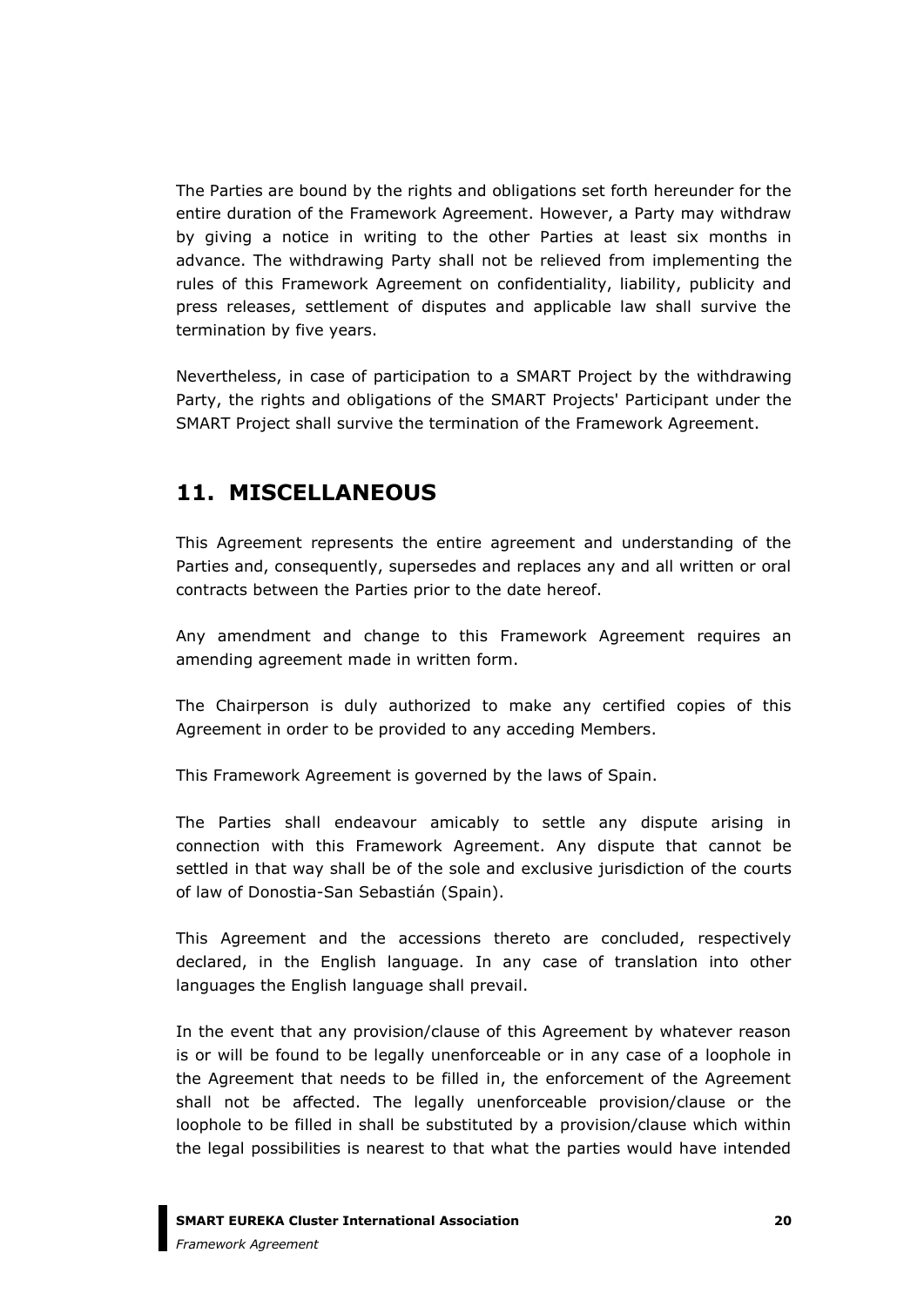if they had known the in-enforceability or if they had envisaged the missing point in question.

**IN WITNESS WHEREOF**, the Parties sign their correspondent signing page in [\*] copies, which are included hereinafter, on the date indicated in the heading.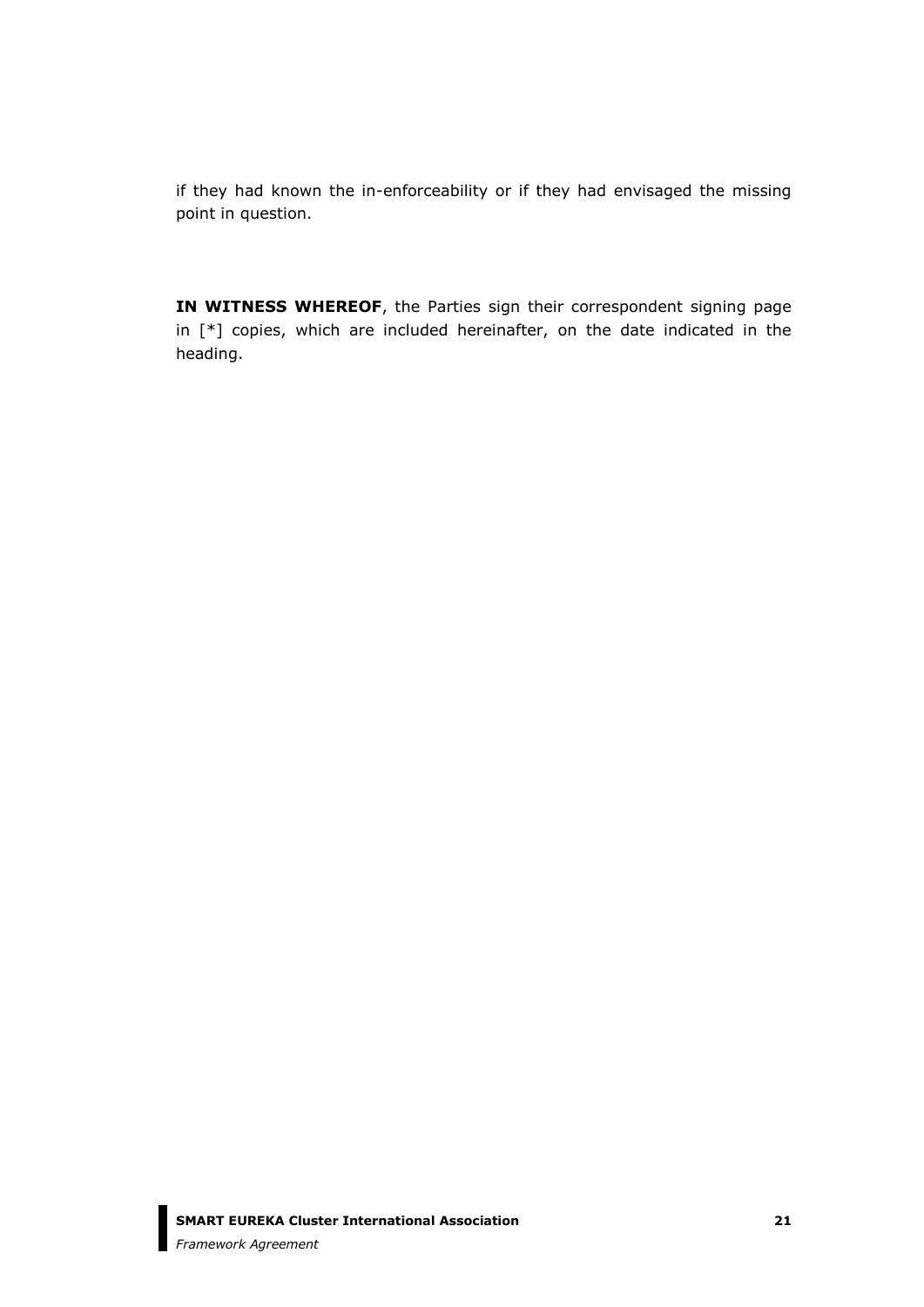#### **LIST OF ANNEXES**

<span id="page-22-0"></span>This Agreement comprises 6 Annexes:

- Annex A: Declaration of Accession to the FRAMEWORK AGREEMENT.
- Annex B: Declaration of Acceptance for a "SMART Projects' Participant"
- Annex C: Declaration for members of the Technical Committee.
- Annex D: SMART's bylaws.
- Annex E: Pre-fees paid by Spanish members
- Annex F: SMART Confidentiality Undertaking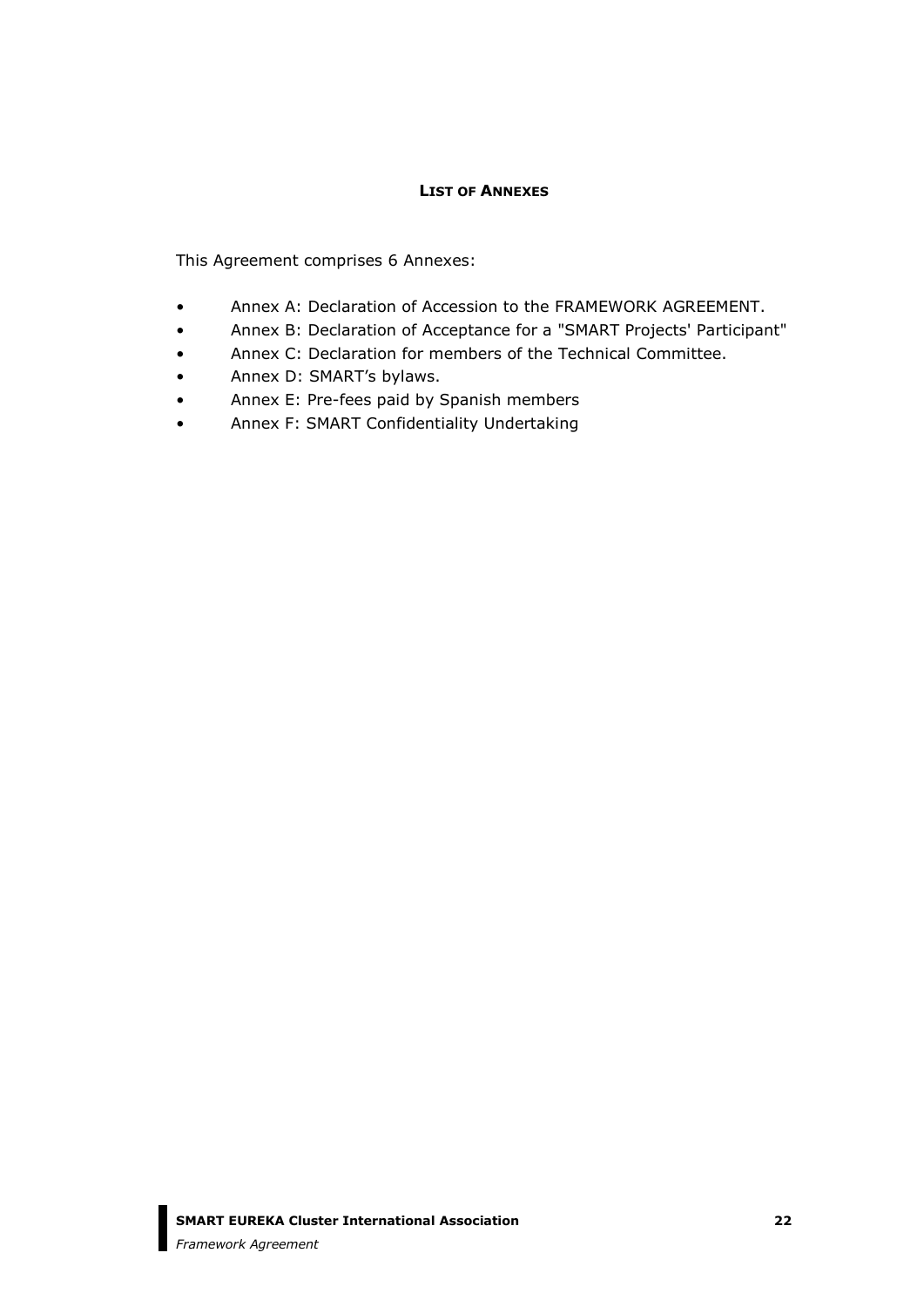#### **ANNEX A**

#### **SMART EUREKA Cluster International Association**

### **Declaration of Accession to the Framework Agreement of the Association and Application Form.**

Date:

To be addressed to the:

*SMART EUREKA Cluster International Association Board Paseo Mikeletegi nº 59, 20.009 -Donostia-San Sebastian Gipuzkoa (Spain)*

| <b>Applicant Organization Name:</b> |           |  |  |  |  |  |
|-------------------------------------|-----------|--|--|--|--|--|
| Parent Orgaization:                 |           |  |  |  |  |  |
| Applicant full address:             |           |  |  |  |  |  |
| Street:                             | $Nr.$ :   |  |  |  |  |  |
| Postal Code:                        | City:     |  |  |  |  |  |
| Province (region)                   | Country:  |  |  |  |  |  |
| Tel:                                | e.mail:   |  |  |  |  |  |
| Website URL:                        |           |  |  |  |  |  |
| Chair Person Data:                  |           |  |  |  |  |  |
| Last Name:                          | First Nan |  |  |  |  |  |

| Chail I Clour Data. |             |
|---------------------|-------------|
| Last Name:          | First Name: |
| Function:           | Title:      |
| Direct Tel.:        | e.mail:     |
|                     |             |

Expertise (*Máximun 400 words description of the organization expertise in Manufacturing Technologies*)

The undersigned is a voluntary applicant to become a member of the SMART EUREKA Cluster International Association.

Therefore: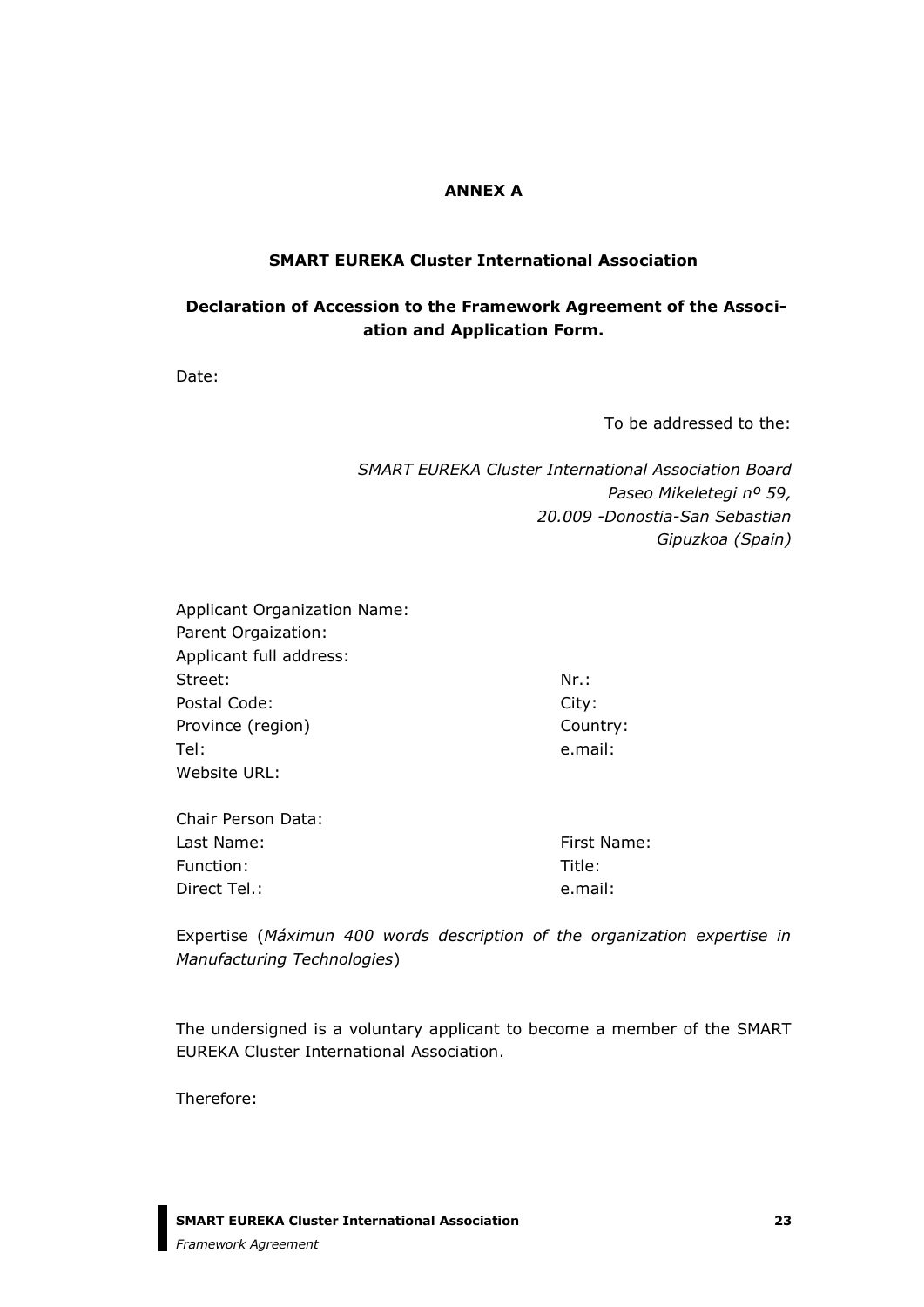- a) This applicant is an entity dedicated to [*describe activity],* which operates in [*territorial scope]* and fulfills all the requirements for becoming a member of the Association in accordance with article 22 of SMART EU-REKA Cluster International Association's Bylaws, belonging to the below selected category[*please select one option], having the indicated entrance fee*:
	- $\square$  SMEs companies (following the definition given by EU Recommendation 2003/361): 2.000€
	- $\square$  Medium capitalization (those companies with less than 2.000 employees in its corporate group, according to the definition of related company given by EU Recommendation 2003/361): 4.000€
	- $\Box$  Large companies (those companies that can't be consider as SMEs or medium capitalization according to the previous definitions): 5.000-€
	- □ Others (Universities/RTOs/Associations, etc.): 3.000-€
- b) The undersigned accepts and acknowledges all the rights and obligations applying to the members of SMART EUREKA Cluster International Association and formally requests the admittance as its member.
- c) [*short name*] hereby declares, with effect from [*date*] his accession to the enclosed Framework Agreement, and accepts to be bound by its terms and conditions and the resolutions taken by the Association's Bodies (as defined in Article 3.5 of the Framework Agreement) before the date of accession.

| Authorized to Signed on behalf of | Authorized to Signed on behalf of |  |
|-----------------------------------|-----------------------------------|--|
| $[short\ name]$                   | <b>SMART BOARD</b>                |  |
| Date:                             | Date:                             |  |
| Name:                             | Name:                             |  |
| Title:                            | Title:                            |  |
| Signature:                        | Signature:                        |  |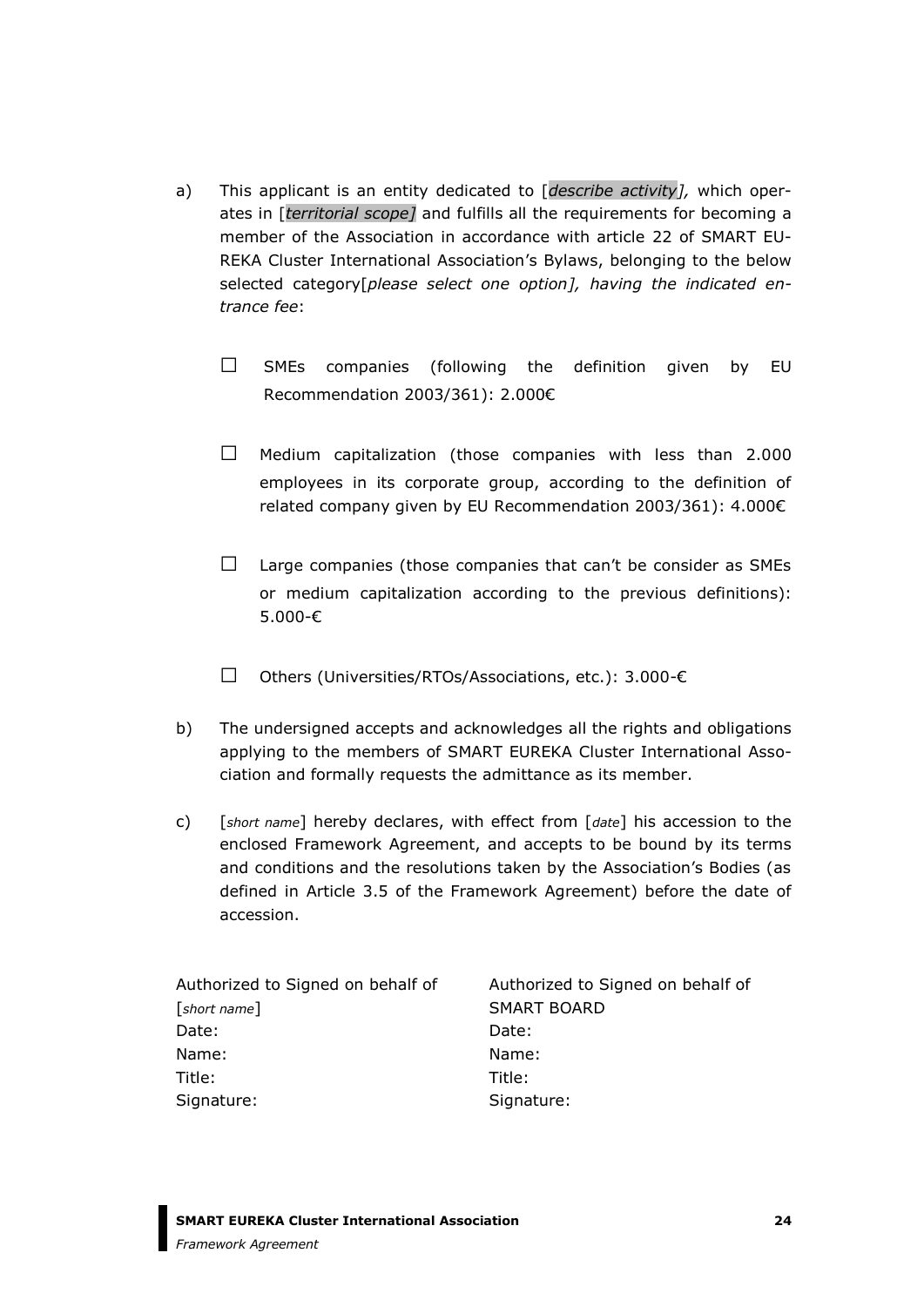#### **ANNEX B**

Annex B to SMART Framework Agreement Applicant full address: Date: Date:

#### **Declaration of Acceptance for SMART Projects' Participants**

To be addressed to the:

*SMART EUREKA Cluster International Association's Board Board [ADDRESS]*

Subject: Proposal for a SMART Project/Acceptance of SMART rules

The undersigned is a voluntary applicant for a SMART Label for a SMART Project, and acknowledges that the SMART Label is optional; the applicant having at all times the possibility to submit his project through other channels.

The undersigned accepts and acknowledges all regulations, applying to the SMART Projects laid down in the SMART EUREKA Framework Agreement and in the Regulations, as being applicable to all SMART Projects. It is understood, that the undersigned will receive the relevant general information related to the execution of the SMART Program.

Authorized to Signed on behalf of ………………(short name)……………….. Date: Name: Title: Signature: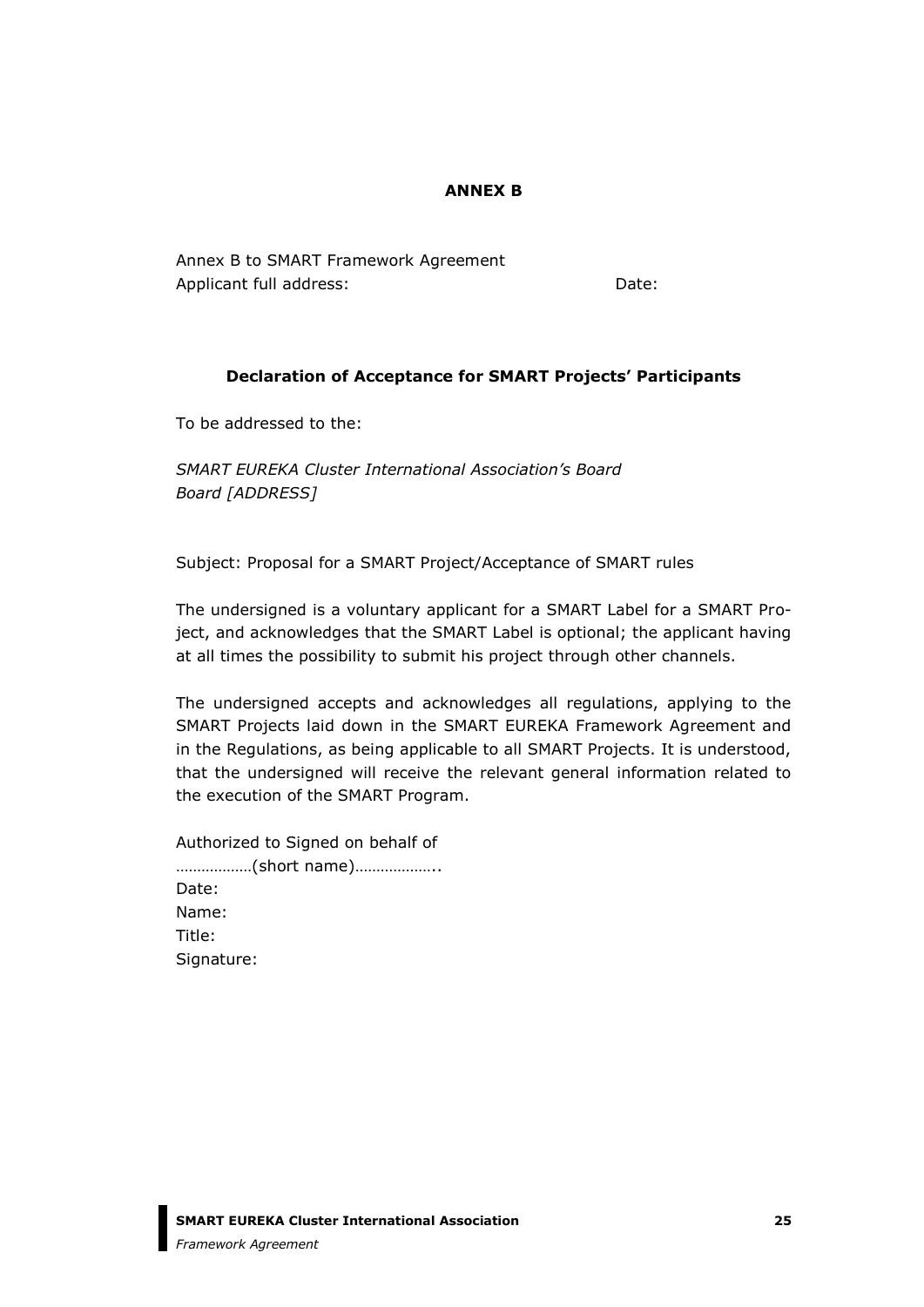#### **ANNEX C**

Annex C to SMART Framework Agreement

Applicant full address: Date: Date:

#### **Declaration for members of the SMART Technical Committee**

To be addressed to the:

*SMART EUREKA Cluster International Association's Board [ADDRESS]*

The SMART Framework Agreement signed by the Associations members, copy enclosed herewith, makes possible the accession of new members to the Technical Committee, according to its Article IV.

The undersigned [*natural person full name*] - hereinafter referred to as [*short name*] being the representative of [*Company/Institute full name*] whose legal address is [\*] declares with effect from [\*] his membership to the SMART Technical Committee.

[*short name*] hereby accepts to be bound by the terms and conditions of the enclosed Frame Agreement as far as they apply to the Technical Committee members and the resolutions taken by the Association's Bodies before the date of the declaration.

| Authorized to Signed on behalf of | Authorized to Signed on behalf of |  |
|-----------------------------------|-----------------------------------|--|
| (short name)                      | <b>SMART BOARD</b>                |  |
| Date:                             | Date:                             |  |
| Name:                             | Name:                             |  |
| Title:                            | Title:                            |  |
| Signature:                        | Signature:                        |  |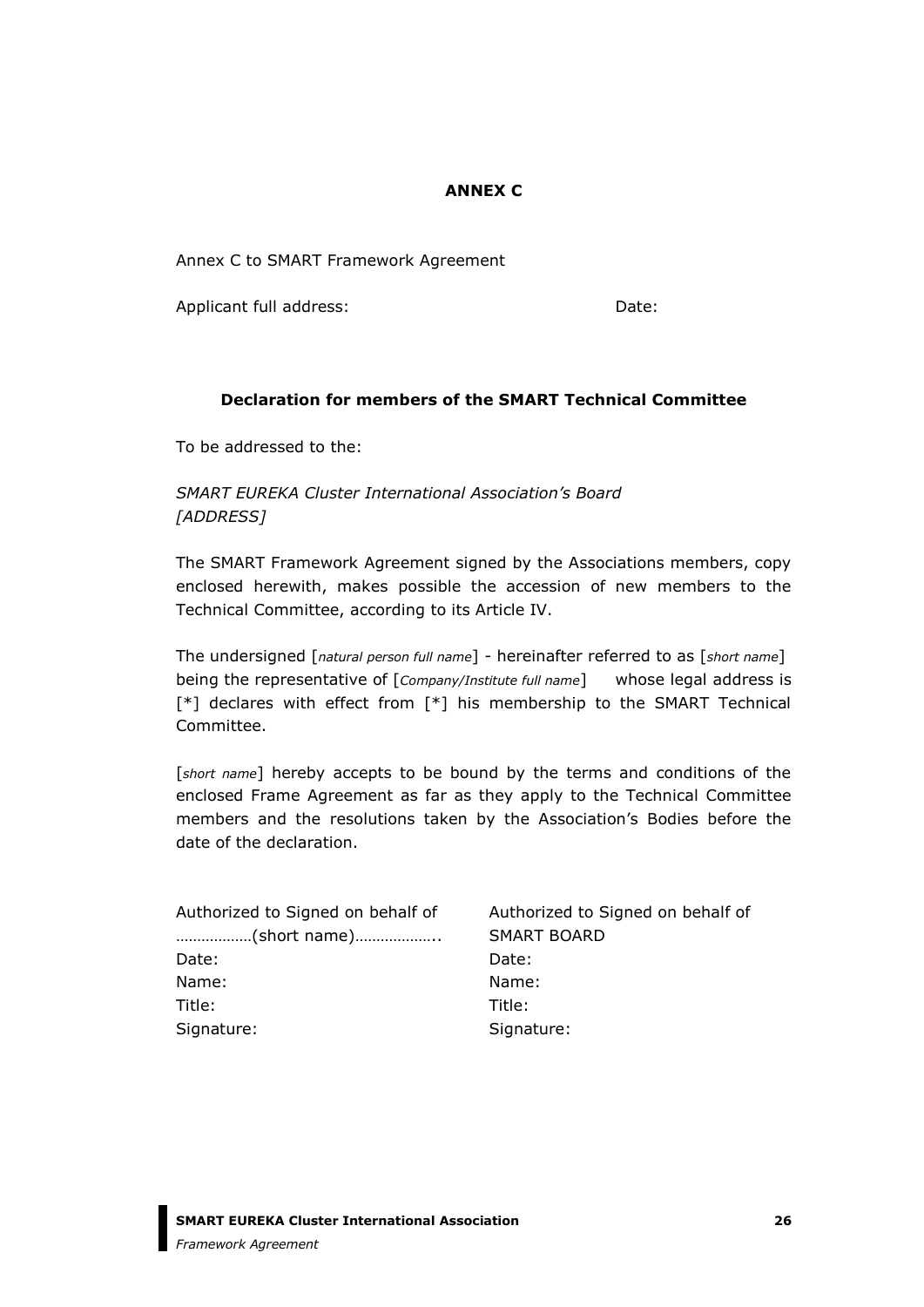**ANNEX D**

**BYLAWS**

# **SMART EUREKA Cluster International Association**

[ ] 2017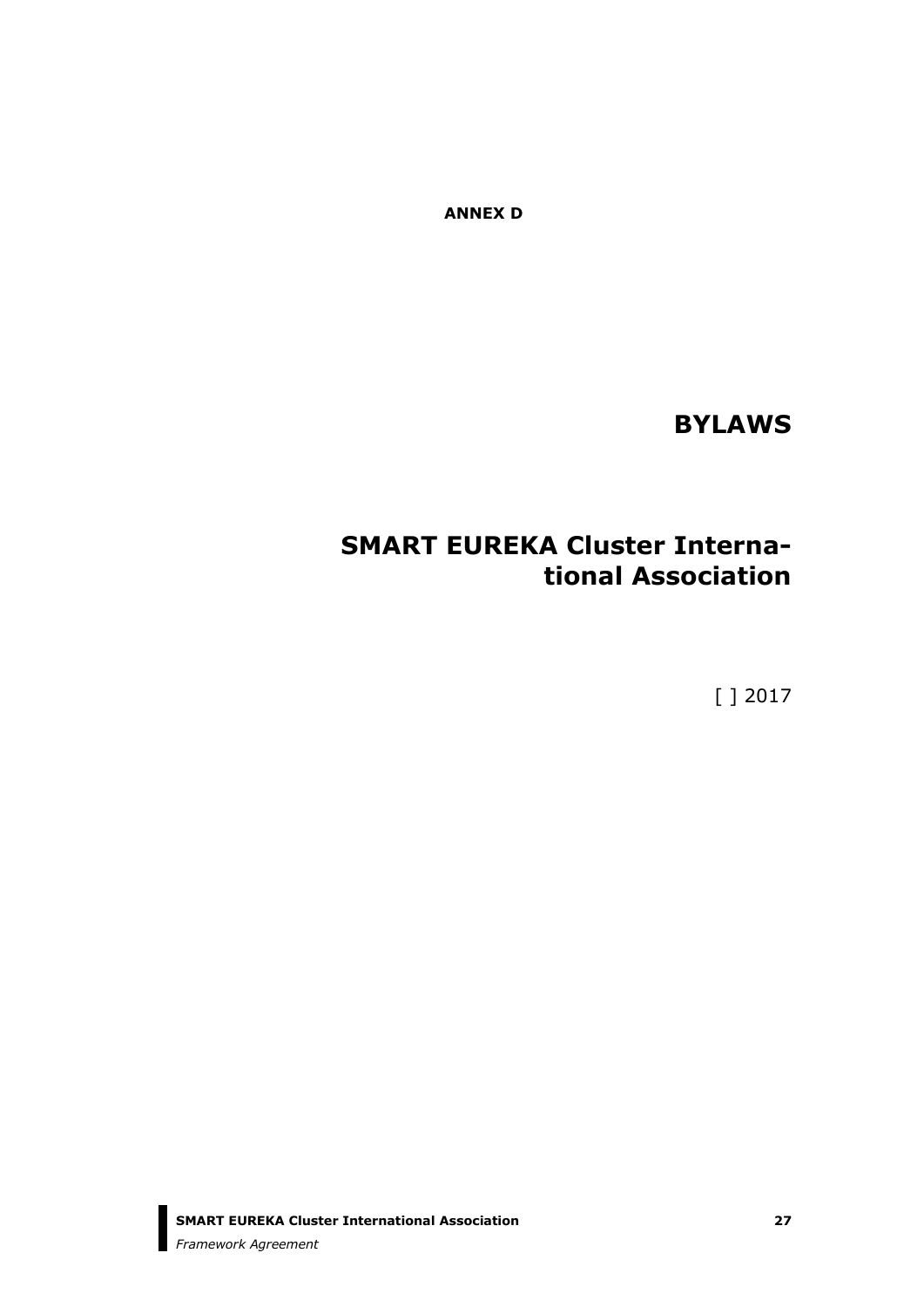#### **BYLAWS**

### **CHAPTER I GENERAL PROVISIONS**

## **Article 1. Name.**

With the name *"SMART EUREKA Cluster on Advanced Manufacturing"*, an association of international scope is established under Organic Act 1/2002, of 22 March, regulator of the Association Law, and the complementary standards, with a legal status and full ability to act on a not-for-profit basis.

In all matters not provided in these Bylaws, Organic Act 1/2002, of 22 March, and the complementary development provisions shall apply.

# **Article 2. Duration**

This Association is established for an indefinite period.

# **Article 3. Purpose**

The Association has the following purposes, to be develop in the field of advanced manufacturing:

- a) To promote, organise and coordinate R&D projects in advanced manufacturing areas and all related technologies.
- b) To provide assistance, through administrative support, to companies, research institutes and universities and any other entity related to advanced manufacturing, which has previously requested this support by signing the corresponding application, for a specific project whose purpose is to develop products, processes and/or innovative services in advanced manufacturing.
- c) To assist the partners and project participants so that they can contact the relevant public authorities to obtain their financial support.
- d) To extend the involvement and support of the EUREKA SMART Cluster, to as many EUREKA countries as possible.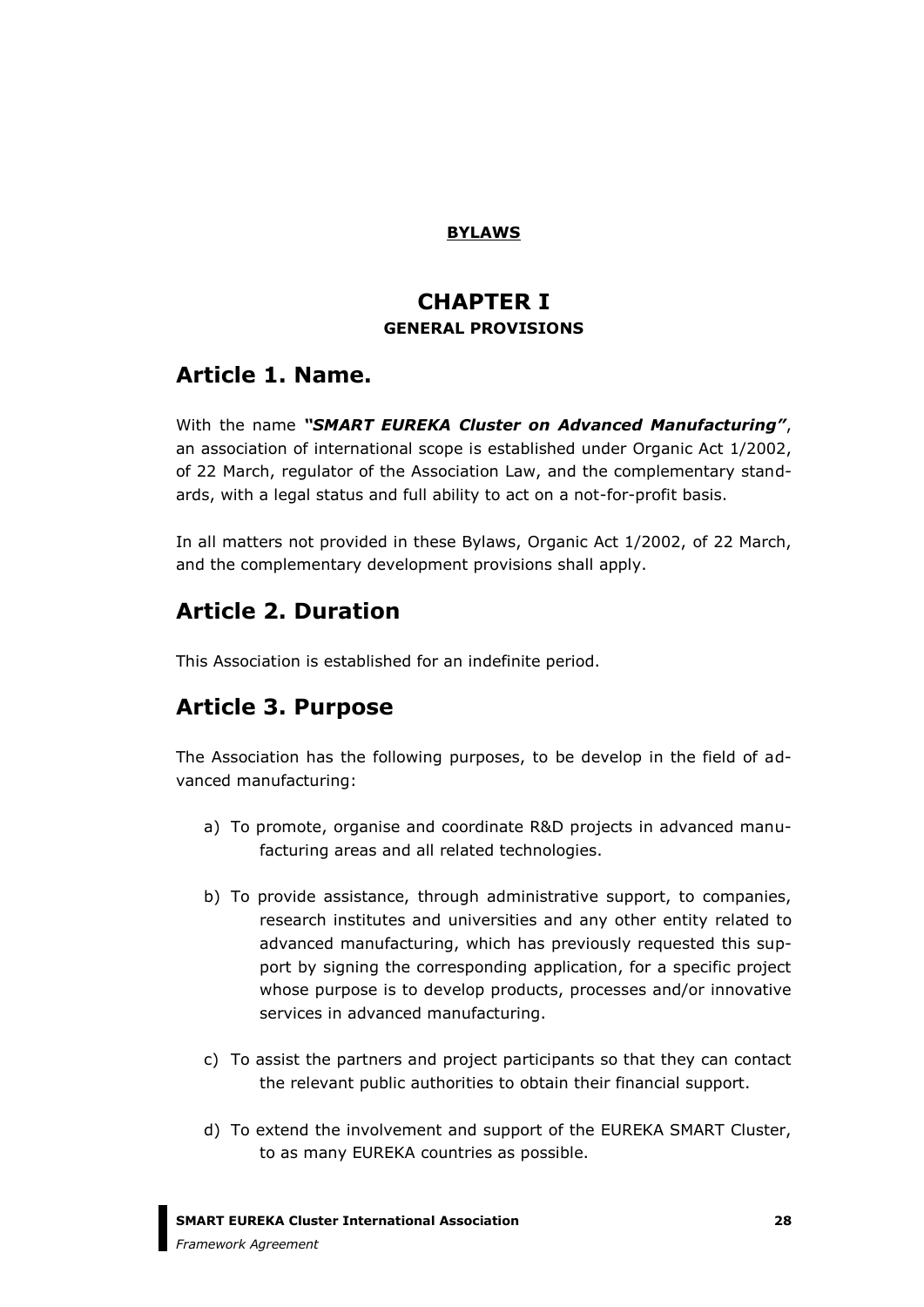- e) To analyse, evaluate and coordinate the financing of the projects related to advanced manufacturing that are presented.
- f) To monitor the progress of the projects presented.
- g) To collaborate and coordinate relationships between other non-partner entities involving public authorities.
- h) To measure the results and evaluate the overall impact of R&D programmes within the Association.

## **Article 4. Activities.**

In order to achieve these purposes, the following activities shall be carried out:

- a. To define the Industrial Vision Statement and the SMART Technology Roadmap, as well as its successive updates.
- b. Organisation, in coordination with the public funding authorities, of the call for projects.
- c. Promotion of participation in the call for projects through Information Conferences and identification of collaborators for the presentation of projects.
- d. Definition and implementation of project evaluation and monitoring criteria.
- e. Evaluation and awarding of the SMART Label (defined as is the confirmation that the Association recommends the project for public funding in agreement with the "funding perspectives" provided by the concerned Public Authorities) to projects that exceed the established evaluation criteria and monitor them on a periodic basis.
- f. Periodic submission of information to the EUREKA Secretariat on the indicators of effectiveness of the programme developed, as well as their impact.
- g. Any other activity necessary to fulfil the purposes of the Association.

# **Article 5. Registered office.**

The Association establishes its registered office at Paseo Mikeletegi, 59, 20.009 – San Sebastián, Gipuzkoa, Spain.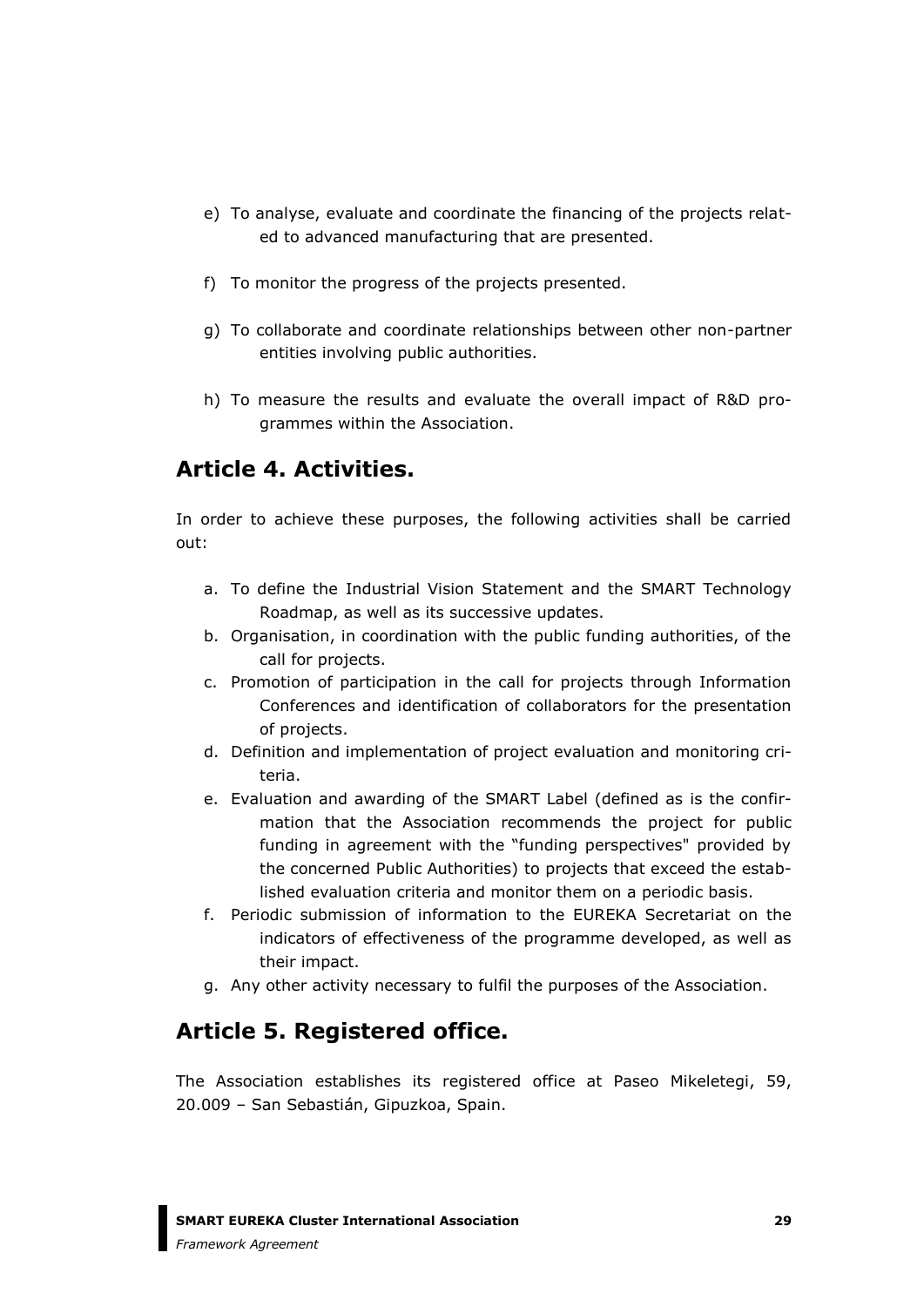The Association may open delegations anywhere in the national territory or abroad. The Board of Directors shall have the jurisdiction to agree on the creation, deletion, or transfer of delegations, and also to transfer the register office inside Spain.

## **Article 6. Territorial scope.**

The territorial scope of action of the Association is international, focusing preferably on the territory covered by the countries attached to the EUREKA intergovernmental network, notwithstanding its ability to develop projects and activities that contribute to the founding purposes of the Association anywhere else in the world.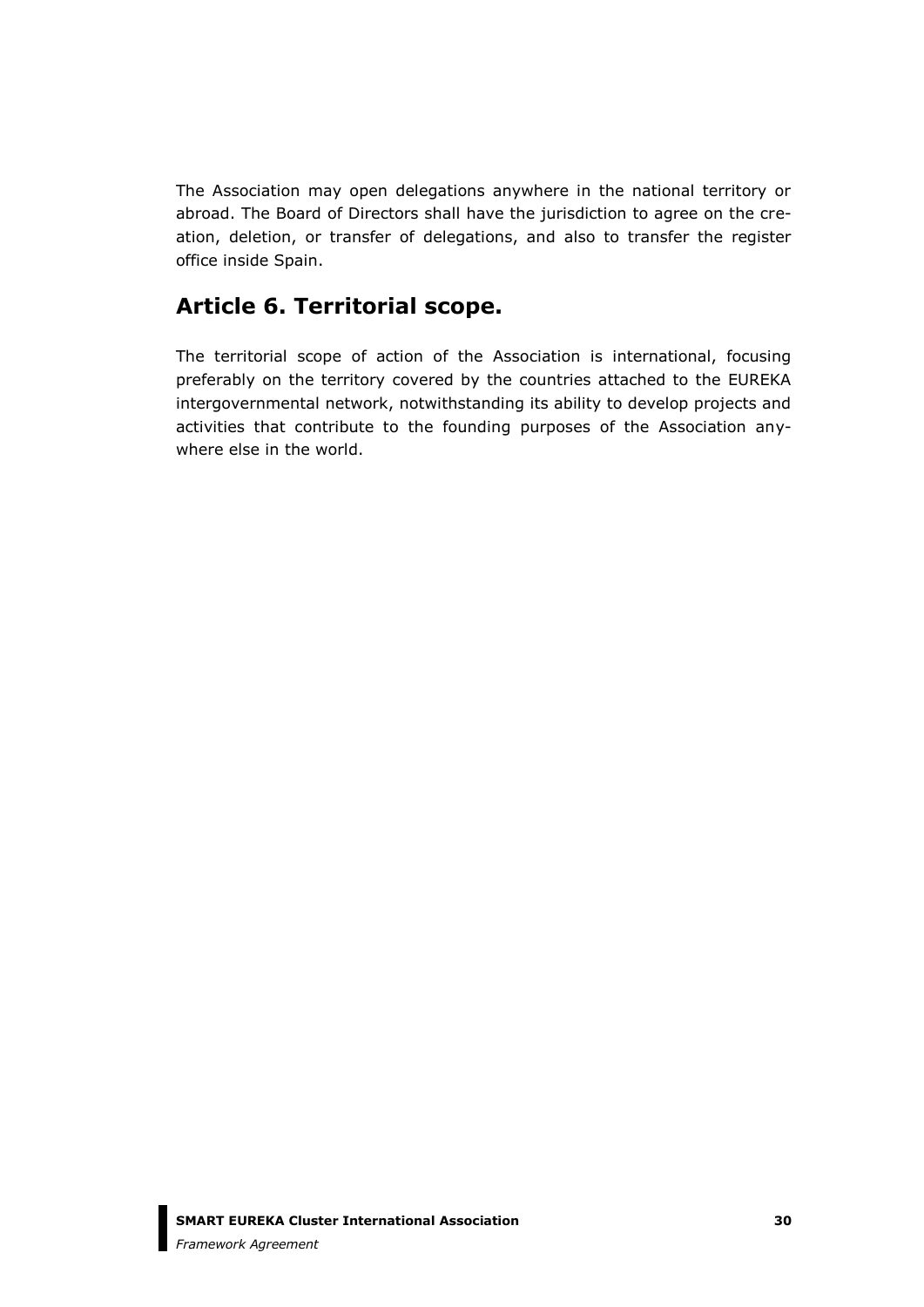### **CHAPTER II GENERAL ASSEMBLY**

## **Article 7. Nature and composition.**

The General Assembly shall be the supreme governing body of the Association and shall be composed of all partners.

## **Article 8. Meetings.**

Meetings of the General Assembly shall take place on an ordinary and extraordinary basis. The Ordinary Meetings shall be held once a year within the six months following the close of the fiscal year. The Extraordinary Meetings shall be held when required by the circumstances, in the opinion of the Chairman, when agreed by the Board of Directors, or when proposed by a third part of the partners in writing.

The General Assembly shall hold its meetings at the location previously agreed by the Board of Directors.

Attendance at the General Assembly may be made either by being present at the location where the meeting is to be held, or, where applicable, at other locations established by the company, as indicated in the call, and by being connected to it by conference call means or other telematic means that allow the recognition and identification of the attendees and continued communication between them.

Any member that is unable to attend the Assembly may grant special powers in favour of another member, in order to represent them only in said that particular meeting of the Assembly. The granting of power should be communicated to the Chairman of the Board of Directors at least one week prior to the date of the Assembly meeting. One partner shall not be allowed to represent more than two partners.

The Board of Directors may invite third parties to attend the Assembly meeting. The guests shall not have the right to vote.

# **Article 9. Summons.**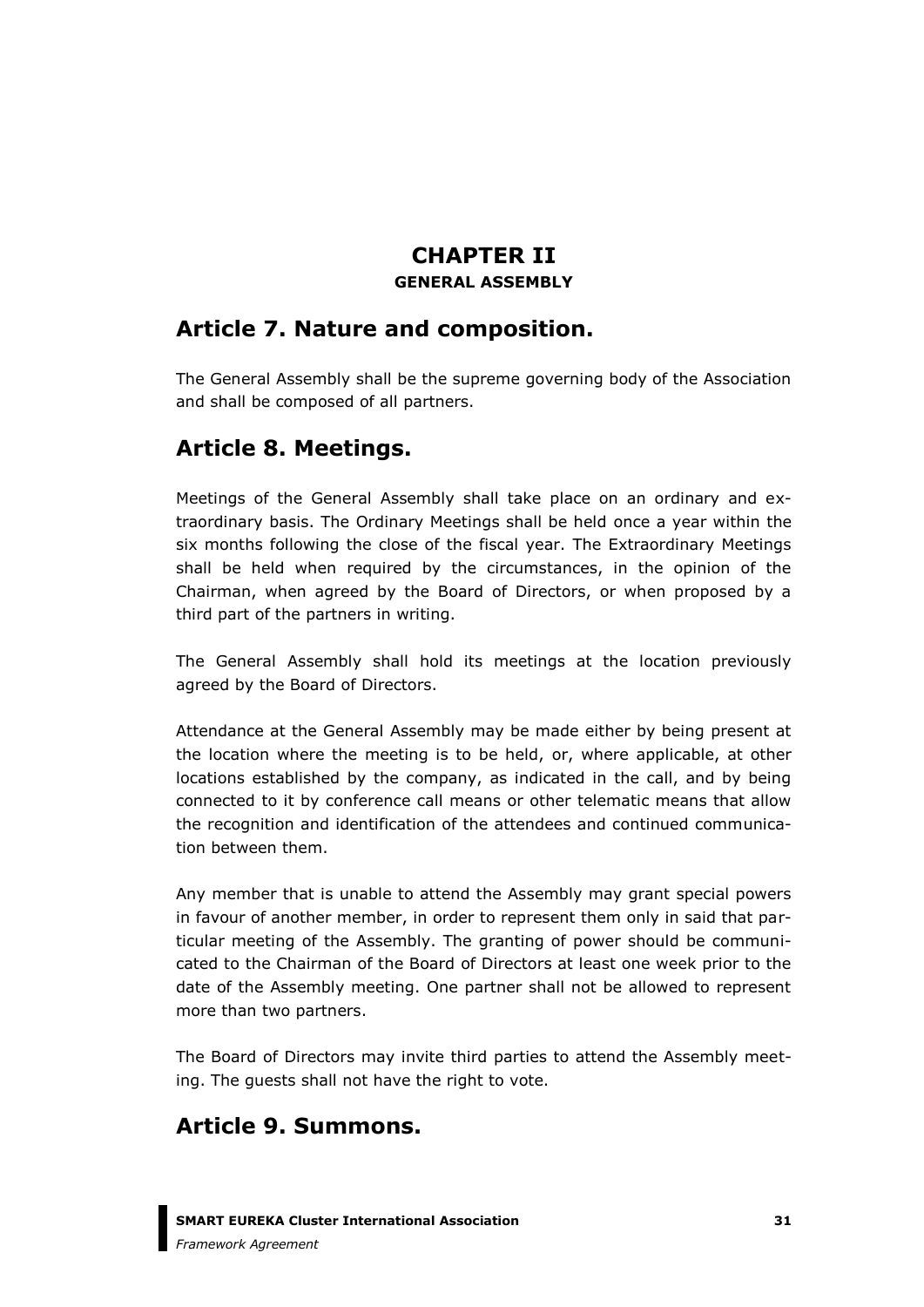The summons of the General Meetings shall be made in writing and sent to each partner at the address provided for such purpose, including the place, day and time of the meeting, as well as the agenda with a concrete statement of the matters to be discussed. A minimum of fifteen days should be provided between the summons and the day established for the Meeting on first call. The date and time when of Meetings on second call shall also be recorded, and the term between both meetings shall not be less than one hour.

## **Article 10. Adoption of agreements and voting rights.**

**10.1.** The General Meetings, both ordinary and extraordinary, shall be validly constituted on first call when they are attended by one third of the partners with voting rights and in the second call irrespective of the number of partners with voting rights.

The agreements shall be taken by a simple majority of the persons present or represented, when the affirmative votes exceed the negative ones, null, blank or abstention votes not being considered for this purpose.

A qualified majority of 2/3 of the persons present or represented shall be required for the adoption of the following agreements:

- a) Dissolution of the entity.
- b) Modification of the Bylaws.
- c) Disposal or alienation of property, plants, and equipment.

**10.2.** Each partner shall have at least one vote, corresponding to one vote for every one thousand euros ( $E1,000$ ) of the accrued amount of fees paid, since the moment of admission as a partner (either as down payment or annual payment), as established in Article 32 of these Bylaws.

### **Article 11. Powers.**

The General Assembly shall have the following powers:

- a) To approve the management of the Board of Directors.
- b) To examine and approve the annual accounts.
- c) To elect and dismiss members of the Board of Directors.
- d) To approve the dissolution of the Association.
- e) To modify the Bylaws.
- f) To dispose of or alienate assets.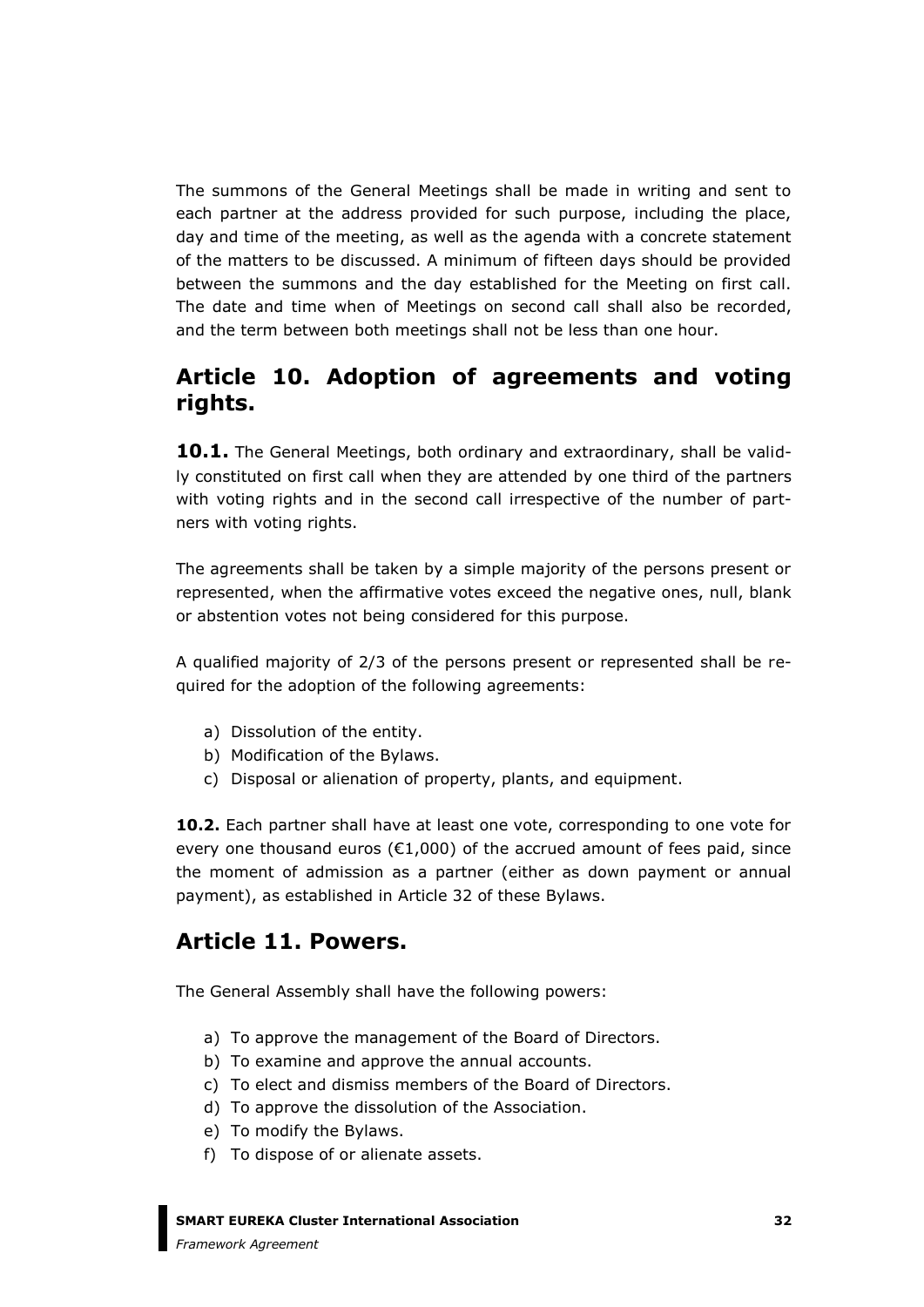## **CHAPTER III BOARD OF DIRECTORS**

## **Article 12. Composition, renewal and remuneration.**

12.1. The Association shall be managed and represented by a Board of Directors composed of a number of members that shall not be less than 3 or more than 25, which shall be required to appoint a Chairman, a Vice-Chairman and a Secretary by a simple majority of the votes.

In order to be elected a member of the Board of Directors, the status of partner shall be required.

The General Assembly shall establish the specific number of members of the Board of Directors, based on the number of countries and sectors participating in SMART projects.

**12.2.** The members of the Board of Directors shall be elected for a period of four years, re-election being permitted. The Board of Directors shall be renewed every two years. The Assembly shall determine, by a majority vote, the members to be appointed for a period of two years, when this is necessary to comply with this statutory mandate.

**12.3.** All positions that make up the Board of Directors shall be exempt from remuneration. Members of the Board shall not transfer to the Association their travel expenses, meal allowances or other expenses incurred when attending meetings.

**12.4.** All partners who, as of 1 January of each year, are members of the Board of Directors, shall pay the annual fee, in accordance with the provisions of Article 32.

If one year after the payment of the annual fee has accrued to members of the Board of Directors who failed to pay the annual fee, the provisions of Article 24 of these Bylaws shall apply.

# **Article 13. Meetings and decision-making.**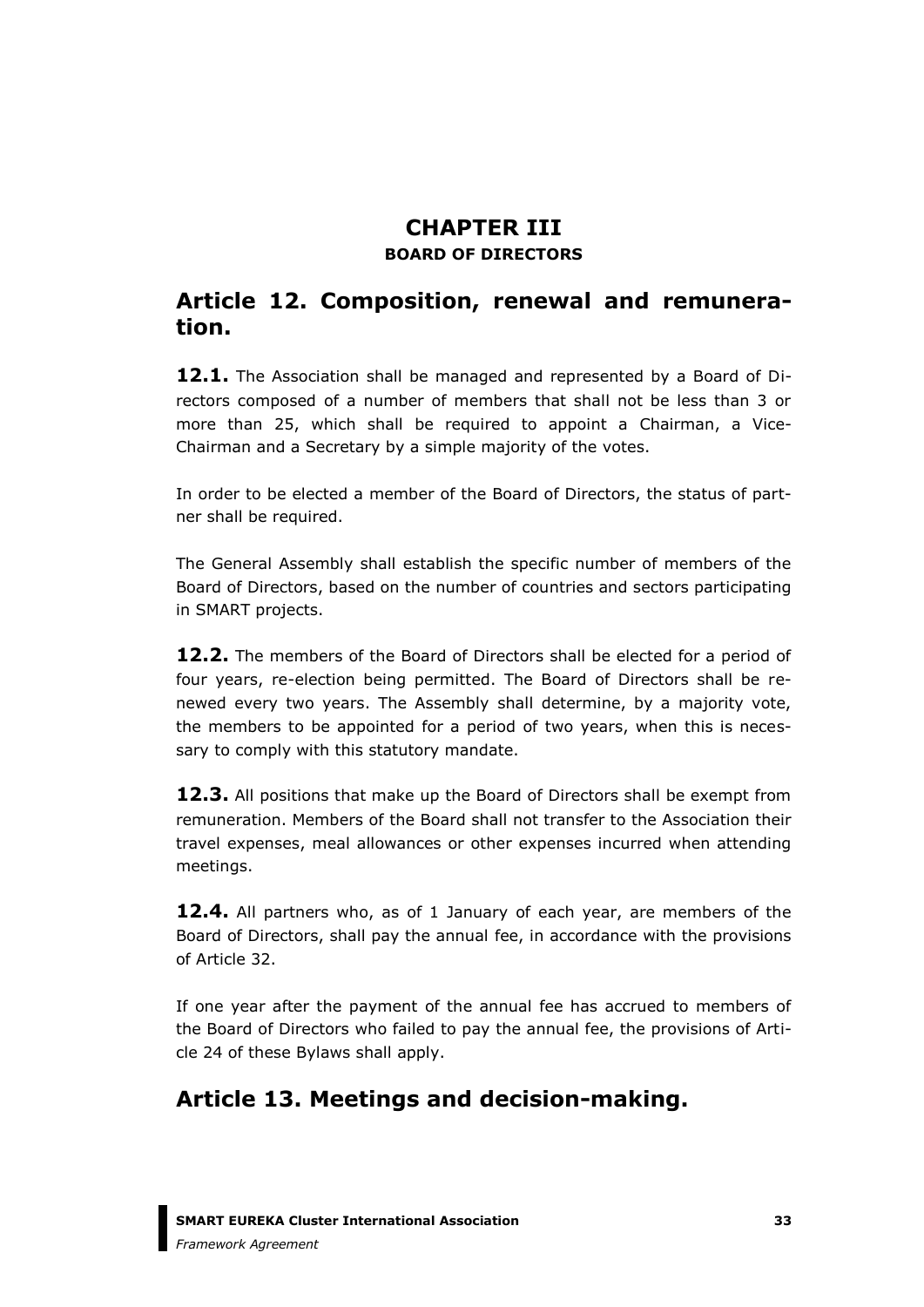The Board of Directors shall meet as often as determined by the Chairman, as well as at the initiative or request of one third of its members.

The call for the meeting shall be sent, in writing, to all members of the Board of Directors, including the items on the agenda to be discussed and the identification of any decision that shall require a vote.

The Board shall be constituted when it has the attendance of half plus one of its members, and its agreements, to be valid, shall require a majority vote of the attending members. In case of a tie, the Chairman's vote shall be a casting vote.

Attendance be considered through conference call systems or other telematic means that allow the recognition and identification of attendees and the continued communication between them. Each Board member shall have one vote.

The Board of Directors shall approve its own rules of operation, always subject to the provisions of these Bylaws.

Persons who have been invited by the Chairman may attend, with voice but without vote, provided that half of the attending members are not opposed to said invitation.

### **Article 14. Powers.**

The powers of the Board of Directors shall be extended, in a general manner, to all acts appropriate to the purposes of the Association, provided that they do not require, under these Bylaws, express authorisation of the General Assembly.

The following are the specific powers of the Board of Directors:

- a) To guide the social activities and carry out the economic and administrative management of the Association, agreeing to make the appropriate contracts and acts.
- b) To execute the agreements of the General Assembly.
- c) To propose to the General Assembly candidates for members of the Board of Directors while taking into account the countries and sectors that participate in SMART Projects.
- d) To formulate and submit to the approval of the General Assembly the balance sheets and annual accounts.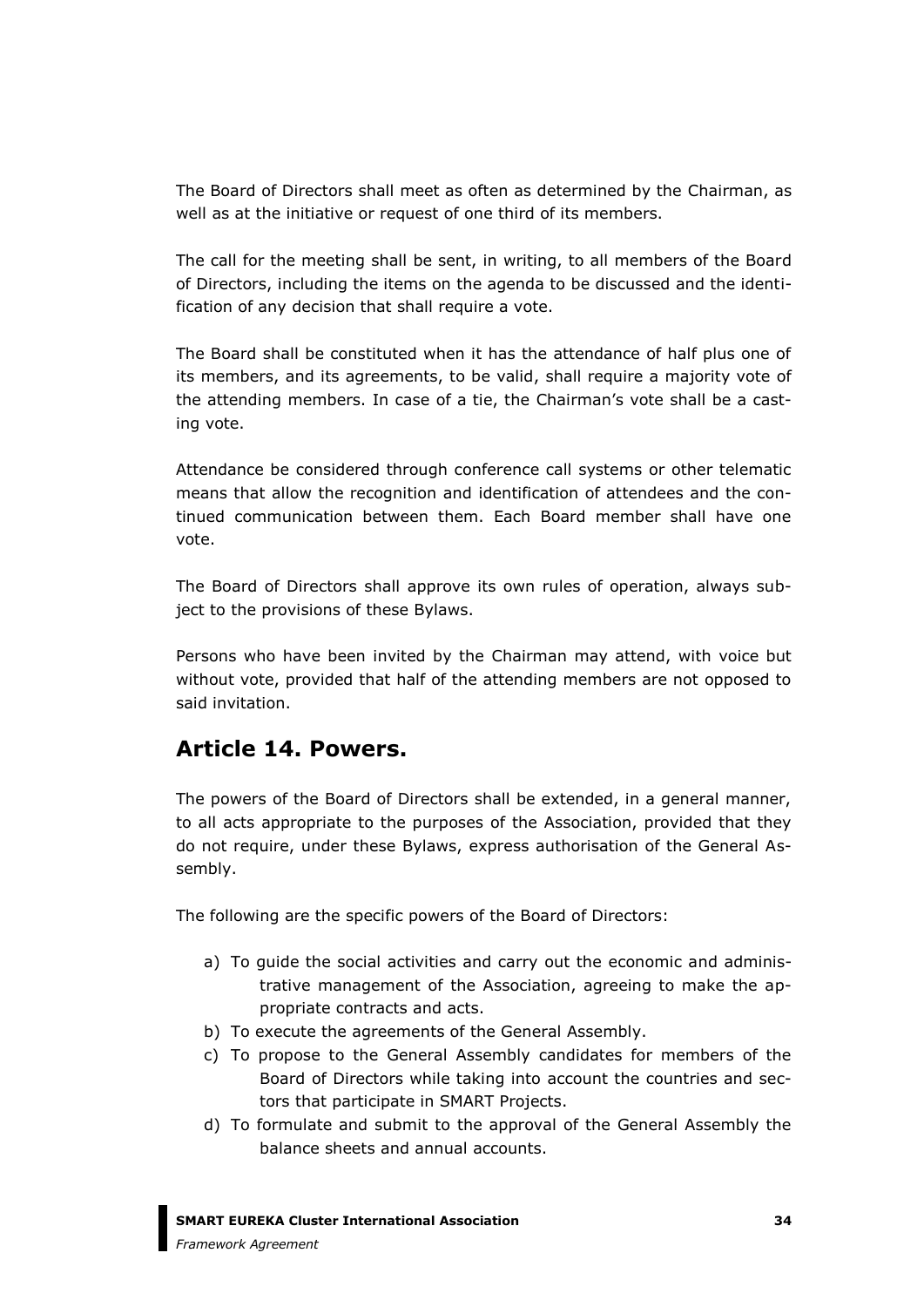- e) Ro approve the Association's economic and financial plan.
- f) To deliberate on the admission of new partners.
- g) To appoint delegates for any particular activity of the Association.
- h) To appoint work commissions or sections deemed appropriate for the proper functioning of the Association.
- i) To appoint the Office Director.
- j) To update the amount of the fees to be paid by the partners.
- k) The transfer of the registered office inside Spain.
- l) Negotiations with partner countries (countries affiliated with the EURE-KA SMART cluster) and other public authorities.
- m) To regulate the rules of operation of the Technical Committee.
- n) To approve the composition of the Technical Committee, as well as the appointment of its members and of the Coordinator.
- o) To establish the rules that regulate the presentation of Project proposals and the selection process.
- p) To grant the SMART Label to projects evaluated at the proposal of the Technical Committee.
- q) Any other power that is not the exclusive jurisdiction of the General Assembly, partners or other bodies of the Association, in accordance with the regulation thereof agreed by the Board of Directors.

## **Article 15. Chairman.**

The Chairman shall have the following attributions: to legally represent the Association before all kinds of public or private organisations; to convene, preside and lift the sessions held by the General Assembly and the Board of Directors, as well as directing the deliberations of both; To order payments and provide authorisation by signing documents, minutes and correspondence; to take any urgent action that is required for the good performance of the Association or that is necessary or convenient in the development of its activities, notwithstanding the subsequent reporting to the Board of Directors.

## **Article 16. Vice-Chairman.**

The Vice-Chairman shall replace the Chairman in their absence, if motivated by illness or any other cause, and shall have the same powers.

## **Article 17. Secretary.**

The Secretary shall be in charge of directing the purely administrative work of the Association, issuing certifications, taking the legally established books of the Association and the file of partners, and guarding the entity's documenta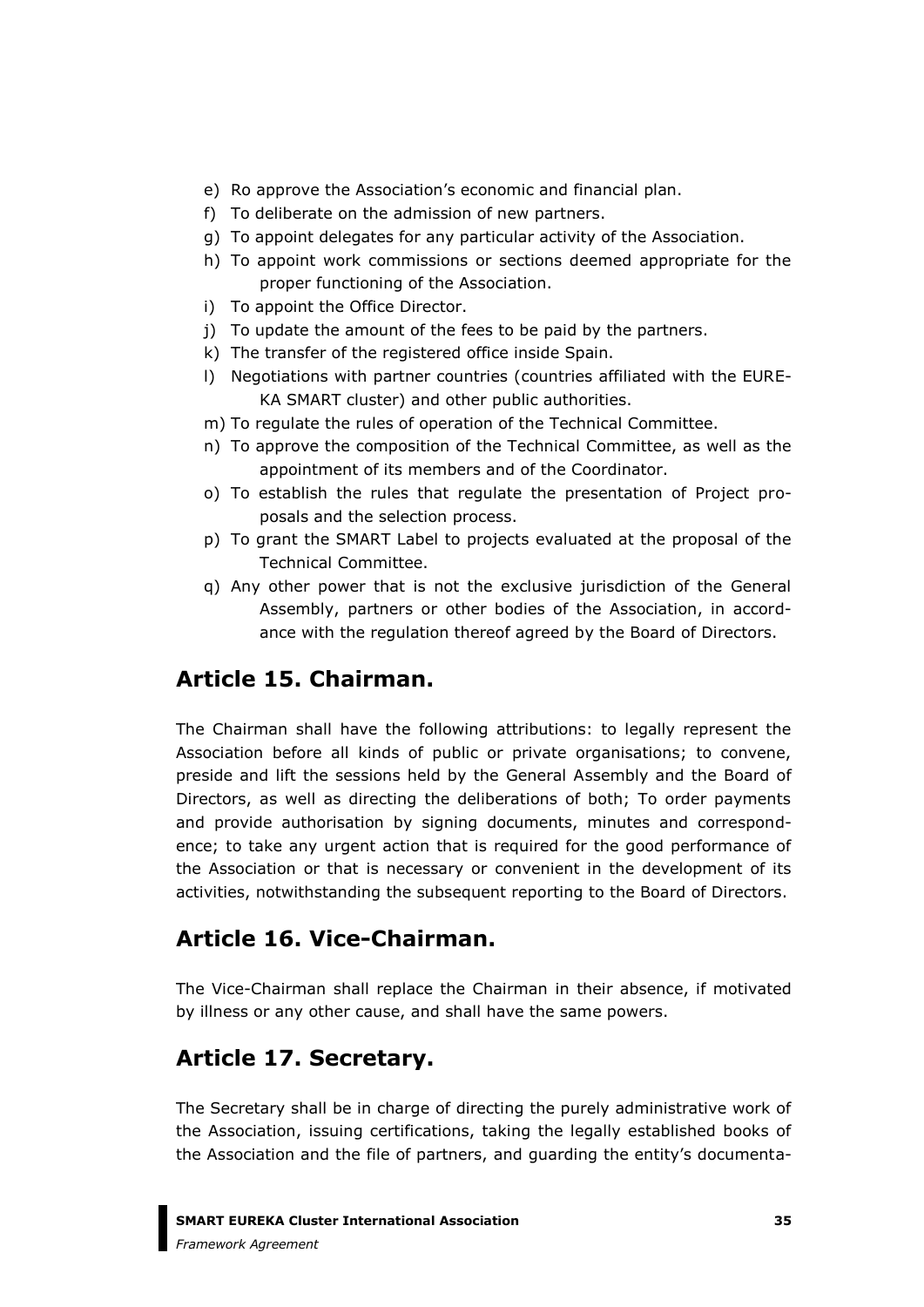tion, making communications as appointed by the Boards of Directors and other social agreements to be filed in the corresponding Registry Offices, as well as the fulfilment of the documentary obligations in the legally corresponding terms.

## **Article 18. Director of the Association.**

The operation of the Association shall be headed by a Director of the Association, also referred to as the Director of the EUREKA SMART Cluster Office, whose appointment and, where applicable, dismissal shall be the responsibility of the Board of Directors, and who shall have the powers assigned by it, in the corresponding power of attorney.

## **Article 19. Members.**

The Members shall have their own duties as members of the Board of Directors, as well as those arising from the delegations or work commissions entrusted to them by the Board.

## **Article 20. Regime of resignations and substitutions.**

The partners resign by voluntary resignation communicated in writing to the Board of Directors and due to breach of the obligations entrusted to them. The vacancies that for these reasons occur shall be provisionally covered by the other partners until the final election by the General Meeting convened for the purpose.

They may also resign due to termination of the term of office. In this case, they shall continue to hold their positions until the acceptance of those who replace them takes place.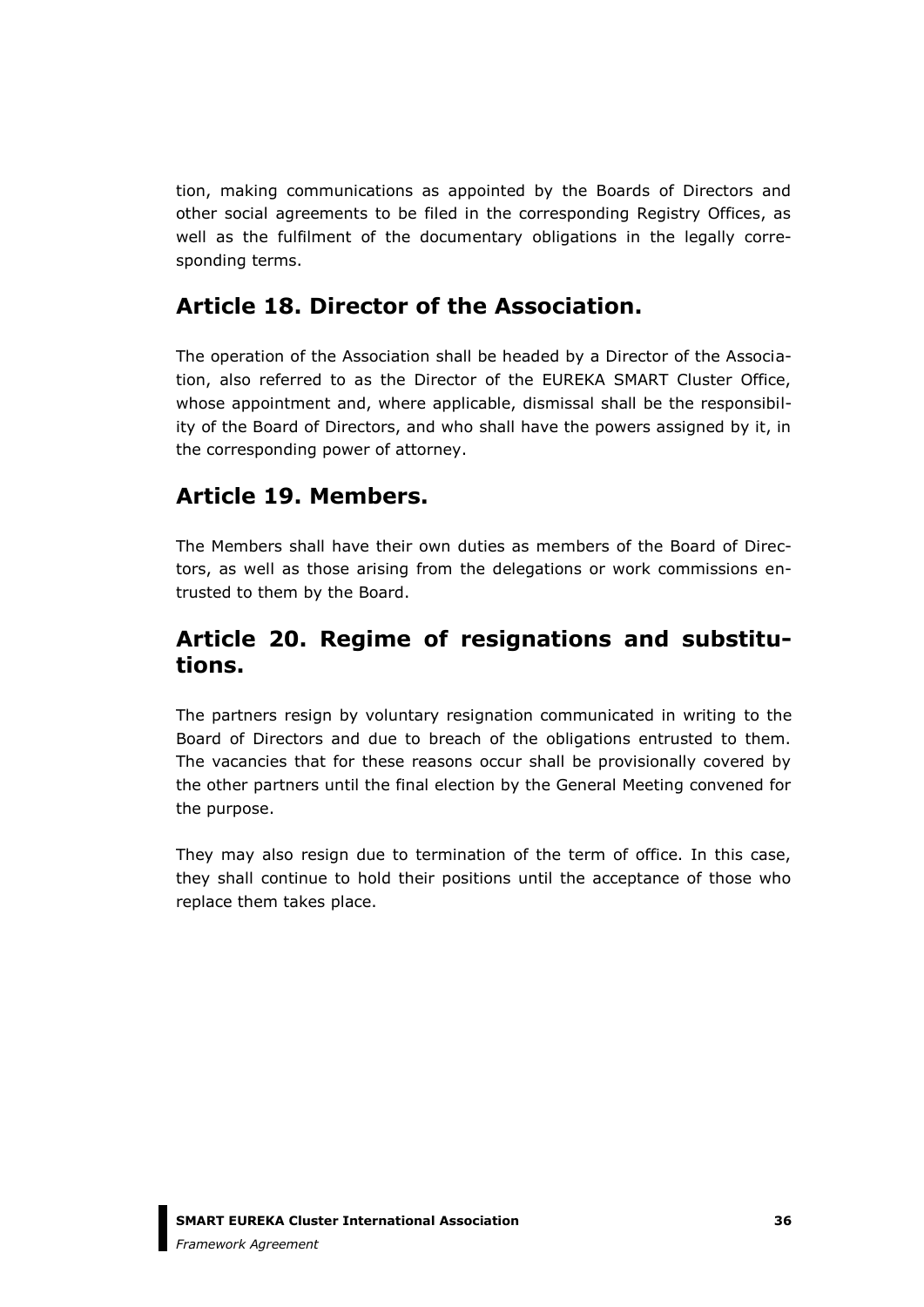## **CHAPTER IV TECHNICAL COMMITTEE**

# **Article 21. Technical Committee.**

The Technical Committee shall be composed of a Coordinator and experts of renowned prestige who have had and/or may have an active and outstanding participation for the achievement of the purposes of the Association, which are designated by the Board of Directors.

The main function of the Technical Committee is to advise the Board of Directors in the technical matters required.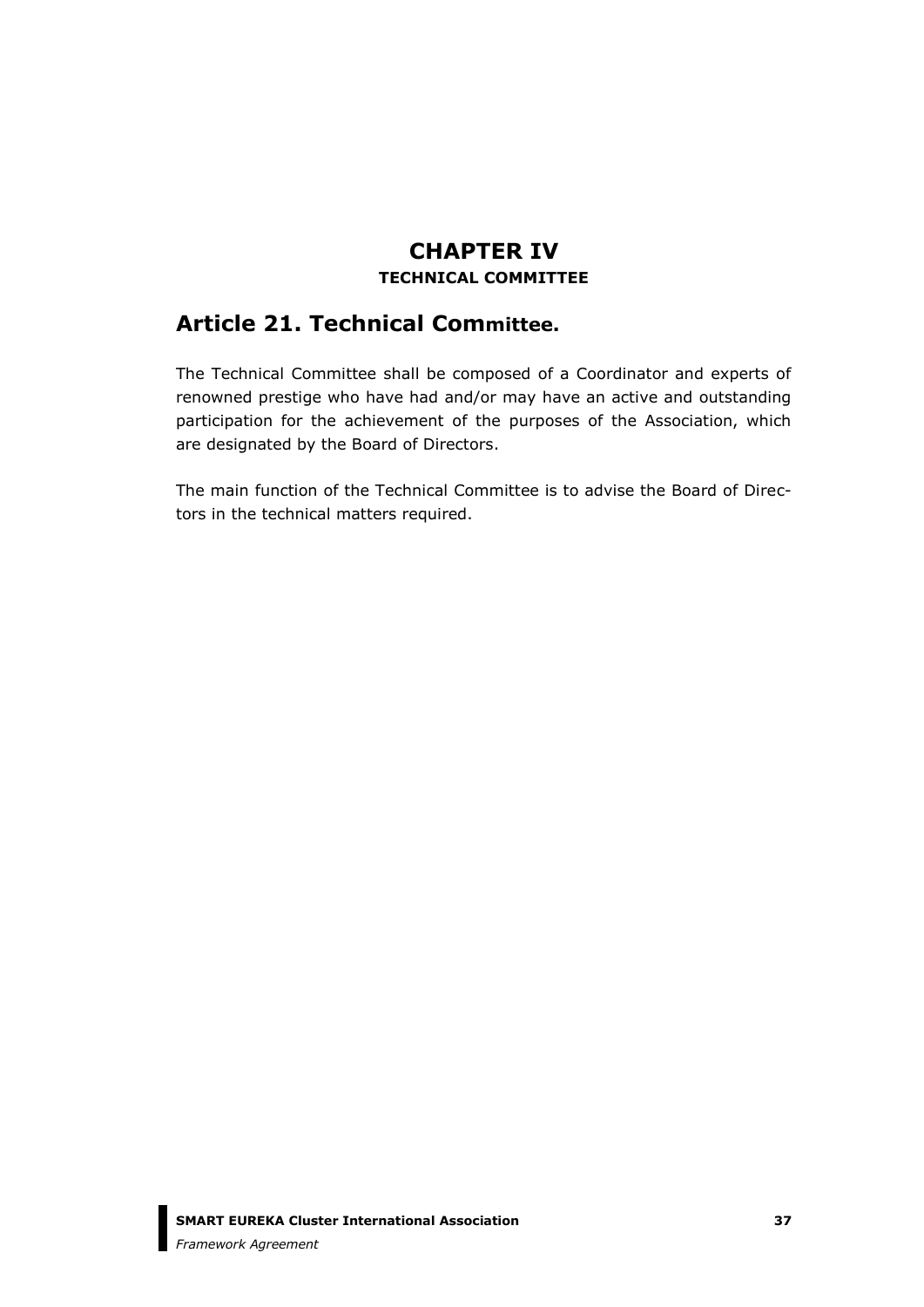## **CHAPTER IV PARTNERS**

### **Article 22. Requirements and procedure for admission.**

**22.1.** The members of the Association may be natural persons and legal entities, public or private, who are interested in promoting the purposes of the Association, subject to the following requirements:

- a) Having sufficient experience or potential in the field of advanced manufacturing R&D and being able to provide human resources, materials and/or know-how to fulfil the purposes of the Association.
- b) Undertaking to collaborate in its development through their participation as partners of the Association.
- c) Being required to fulfil the obligations and duties arising from these Bylaws and the agreements of the different bodies of the Association.

In turn, partner legal entities shall require the agreement duly adopted by the relevant body in which they manifest their desire to establish or join an association, as well as the appointment of the persons acting on their behalf.

**22.2.** To be admitted as a partner, the applicant who meets the requirements established above shall submit to the Board of Directors the completed form to be provided for this purpose by the Association, and the Board of Directors shall adopt the agreement at the following meeting held, provided that it is possible to include the agreement in the items of the Agenda, in accordance with the existing procedure for the call.

The Board of Directors shall notify the applicant of the admission or rejection within fifteen (15) days following the date on which the agreement was adopted.

When the request is estimated, the applicant shall proceed within thirty (30) calendar days from the date of notification to pay the established fees and appoint a representative in case it is a legal entity. Once this process is completed, the applicant shall be admitted as a full member, and a written notification shall be submitted to the other members of the Association.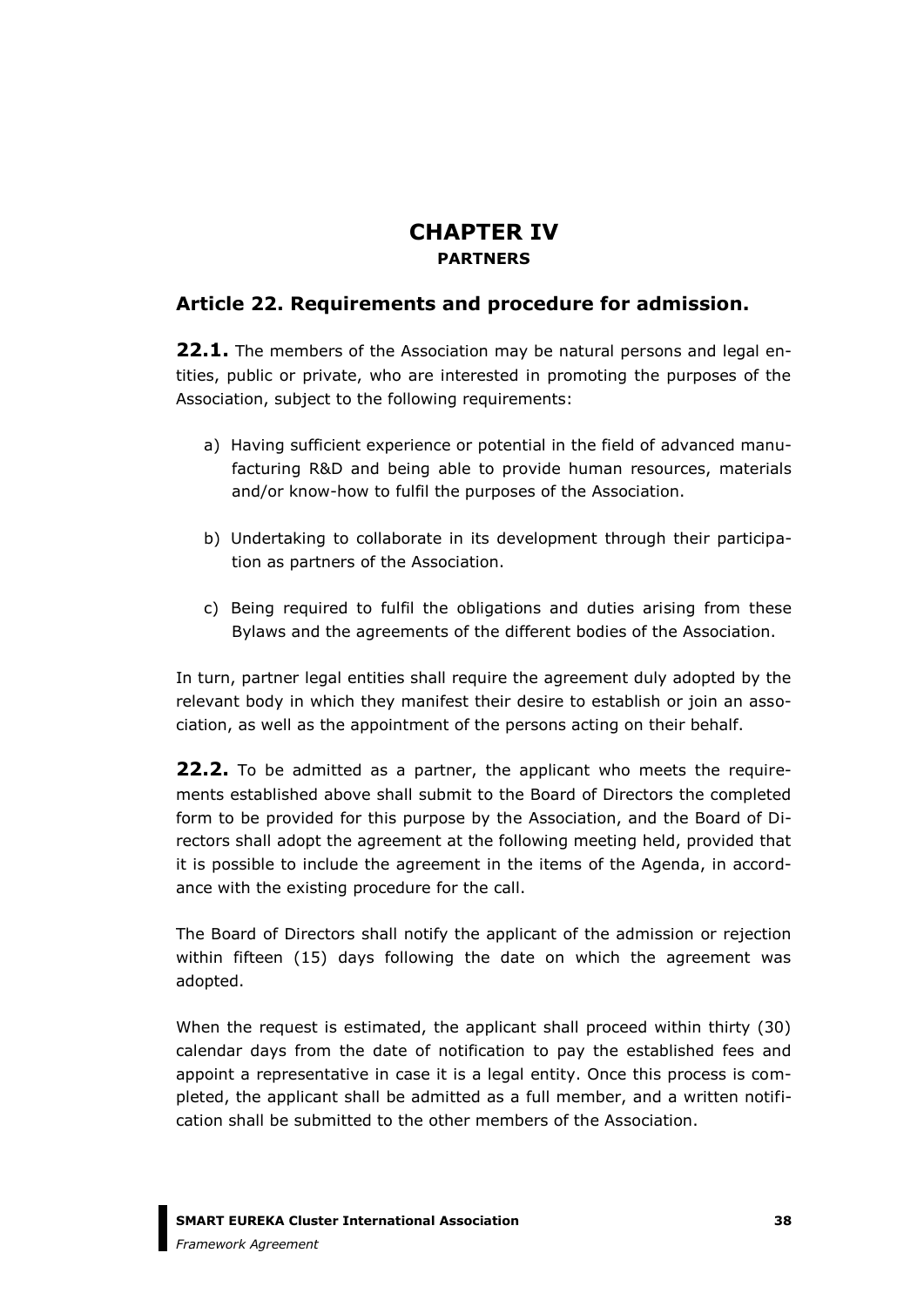### **Article 23. Classes.**

The Association shall include the following classes of associates:

- a) **Promoters or founders**, who shall be those who participate in the constitution of the Association. Members who have joined the Association before 30 June 2018 shall also acquire the status of promoters or founders.
- b) **Full Members**, which shall be those that join after the establishment of the Association, in accordance with the process of admission regulated in these Bylaws.
- c) **Honorary Members** shall include those who, due to their prestige or for having contributed in a relevant way to the dignity and development of the Association, who shall then become credible to such a distinction. The appointment of Honorary Members shall be the responsibility of the Board of Directors. Honorary members may not be members of the Board of Directors, but may attend the meeting, with voice but without vote, in their capacity as guests, if approved by said body.

### **Article 24. Resignation.**

Members shall resign for any of the following causes:

- a) By voluntary resignation, communicated in writing to the Board of Directors, at least six months in advance.
- b) By failure to comply with the economic obligations or to meet economic responsibilities in a period of 1 year.

Dismissed partners shall not be entitled to any contribution or payment by the association.

## **Article 25. Rights.**

The founding and full members shall have the following rights:

- a) To take part in all activities organised by the Association in the fulfilment of its purposes.
- b) To enjoy all the advantages and benefits that the Association can obtain.
- c) To participate in the Meetings with voice and vote.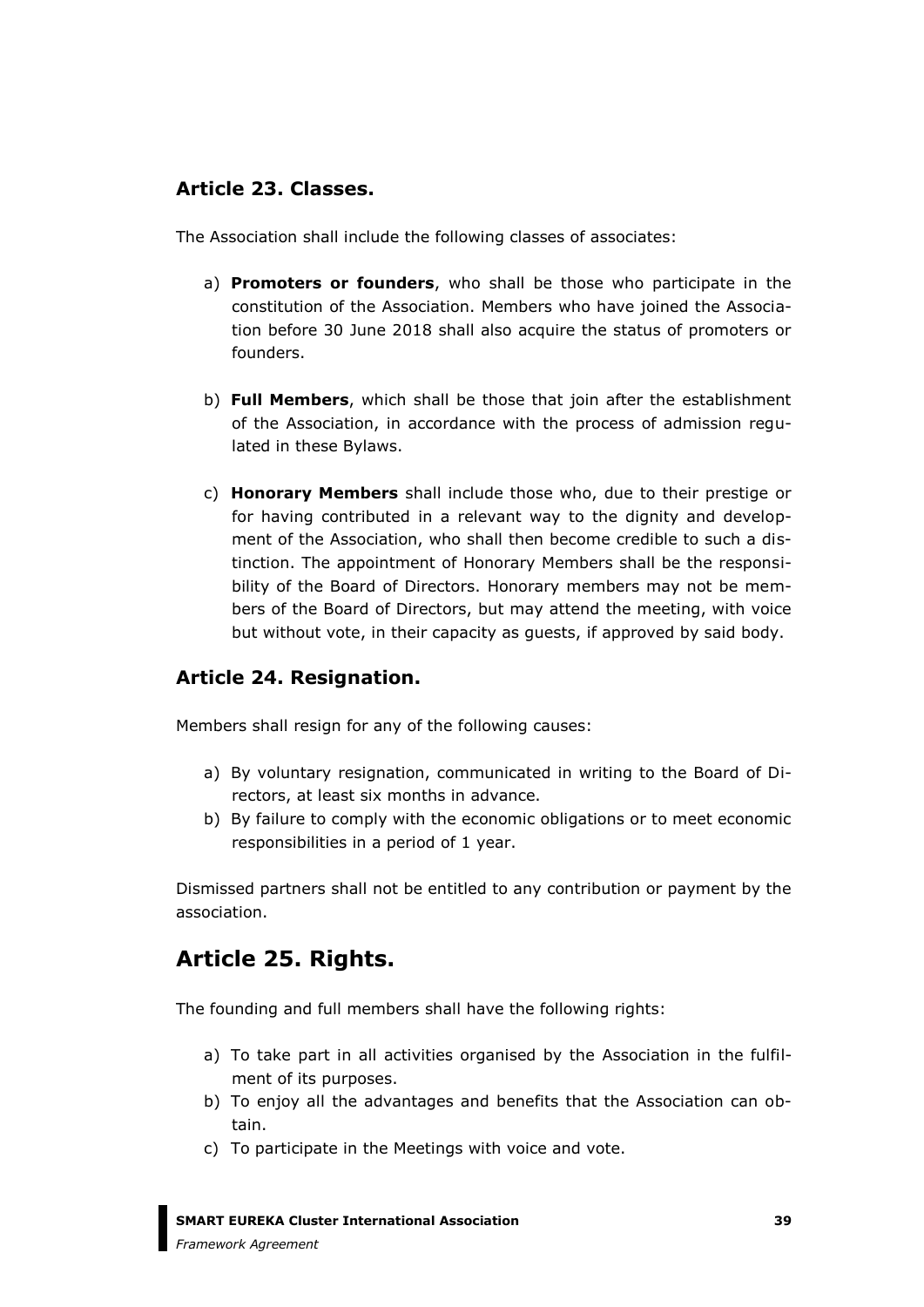- d) To be electors and eligible for the bodies of the Association.
- e) To receive information on the agreements adopted by the Association's bodies
- f) To submit suggestions to the members of the Board of Directors in order to ensure a better fulfilment of the purposes of the Association.

### **Article 26. Duties.**

The founding and full members shall have the following duties:

- a) To comply with these Bylaws and the valid agreements of the Meetings and the Board of Directors.
- b) To pay the quotas to be fixed.
- c) To attend Meetings and other events to be organised.
- d) To perform, where applicable, the duties inherent in the position they occupy.
- e) To maintain confidentiality on information relating to the Association whose disclosure may harm the interests of the Association or its partners and participants.

### **Article 27. Rights and duties of the honorary members.**

Honorary members shall have the same obligations as the founding and full members except those provided in sections b) and d) of the preceding article.

Similarly, they shall have the same rights except those listed in subparagraphs c) and d) of Article 25, being able to attend meetings without having voting rights.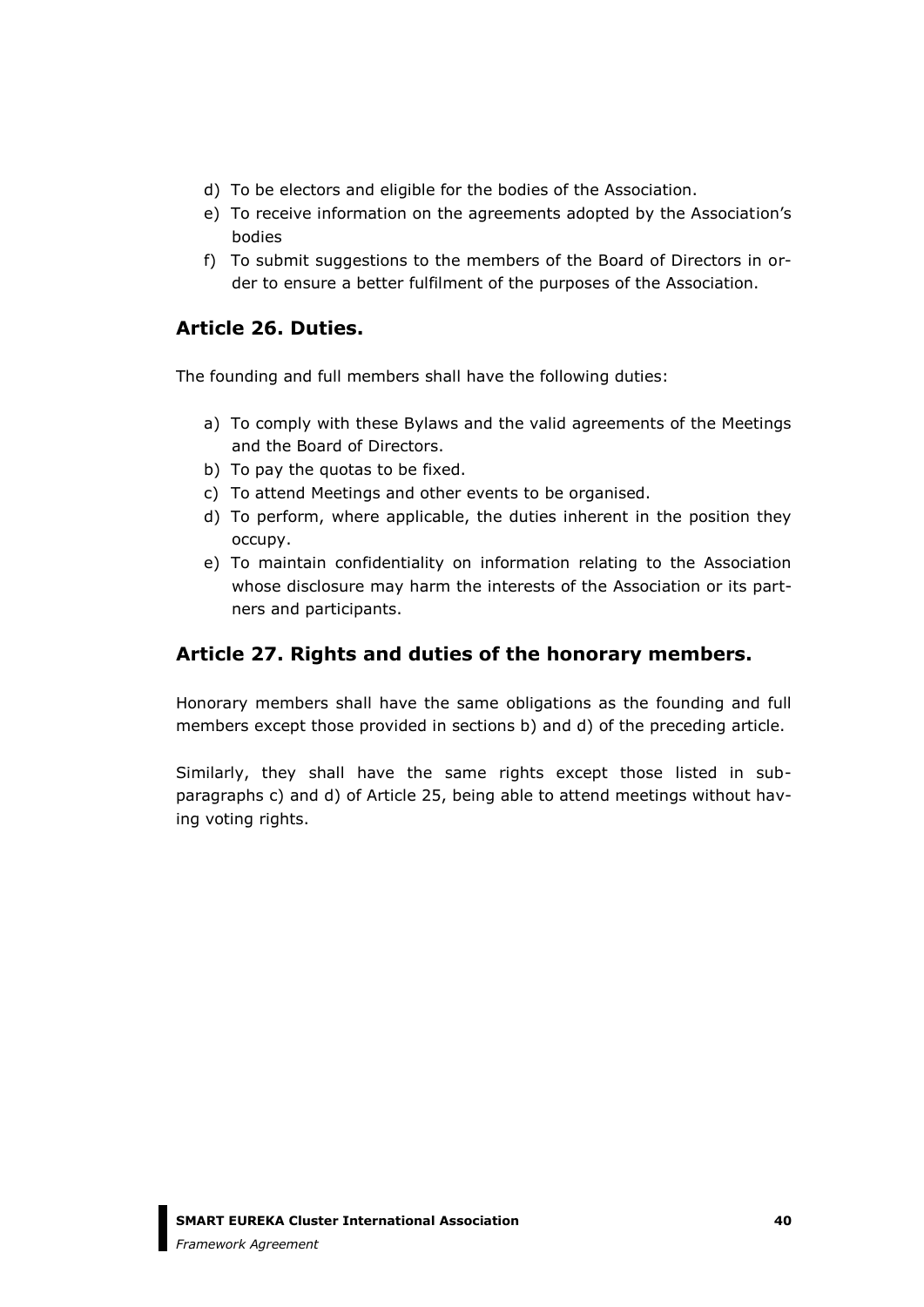## **CHAPTER V ECONOMIC REGIME**

### **Article 28. Economic regime of the Association.**

The Association shall follow in its economic regime the following premises:

- a) It shall have a non-profit nature.
- b) Its income shall be entirely used for the purposes for which the Association is established.
- c) Its equity shall be independent of that of the persons and partner entities of the Association.
- d) It shall not issue shares or obligations, or distribute profits.
- e) Reserves may be established for specific purposes.
- f) In case of obtaining loans or credits, the subsidies of supra-state entities, the State, Autonomous Communities, Municipalities or other public or private entities shall never be used as collateral for such operations.
- g) In case of dissolution, the final equity shall be applied by the persons in charge of the settlement, at its discretion, as provided in Chapter VI of these Bylaws.

The persons and entities of the Association shall limit their economic responsibility to third parties for the contributions they must make to the Association. In no case shall they personally answer for the debts of the Association.

## **Article 29. Economic resources.**

**29.1.** The economic resources provided for the development of the purposes and activities of the Association shall be as follows:

a) The fees of the partners regulated in these statutes.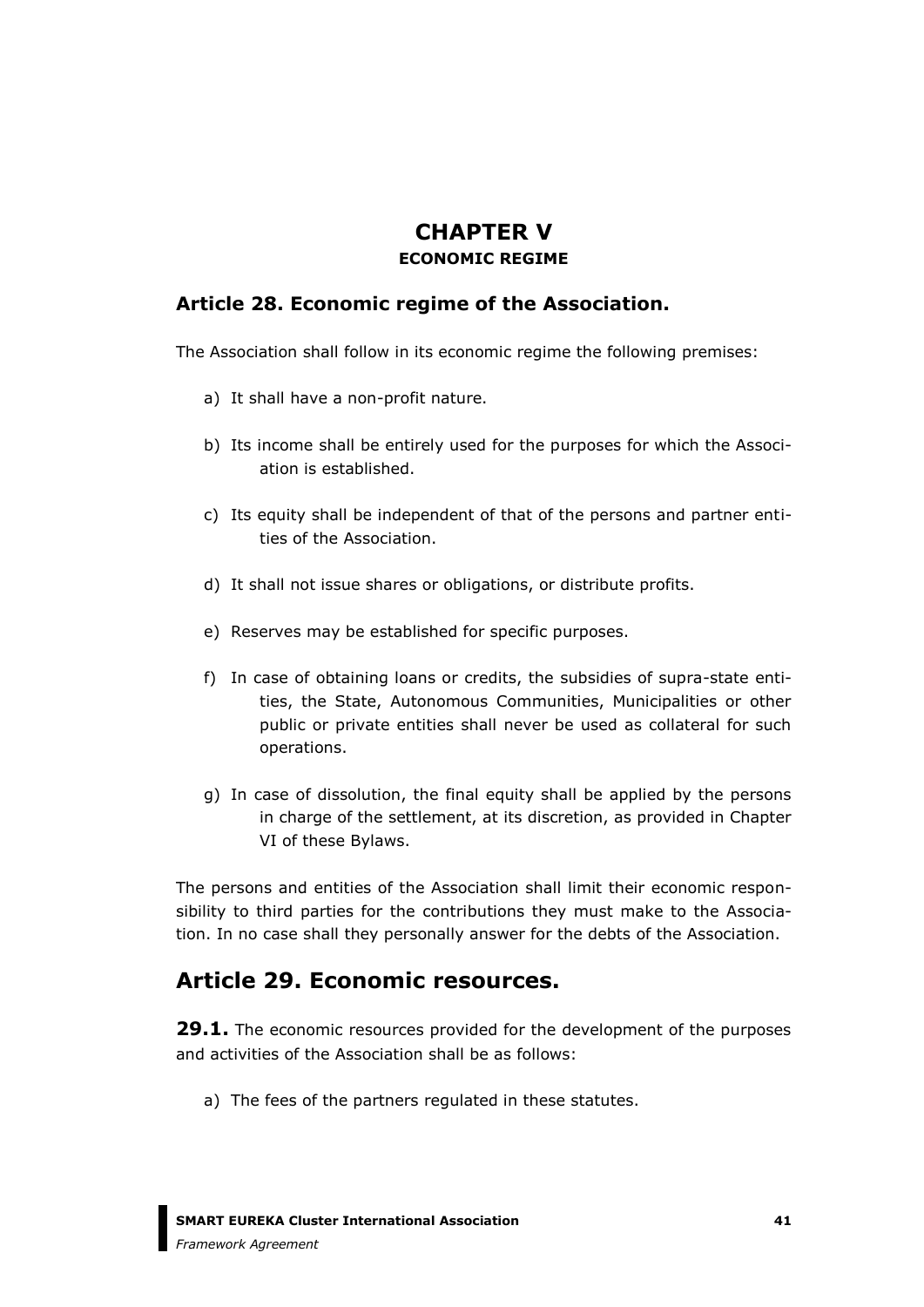- b) The economic contributions to be made by the participants of the SMART projects that obtain public financing and that shall be calculated according to their budget.
- c) The subsidies, bequests or estate that may be received legally by the partners or third parties.
- d) Any other legal resource.

**29.2.** All funds of the Association shall be intended for the fulfilment of the purposes thereof.

**29.3.** The benefits obtained by the Association, deriving from the exercise of economic activities, including the provision of services, should be used exclusively for the fulfilment of its purposes. In no case shall they be shared between the partners or shall their free be transferred to natural persons or forprofit legal entities.

# **Article 30. Equity.**

The Association shall not have an initial equity.

The Association enjoys full autonomy in terms of administration and provision of its own purposes and activities.

# **Article 31. Duration of the fiscal year.**

The associative and economic period shall be annual and its closure shall take place on 31 December of each calendar year.

# **Article 32. Fees to be paid by the partners.**

Initially, the partners must pay the following fees:

- a) **Entry fees:** The fee to be paid for acquisition of the membership status shall vary according to following categories:
	- o SMEs companies (following the definition given by EU Recommendation 2003/361): 2.000€
	- o Medium capitalization (those companies with less than 2.000 employees in its corporate group, according to the definition of partner enterprise and linked enterprise given by EU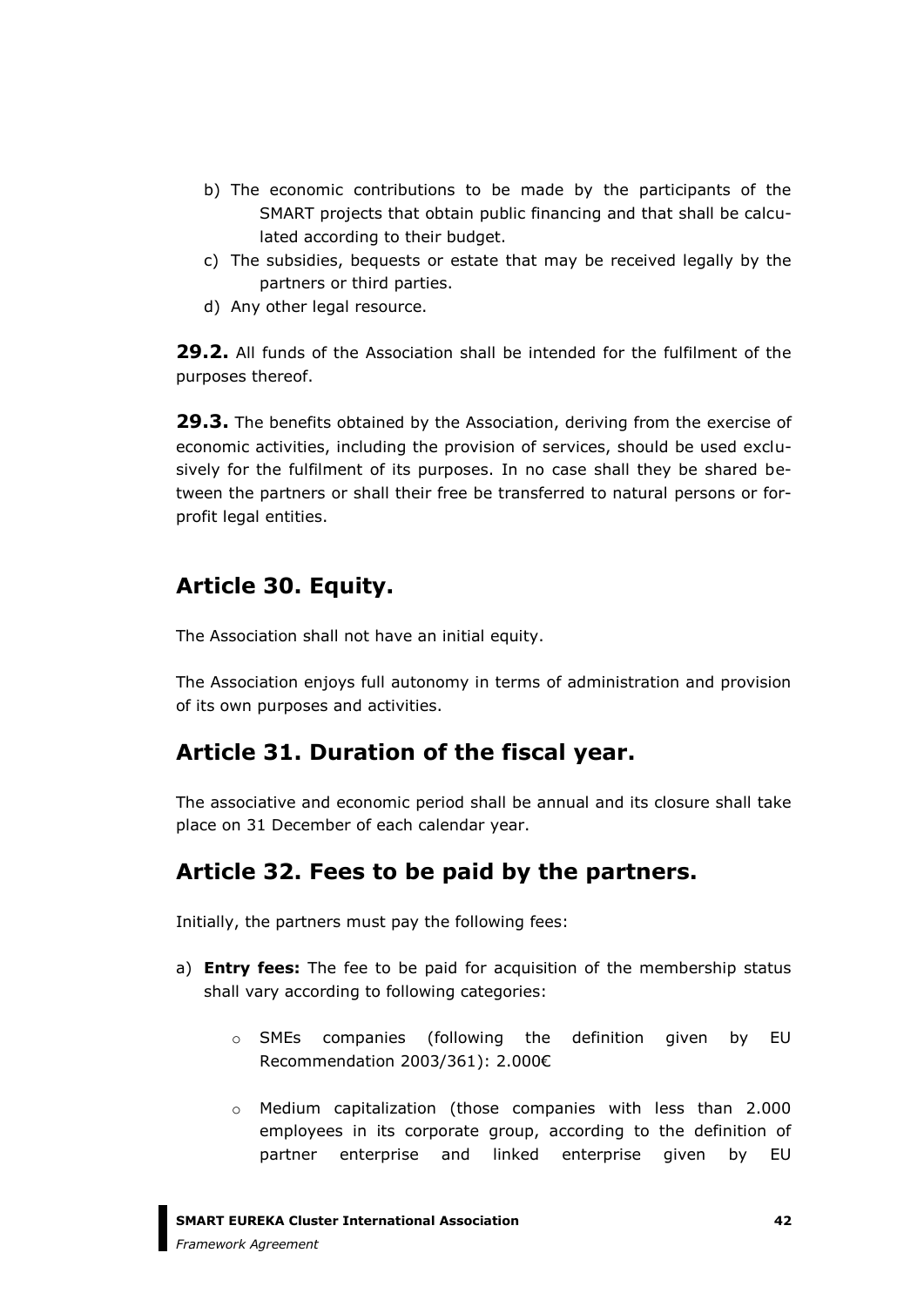Recommendation 2003/361): 4.000-€

- o Large companies (those companies that can't be consider as SMEs or medium capitalization according to the previous definitions): 5.000-€
- o Others (Universities/RTOs/Associations, etc.): 3.000-€

Cluster Board, in case of discrepancy, will allocate the entering organisation in the above-mentioned categories.

- b) **Annual fee:** Any partner who is a member of the Board of Directors as of 1 January of each year, from the date of establishment of the Association, shall pay an annual fee whose amount shall also be fixed according to the characteristics of the partner. Specifically:
	- o SMEs companies (following the definition given by EU Recommendation 2003/361): 4.000€.
	- o Medium capitalization (those companies with less than 2.000 employees in its corporate group, according to the definition of partner enterprise and linked enterprise given by EU Recommendation 2003/361): 8.000-€
	- o Large companies (those companies that can't be consider as SMEs or medium capitalization according to the previous definitions): 10.000-€
	- o Others (Universities/RTOs/Associations, etc.): 6.000-€

Those appointed as Board members later than January  $1<sup>st</sup>$  shall paid the proportional part.

Cluster Board, in case of discrepancy, will allocate the entering organisation in the above-mentioned categories.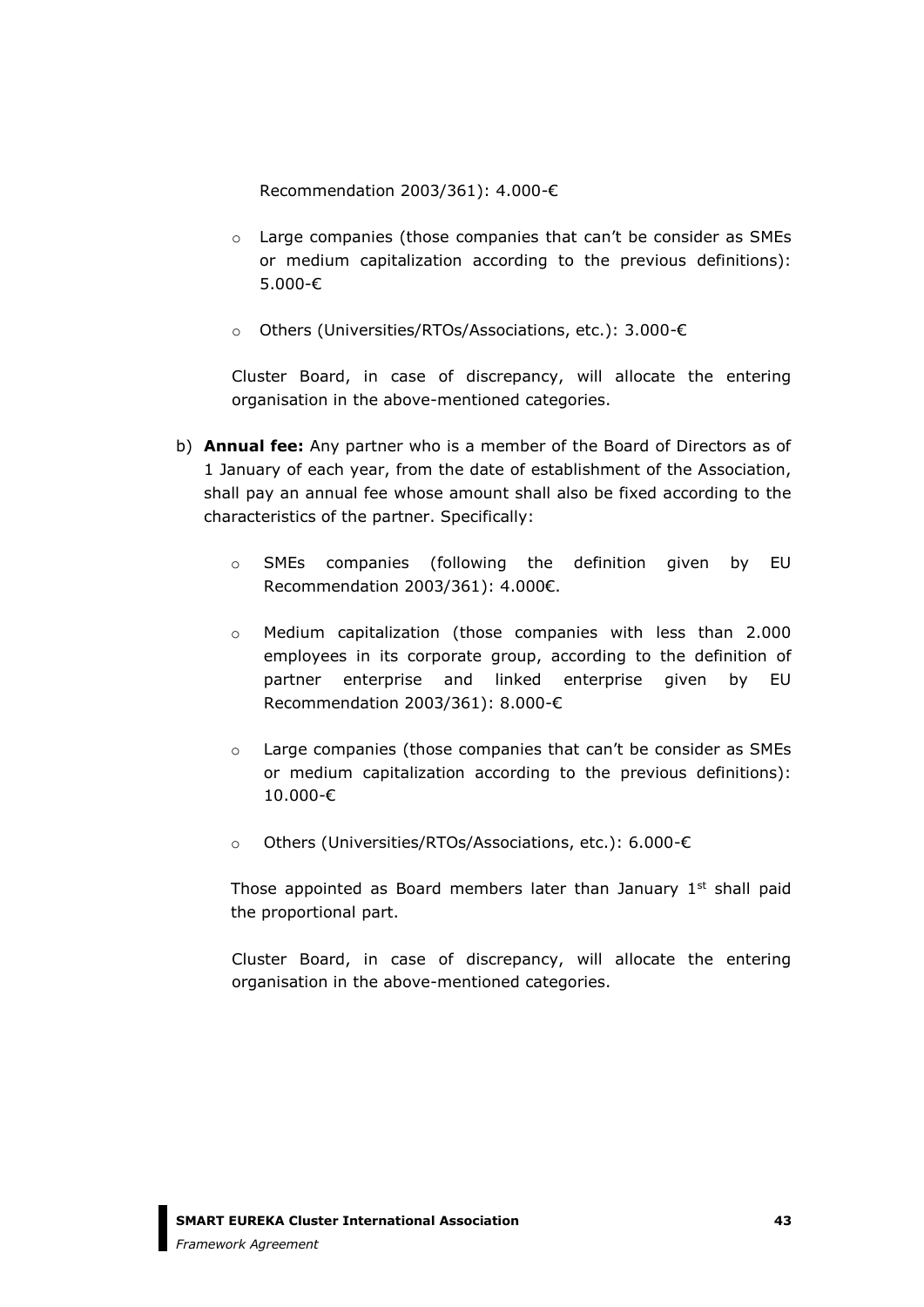### **CHAPTER VI DISSOLUTION**

## **Article 33. Dissolution.**

The Association shall be dissolved voluntarily when agreed by the Extraordinary General Meeting convened for said purpose, in accordance with the provisions of Article 10 of these Bylaws.

## **Article 34. Liquidation and destination of the remainder.**

In the event of dissolution, a liquidation committee shall be appointed. Once the debts have been settled, the liquid surplus, if any, shall be used for purposes that do not detract from the non-profit nature of the Association.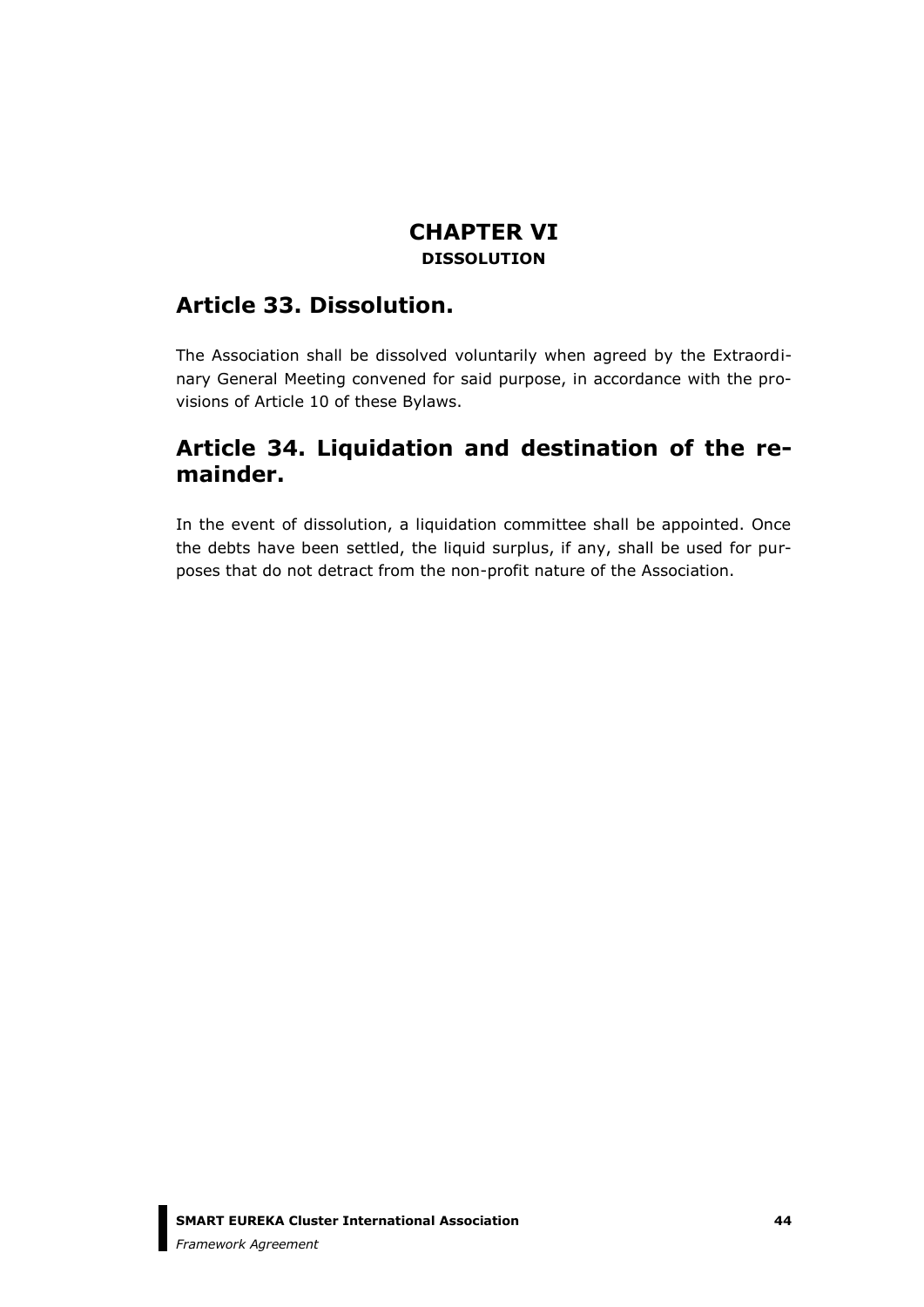| Organization                                                                                            | <b>Pre-fee</b>   |  |  |
|---------------------------------------------------------------------------------------------------------|------------------|--|--|
| AERNNOVA AEROSPACE, SAU                                                                                 |                  |  |  |
| AIRBUS Operations, S.L.                                                                                 |                  |  |  |
| ASOCIACIÓN CENTRO EUROPEO DE EMPRESAS E INNOVACIÓN DE<br><b>CARTAGENA</b>                               |                  |  |  |
| ASOCIACIÓN DE INVESTIGACIÓN METALÚRGICA DEL NOROESTE -<br><b>AIMEN</b>                                  | 3.000€<br>3.000€ |  |  |
| Asociación Española de Fabricantes de Máquinas-herramienta, Acceso-<br>rios, Componentes y Herramientas | 15.000€          |  |  |
| ASOCIACIÓN IK4 RESEARCH ALLIANCE                                                                        | 3.000€           |  |  |
| BSH ELECTRODOMESTICOS ESPAÑA, S.A.                                                                      | 10.000€          |  |  |
| EQUIPOS NUCLEARES, S.A., S.M.E.                                                                         |                  |  |  |
| FUNDACIÓ DEL DISSENY TÈXTIL                                                                             |                  |  |  |
| Grupo Antolín Ingeniería S.A.                                                                           | 10.000€          |  |  |
| INGENIERÍA Y DISEÑO EUROPEO S.A.                                                                        |                  |  |  |
| INSTITUTO TECNOLÓGICO DE ARAGÓN                                                                         | 3.000€           |  |  |
| MONDRAGON CORPORACIÓN COOPERATIVA S.COOP                                                                | 97.000€          |  |  |
| NAVANTIA S.A.                                                                                           |                  |  |  |
| ROYO SPAIN S.L.                                                                                         |                  |  |  |
| TRIMEK S.A.                                                                                             |                  |  |  |
| Grupo Nicolás Correa Láser S.A.                                                                         |                  |  |  |
| TECNALIA RESEARCH & INNOVATION                                                                          |                  |  |  |
| RENISHAW IBÉRICA, S.A.U.                                                                                |                  |  |  |

**ANNEX E**

Pre-fees paid by Members involved in the Association's setting up: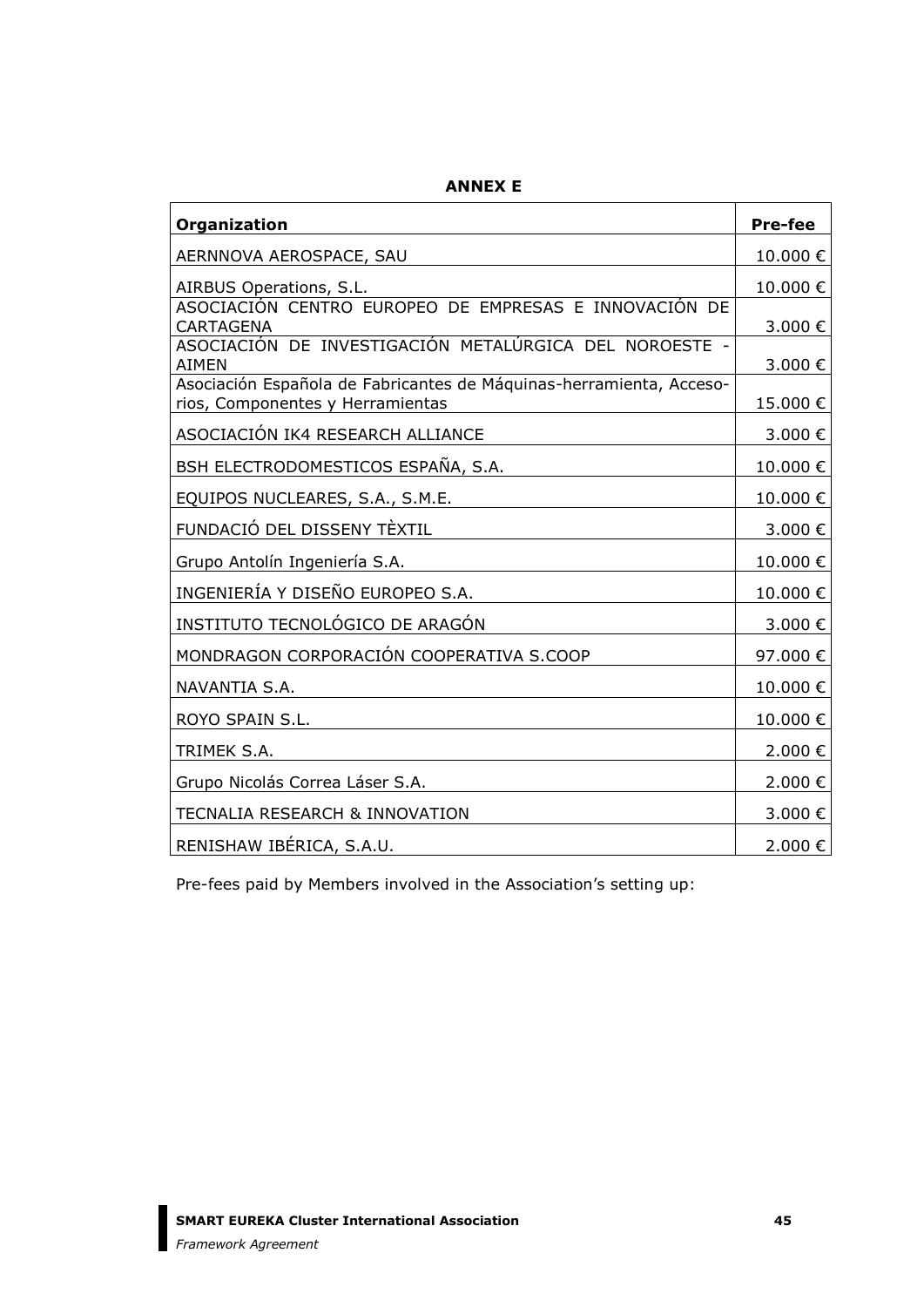#### **ANNEX F**

### **CONFIDENTIALITY UNDERTAKING**

#### **BETWEEN**

SMART EUREKA CLUSTER International Association (hereinafter referred to as the Association), an association incorporate under the laws of Spain, with registered office at Paseo Mikeletegi nº 59, Donostia-San Sebastián (Gipuzkoa-Spain).

Represented by its Chairperson, Mr/Ms [\*].

#### **AND**

Natural Person Full name / Address

#### **PREAMBLE**

- A. Whereas an Eureka Cluster has been set up on advanced manufacturing, SMART EUREKA being a cluster in the frame of EUREKA.
- B. Whereas the Association has been implemented for performing the SMART EUREKA cluster on advanced manufacturing, the Association including a Board and a Technical Committee composed of representatives of the Board members and SMART EUREKA members.
- C. Whereas the Parties will, within the contemplated Association and as members of the Board and/or the Technical Committee, exchange confidential information or receive confidential information from third parties submitting proposals for R&D projects, the information being disclosed for the purpose of the evaluation and selection of the projects applying for the SMART Label (hereinafter referred to as the "Purpose"), and the Parties intend to define the conditions under which the Confidential Information shall be treated.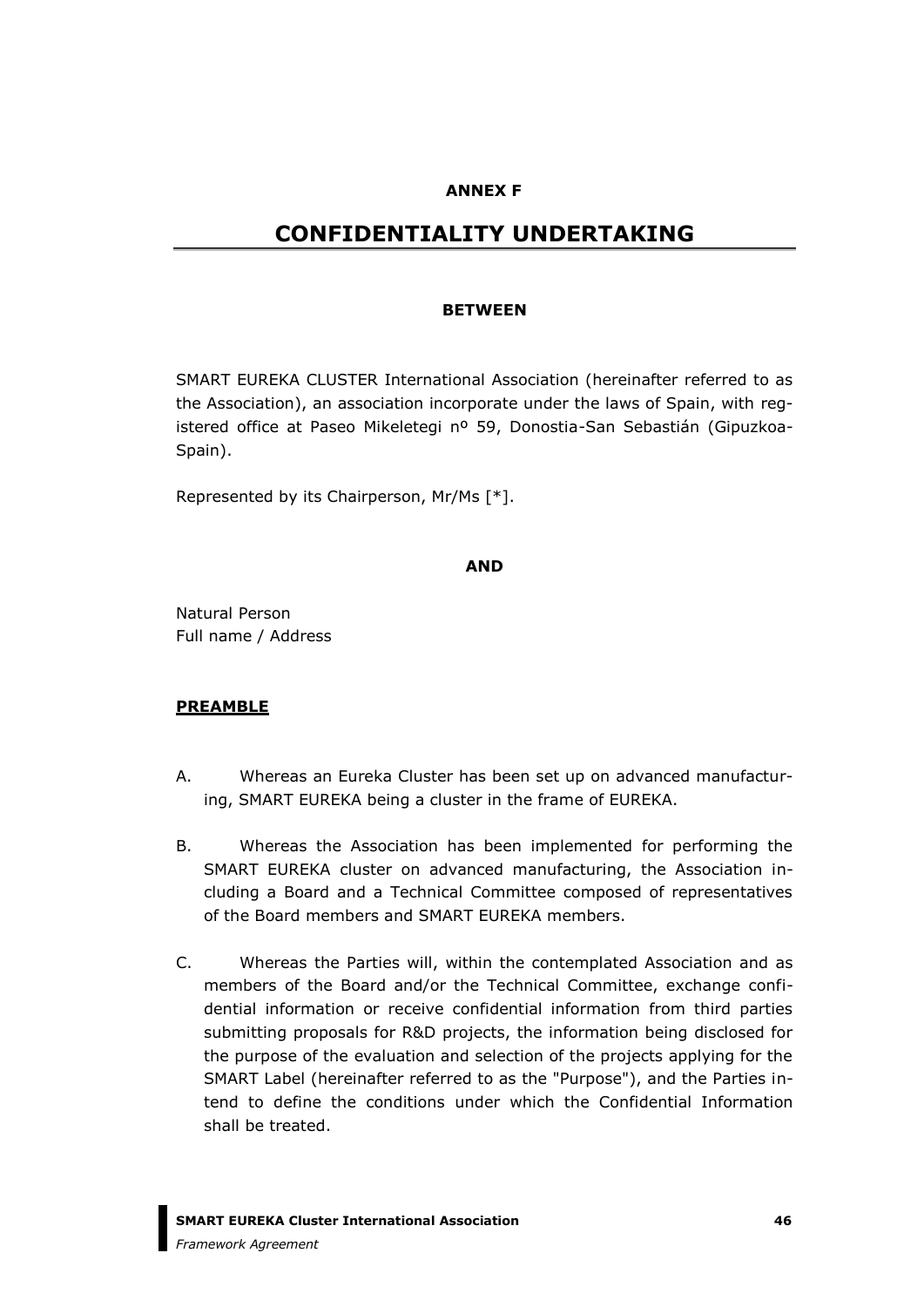Confidential Information shall mean:

- any type of information, whether oral or written and whatever its form and medium that a Party or as the case may be third parties disclose(s), whether directly or indirectly, to another Party relating to the evaluation and selection of the projects applying for the SMART Label.
- any information relating to this Agreement.

Confidential Information may be disclosed in any form such as written, oral, on a magnetic support or by direct vision and need not be marked "confidential" by the Disclosing Party to fall within the coverage of this Agreement.

D. Whereas the Parties are hereinafter referred to as the "Receiving Parties" or respectively the "Disclosing Parties" when they receive or respectively disclose certain Confidential Information as described in paragraph C above.

### **NOW, THEREFORE, EACH PARTY HERETO AGREES AS FOL-LOWS**

# **12. PROTECTION OF CONFIDENTIAL INFOR-MATION**

- 1.1 Each Receiving party agrees:
- a. except in accordance with the Disclosing party's express written consent, not to disclose Confidential Information to any third person, not to allow, nor to facilitate the disclosure, publication or the diffusion of such Confidential Information, and not to use Confidential Information for any purpose other than the Purpose. The Term "third person" does not include any Affiliated Company of the Receiving party;
- b. that the Confidential Information will be received only by the members of the Board and the Technical Committee and any other person designated hereto by the Board,
- c. to disclose the Confidential Information exclusively to the members of the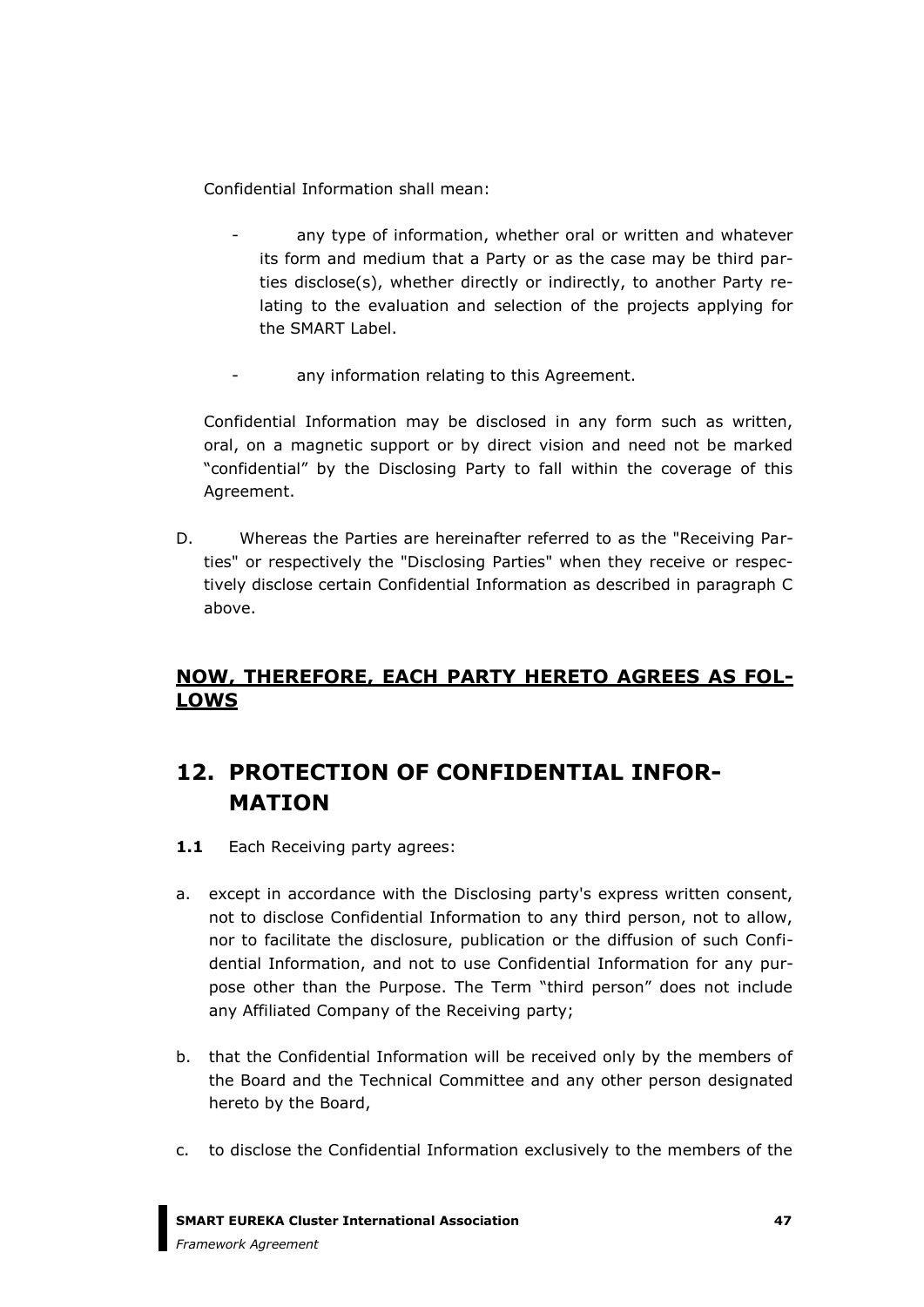Board and the Technical Committee and any other person designated by the Board who have a need to know the Confidential Information solely for the Purpose, and who are bound by the terms of this Agreement or are already bound by confidentiality obligations substantially similar to those set forth in this Agreement,

- d. to ensure that a standard of strict confidentiality is applied by it aimed at preventing any disclosure of such Confidential Information to unauthorized third persons, and to take all steps and procedures that are at least the equivalent of those utilized with respect to its own confidential information, but in no event less than reasonable care.
- e. not to make any copy or reproduction of the Confidential Information, except those that are strictly necessary to carry out the Purpose. Any and all copies made according to the aforementioned sentence shall be marked or designated "confidential".
- f. to return or destroy the Confidential Information received in any tangible form upon the first written request of the Disclosing Party and to retain no copies or reproductions in whatever form. The Receiving Party shall confirm that destruction to the Requesting Party in writing. Ownership in all documents and/or other physical records or materials exchanged pursuant to this Agreement shall remain with the Disclosing Party.

If the Receiving Party is required by law (pursuant to legal proceedings, subpoena, or other similar process) to disclose any Confidential Information, the Receiving Party shall promptly notify the Disclosing Party in writing and cooperate with the Disclosing Party so the Disclosing Party may seek a protective order or other appropriate remedy.

It shall be at the discretion of the Disclosing Party as to which of its information may be disclosed under this Agreement.

## **13. EXCEPTIONS**

Each Receiving party shall not be obliged to treat information as Confidential Information if such information:

**2.1** was legally in its possession without any obligation of confidentiality, before disclosure by the Disclosing party;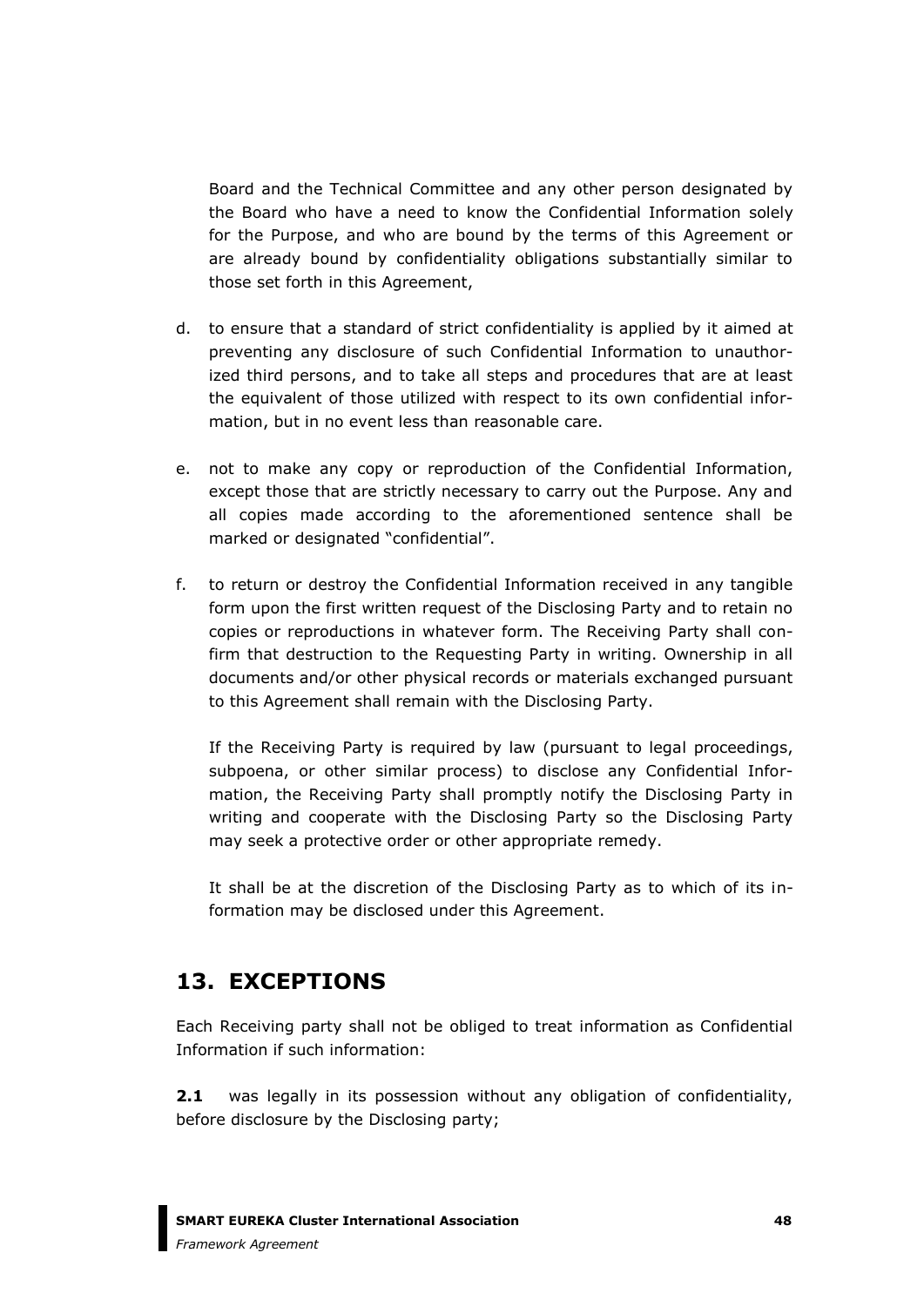**2.2** was or falls into the public domain, other than by breach of this Undertaking;

**2.3** is disclosed to the Receiving party without any restriction regarding confidentiality from a source not under the Disclosing party's control, and without any violation of confidentiality obligation under this Undertaking;

**2.4** is independently developed by employees of the Receiving party who have not received the Confidential Information;

The Party invoking one of these exceptions shall have the burden of proving that such exception is acceptable.

The Receiving Party shall not be relieved of its obligations of confidentiality because any Confidential Information is embraced by more general information that falls within any one or more of the above mentioned exceptions, nor shall any combination of items of Confidential Information be deemed to be within the exceptions merely because individual items of information are within such exceptions.

# **14. LIABILITY; NO FURTHER OBLIGATION OR LI-CENSE**

**3.1** Neither Party makes any representation or warranty concerning the accuracy nor completeness of any information disclosed, directly or indirectly, and shall not be liable for any loss or damage arising from the use of Confidential Information by the other Party.

**3.2** Disclosure of Confidential Information pursuant to this Undertaking in no case shall be construed as granting to the Receiving party, expressly or implicitly, any license, proprietary right, title or interest whatsoever with respect to the Confidential Information.

# **15. TRANSFER OF RIGHTS**

Neither Party may assign any of its rights or delegate any of its obligations under this Agreement except with the prior written consent of the other Party.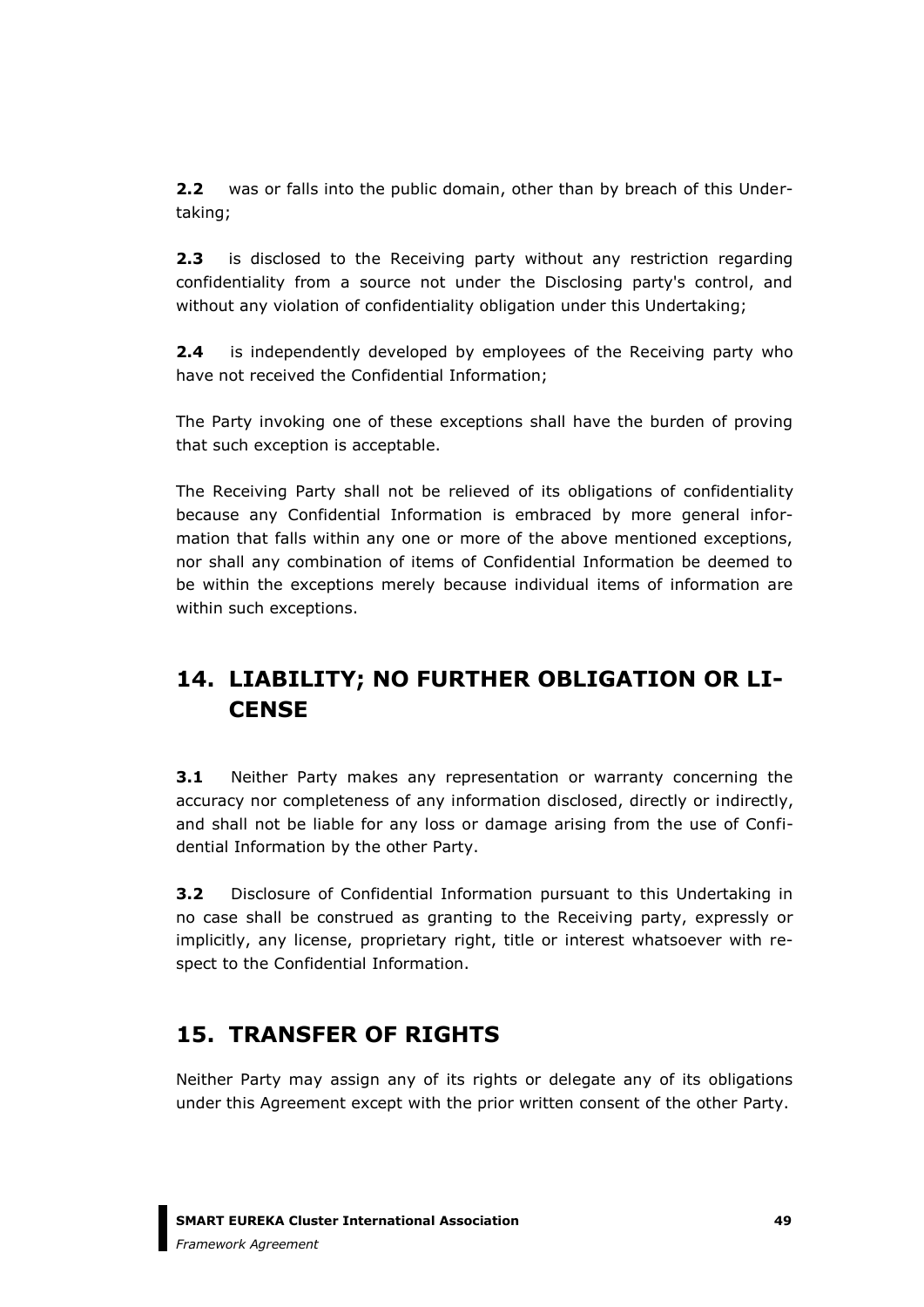## **16. DURATION**

**5.1** This Undertaking shall enter into force with effect as of *[date of signature of this agreement]* .

**5.2** Notwithstanding termination or expiration of this Undertaking, the restrictions with respect to the use and disclosure of the Confidential Information set forth in Section 1 shall remain in force and shall be binding upon each Receiving party until five years after the date of its first disclosure to it by the relevant Disclosing party.

# **17. GOVERNING LAW AND COMPETENT JURIS-DICTION**

THIS UNDERTAKING SHALL BE GOVERNED BY AND CONSTRUED IN ACCORD-ANCE WITH THE LAWS OF SPAIN.

In case of any dispute or difference between the Parties arising out of or in connection with this Undertaking, the Parties shall first endeavour to settle it amicably.

Any dispute that cannot be settled in that way shall be of the sole and exclusive jurisdiction of the courts of law of Donostia-San Sebastián (Spain).

THIS UNDERTAKING is concluded, respectively declared, in the English language. In any case of translation into other languages the English language shall prevail.

# **18. GENERAL PROVISIONS**

**7.1** This Undertaking constitutes the entire Undertaking of the Parties hereto with respect to the Confidential Information exchanged or received pursuant to the Purpose; it cancels and supersedes all prior or contemporaneous understandings and undertakings of the Party whether written or oral relating to the same matter.

**7.2** This Undertaking shall not be amended nor modified, except by a written document signed by authorized representatives of the Parties.